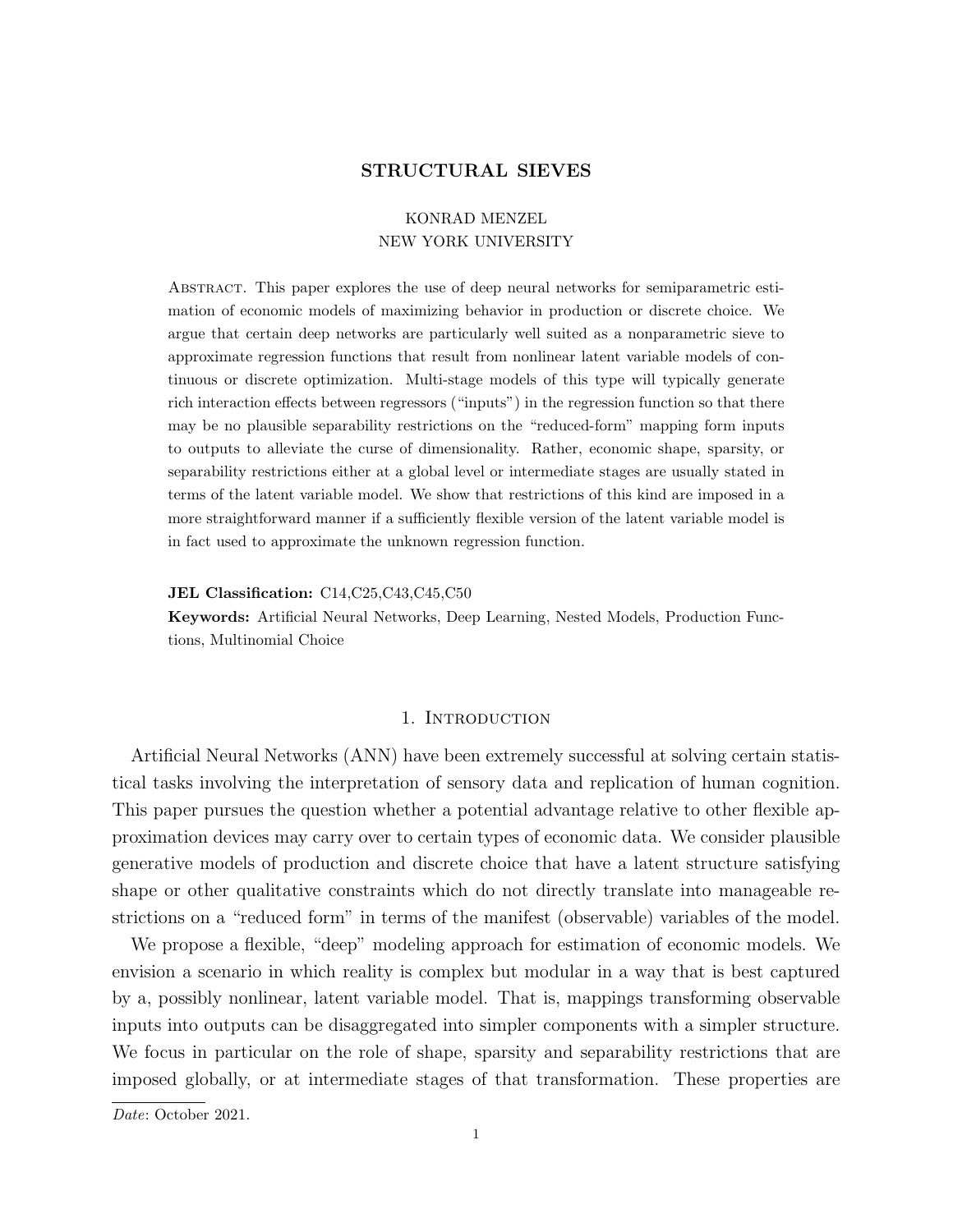in general not inherited by a composition of multiple such stages ("layers") consisting of multiple parallel units ("neurons"), but can be imposed as sign or exclusion restrictions in estimation approaches that replicate this modular structure.

In contrast to general-purpose sieves to estimate reduced-form relationships between the observed variables nonparametrically, our approach consists in using a parametric model for estimation which can then be made arbitrarily flexible. We see several benefits to such an approach - for one, if economic behavior that is best described in terms of a latent variable structure, a reduced form will typically display interaction effects in forcing variables if the relationship is not fully linear. A model with a similar latent variable structure may more readily reproduce such interaction effects even at a fairly low degree of approximation, especially if these are disciplined by a fairly low-dimensional latent factor structure. Furthermore, common qualitative model restrictions - such as monotonicity, convexity, separability, or sparsity - are usually imposed on economic primitives but have no analog in the resulting reduced form. We show that shape restrictions of this kind can be easily imposed as sign or exclusion restrictions in the deep generating model and also greatly restrict its expressivity, resulting in superior theoretical performance. Finally, we can also report ancillary aspects or predictions of the estimated model to help interpret and provide context to the main empirical results.

A particular feature of our approach is that we impose qualitative shape restrictions on the function of interest, concavity or quasi-concavity, and monotonicity, which are motivated by economic theory. These restrictions substantially reduce the complexity of the class of functions that can be represented by the network and therefore improve our ability to approximate the function flexibly. Furthermore, convexity may also reduce computational challenges from multiple local minima of the loss function when training the neural network.

The dimension-dependent optimal rates of nonparametric estimation derived in Stone (1980) impose an absolute constraint on how well an otherwise unconstrained statistical relationship between multiple variables can be estimated. With that in mind, our results speak to three key scenarios, depending on sample size and the researcher's confidence in the modular structure of the underlying DGP and the importance of shape restrictions.

- (1) The researcher may have high confidence in qualitative (shape, sign, sparsity, separability) restrictions on economic primitives but not necessarily the reduced form, which can then be directly imposed in the approach proposed in this paper.
- (2) In "data-poor" settings when key aspects of the data generating process are only poorly identified from the data, our approach will favor low-dimensional aspects according to a modular structure rather than based on a generic linear sieve. This allows the researcher to choose the direction of likely inductive biases in favor of an interpretable, plausible model.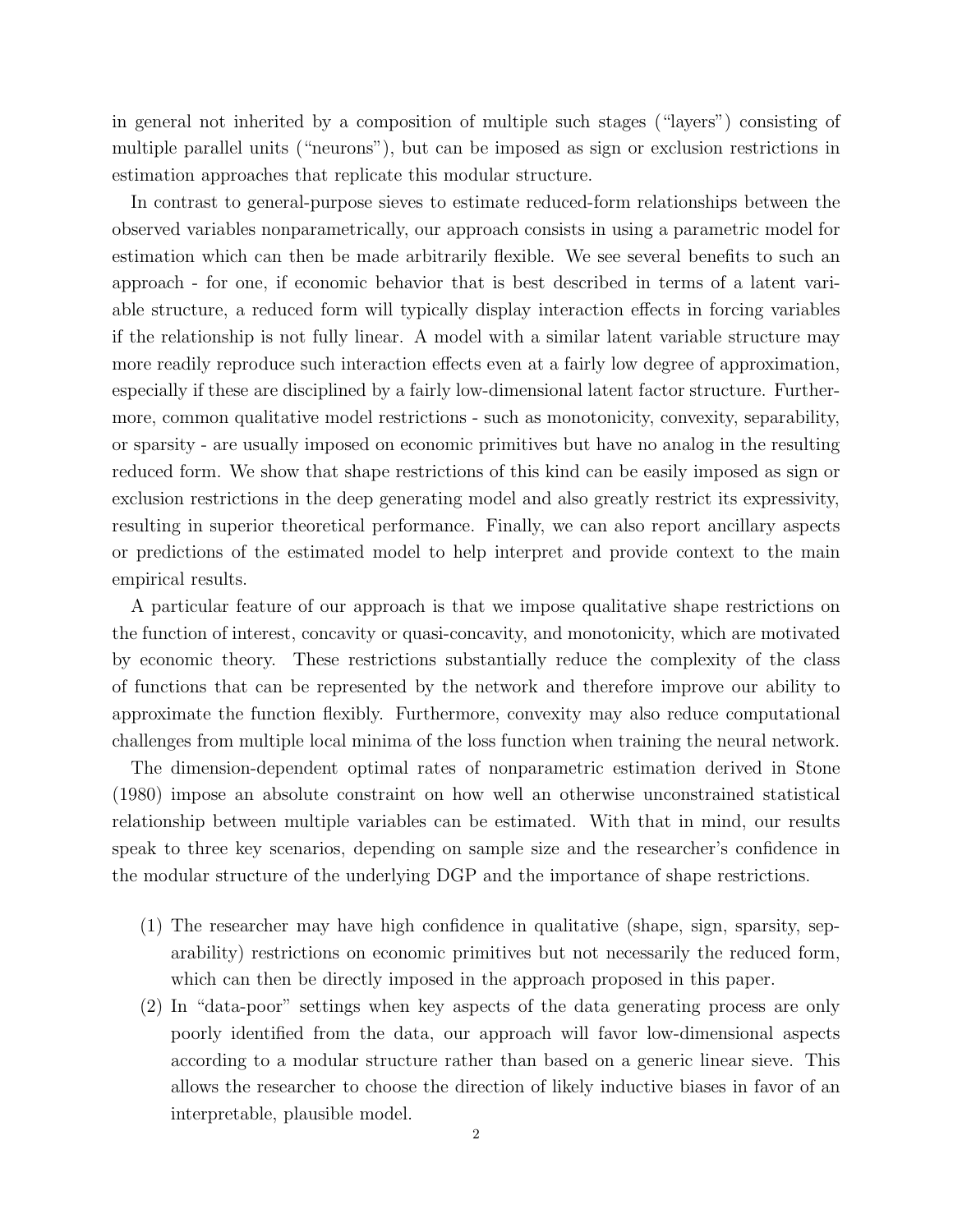(3) Finally, we also give universal approximation rates that do not depend on a specific modular structure and give asymptotic guarantees in "data rich" settings.

Our approach therefore seeks to combine a parametric "structural" modeling philosophy with a nonparametric approach, where we do not assume a "correct" specification of the data generating process but an approximation that can be made arbitrarily flexible depending on the available amount of data. Through a nonparametric lens, it is known that the choice of estimators for nonparametric model components does not affect first-order asymptotic properties of regular estimators (see e.g. Newey (1994)), however we are interested in settings when the data may not be sufficiently rich for these formal conclusions to be taken at face value. Rather, we propose a "regularization path" along a sequence of parsimonious parametric models that are adapted to the economic structure of the problem but also have the usual properties of a nonparametric sieve. Results can also be interpreted "parametrically" by reporting "projections" of components of the full model onto a nested, lower-dimensional version of the model in addition to a main effect of functional of primary interest.

We will develop our main ideas for nested CES models which are particularly suited for problems with convexity constraints. It would be possible to consider different sieves for modular problems without convexity, however at a greater challenge for controlling statistical complexity. A theory for estimation of nested separable nonparametric models using Bsplines has been derived by Horowitz and Mammen (2007).

1.1. Related Literature. Our setup has obvious parallels with popular methods in deep learning, most importantly multilayer feedforward neural networks (MFNN) and deep Boltzmann machines (DBM) consisting of multiple hidden layers, each of which processes inputs from the preceding layers into a vector of outputs. One key difference of our approach is that we consider settings in which these nested transformations are not mechanical but involve decisions by economic agents who may also anticipate their effect on subsequent layers of the process. We also allow for unobservables to enter at each stage of this process rather than treating the nested model as deterministic.

Various authors, most importantly Horowitz and Mammen (2007), Eldan and Shamir (2016), Mhaskar and Poggio (2016), Kohler and Krzyzak (2017), and Bauer and Kohler (2019), have shown that deep network architectures have a superior performance in uncovering compositional models of nested layers of smooth functions that satisfy certain separability or sparsity conditions. Compositionality of this type is common in latent variable models which have historically played an important role in describing economic decisions, see e.g. McFadden (1974), Train (2009), or Heckman (1979). Also, key concepts in economic models - economic activity, human or physical capital, etc. - are often not directly observable as a scalar quantity but are typically inferred as indices or proxies constructed from measurements or components of that latent concept. Deep learning has so far been most fruitfully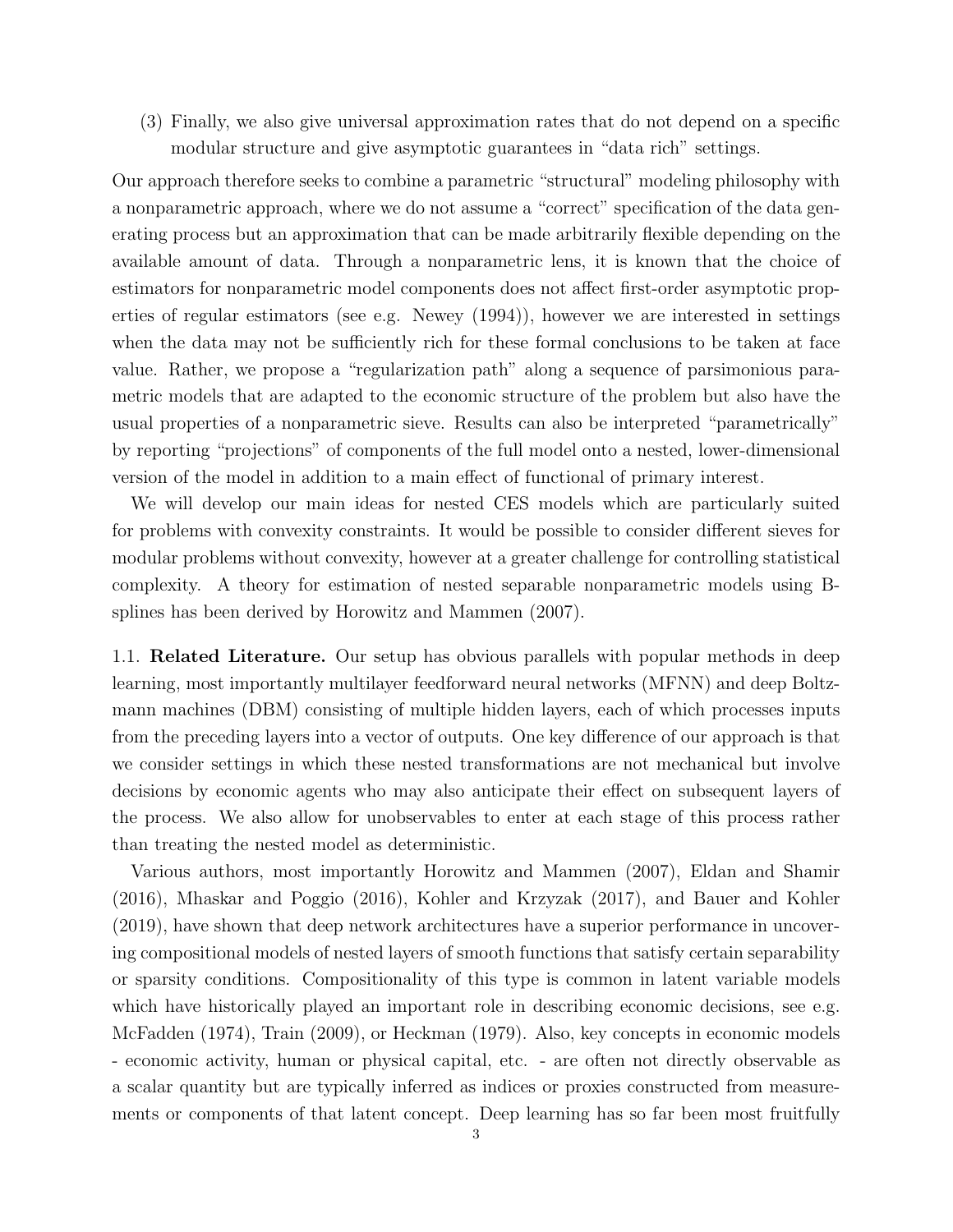applied in image and video processing which can also be viewed as latent variable problems, where surfaces defining an object in space can typically not all be seen at the same time on an image or may be occluded by other objects.

This paper explores the applicability of techniques from deep learning to economic problems, when observable outcomes of economic activity are best described as a result of multistage decision or production processes and when it is impractical to model the intermediate stages of that process explicitly e.g. due to the lack of direct measurements or the need to specify additional model components parametrically or nonparametrically. For an overview over recent developments in deep learning, see Goodfellow, Bengio, and Courville (2016) and Zhang, Lipton, Li, and Smola (2020). Recent work by Yarotsky (2017) and Farrell, Liang, and Misra (2019) derives inferential results for semiparametric inference using deep neural networks with a ReLU (rectified linear units) activation function.

The paper is organized as follows: Section 2 gives the general framework for the model and estimation, section 3 analyzes nested models of production as approximations for a general technology, and section 4 gives rates for approximating a discrete choice model with general dependence among taste shocks using multi-layer cross-nested Logit models. Section 5 discusses network architectures to impose additional qualitative constraints on the approximating network. Section 6 gives our main asymptotic result regarding the rate of nonparametric estimation with and without additional shape restrictions, section 7 concludes.

## 2. General Framework

We consider the problem of flexible estimation of a reduced-form relationship between variables  $\mathbf{X} := (X_1, \ldots, X_K)'$  ("explanatory variables", "covariates", or "inputs") and  $\mathbf{Y} :=$  $(Y_1, \ldots, Y_M)'$  ("outcomes", "outputs"). This could be for the purpose of prediction, causal inference, or in the context of a structural model. We also let  $\mathbf{Z} := (\mathbf{Y}', \mathbf{X}')'.$ 

We assume that the researcher observes a sample of  $n$  i.i.d. units  $i$  from a distribution with joint p.d.f.

$$
f_0(\mathbf{y}, \mathbf{x}) = f_{Y|X}(\mathbf{y}|\mathbf{x}) f_X(\mathbf{x})
$$

assuming that the conditional p.d.f. is also well-defined for x. We allow for the possibility of missing data, where certain components of Y and/or X may not be observed for some units in the sample. We assume that the object of interest is a function depending on that distribution,

$$
\mu_0(\mathbf{z}) := \mu(\mathbf{z}; f_0)
$$

Here we will primarily consider cases in which  $\mu_0(z)$  denotes a conditional or unconditional expectation or probability for an event in  $Y$  given  $X$ .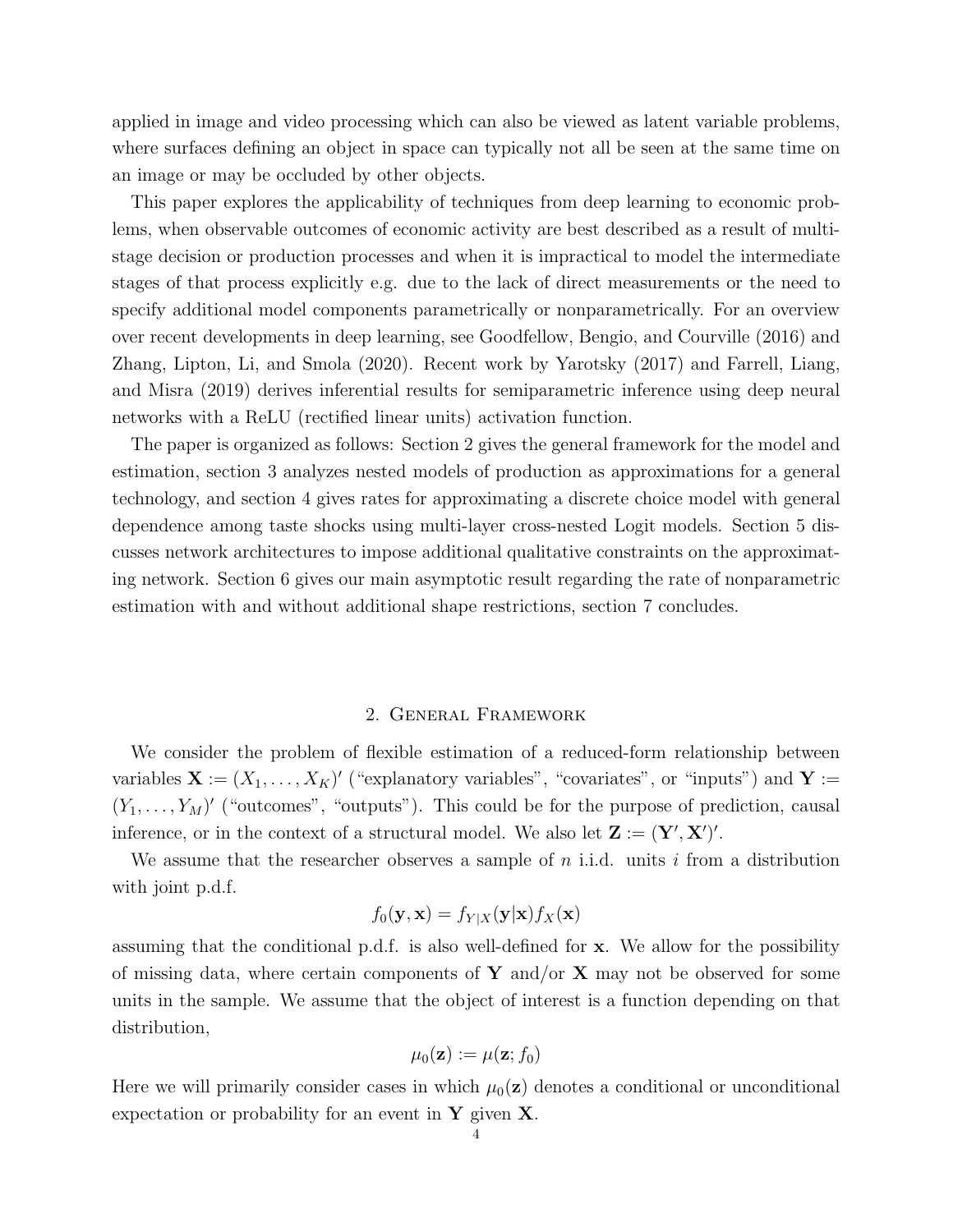We assume that  $\mu_0$  is defined as the minimizer of expected loss

$$
\mu_0 := \arg\min_{\mu} \mathbb{E}[\ell(\mu, \mathbf{Z})] \tag{2.1}
$$

where the random vector **Z** is distributed according to  $f_0(\mathbf{z})$ . Following Farrell, Liang, and Misra (2019) we assume that the loss function  $\ell(\mu, \mathbf{z})$  is Lipschitz

$$
|\ell(\mu, \mathbf{z}) - \ell(\mu', \mathbf{z})| \leq C_l |\mu(\mathbf{z}) - \mu'(\mathbf{z})|
$$

for some constant  $C_l < \infty$ , and satisfies

$$
c_1 \mathbb{E}[(\mu(\mathbf{Z}) - \mu_0(\mathbf{Z}))^2] \leq \mathbb{E}[\ell(\mu, \mathbf{Z}) - \mathbb{E}[\ell(\mu_0, \mathbf{Z})] \leq c_2 \mathbb{E}[(\mu(\mathbf{Z}) - \mu_0(\mathbf{Z}))^2]
$$

for finite constants  $c_2 > c_1 > 0$ .

For the purposes of this paper, the first leading case is that of a conditional expectation function,  $\mu_0(\mathbf{x}) := \mathbb{E}[Y|\mathbf{X} = \mathbf{x}]$  for scalar Y, which satisfies (2.1) with  $\ell(\mu, \mathbf{z}) := (y - \mu(\mathbf{x}))^2$ . A second case of interest is that of a conditional choice probability where  $\bf{Y}$  takes values in a finite set  $\{y_1, \ldots, y_M\}$  and  $\mu(y, \mathbf{x}) := \mathbb{P}(Y = y | \mathbf{X} = \mathbf{x})$  is the conditional probability of  $Y = y$ given **X**. One loss function satisfying (2.1) for this problem is  $\ell(\mu, \mathbf{z}) := -\sum_{m=1}^{M} \mathbb{1}\{Y =$  $y_m\}\log\mu(y_m,\mathbf{x}).$ 

Nonparametric estimation of conditional mean or distribution functions is known to be subject to a curse in dimensionality in the number of covariates and/or outcomes, see Stone (1980), which is inherent in the estimation problem and not the particular technique that is used for estimation. The key challenge here is that in the absence of additional separability restrictions, a flexible model for this relationship would have to account for any possible interaction effects between functions of two or more components of  $X$ .

The approach put forward in this paper does not sidestep or remedy this challenge, however we propose a nonlinear sieve that (a) incorporates common shape constraints on the underlying economic model (most importantly convexity), and (b) specifically targets the interaction effects that would result from standard models of economic decisions and optimization. We argue that when observable data results from nested nonlinear models, then separability of the reduced form will be the exception and not the rule, and "deep" architectures may have an advantage at replicating these interaction effects with a smaller number of parameters.

To appreciate this point, consider a linear index model with a scalar outcome variable  $Y_i$ and regression function

$$
\mu(\mathbf{x}) := \mathbb{E}[Y_i | \mathbf{X}_i = \mathbf{x}] \equiv G(\mathbf{x}'\boldsymbol{\beta})
$$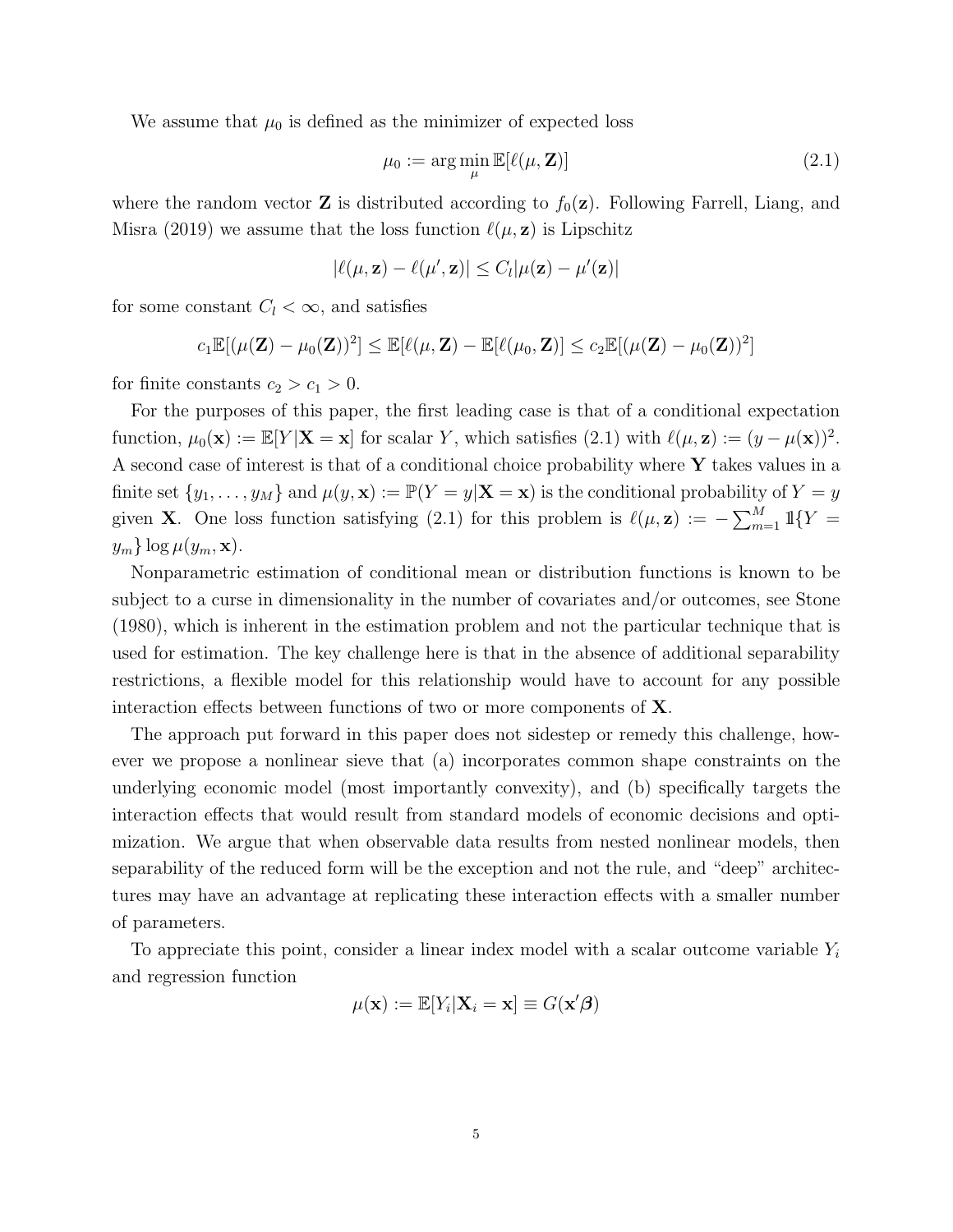with coefficient  $\beta \in \mathbb{R}^K$  and link function  $G : \mathbb{R} \to \mathbb{R}$  that is twice continuously differentiable. The cross-partial derivatives of this model,

$$
\frac{\partial^2}{\partial x_k \partial x_l} \mu(\mathbf{x}) = \beta_k \beta_l G''(\mathbf{x}' \boldsymbol{\beta})
$$

are generally non-zero, unless the function  $G(\cdot)$  is affine. As this simple example illustrates, a single nonlinear transformation ("activation") may be sufficient to mask any separability properties that may have been satisfied in preceding stages of this model. However those interaction effects are also tightly constrained by the simple parametric structure of this model, so an estimation approach exploiting that index structure may in fact estimate the conditional mean function at a much faster rate.

A similar point was established formally for a class of nonlinear compositional or hierarchical interaction models by Bauer and Kohler (2019) and Schmidt-Hieber (2020). The potential benefits of deeper, rather than shallow, network architectures to approximate compositional functions have recently been analyzed by Eldan and Shamir (2016) and Mhaskar and Poggio (2016). Specifically, if the model in K regressors is a composition of a bounded number of functions of at most  $d^* \leq K$  variables at each step, estimation by a sufficiently deep network can achieve estimation at a nonparametric rate depending on  $d^*$  rather than K. This suggests that nested models may have an advantage at leveraging sparsity or separability restrictions at intermediate stages to achieve faster convergence rates and mitigate the curse of dimensionality.

As a second key feature, analyzing the data-generating process as a latent variable model naturally incorporates missing or mismeasured data into estimation. This obviously includes the cases where the available data are complete or are thought to conform to a "missing at random" assumption (see Rubin (1976)), but also situations where missing data is at the heart of the problem, including imperfect measurement (Jöreskog and Goldberger (1975), Cunha, Heckman, and Schennach (2010)), self-selected samples (Heckman (1979),Ahn and Powell (1993)), and causal inference (Neyman (1923,1990), Rubin (1978)). More generally, such an approach can be adapted to situations in which data quality is uneven or observed variables are only proxies the relevant economic concept.

2.1. Generative Model: Nested Decisions. We develop a technique for solving and estimating models involving a large number of nested - discrete or continuous - intermediate decisions to approximate complex statistical relationships between inputs and outputs. One key distinguishing feature of our approach is that "activations" at intermediate stages incorporate not only states in past layers that are carried forward mechanically, but also constitute the result of choices by an optimizing agent who anticipates outputs in subsequent layers, iterating future states backward.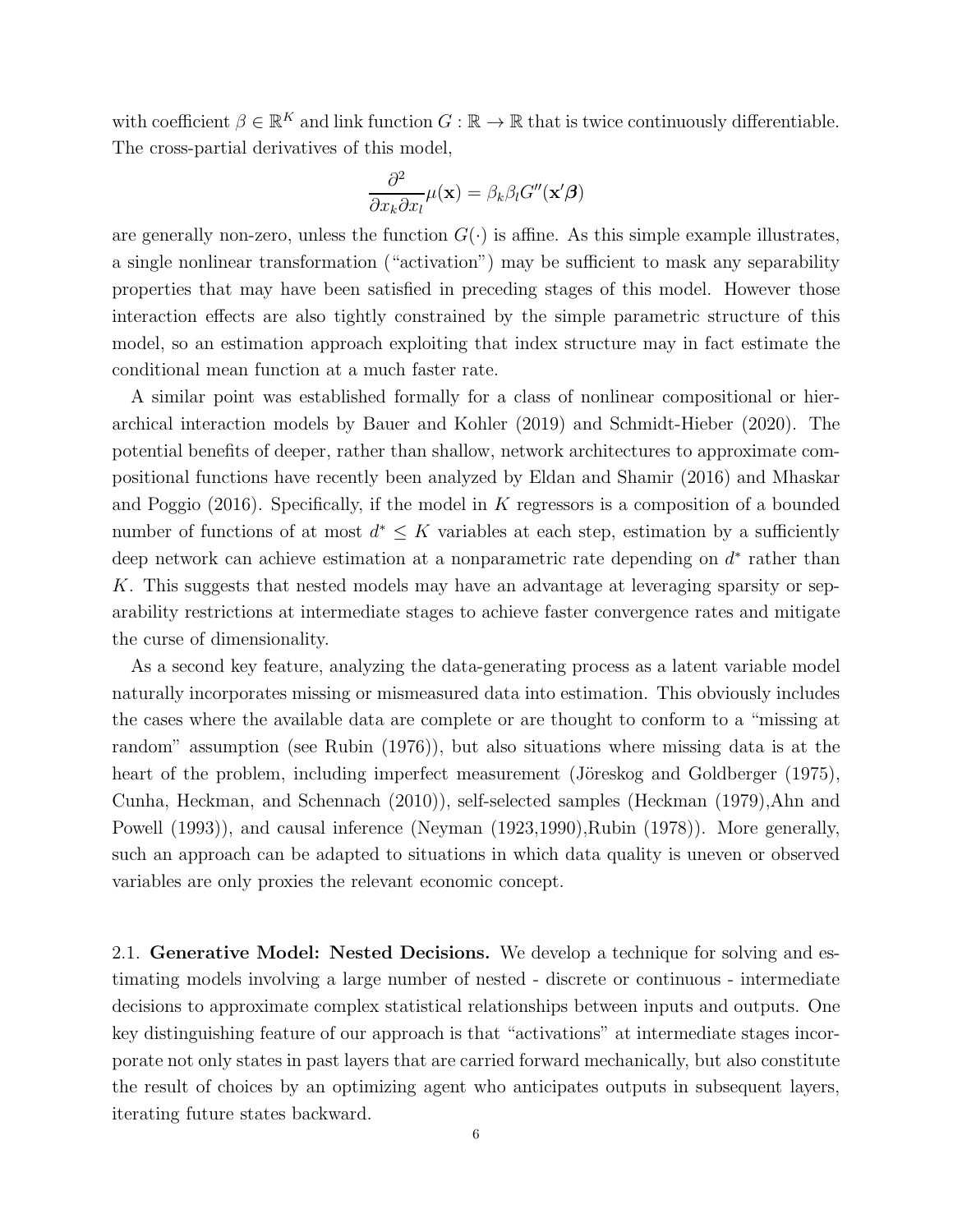This results in an multilayer perceptron (MLP) with possibly nonlinear activation functions in which intermediate states can be fed both forward and backwards, so that the resulting graph is not necessarily acyclic. For the purposes of estimation, these intermediate stages are latent and not directly observable to the researcher. We then show that such a model can be made arbitrarily flexible by increasing the number of units ("nodes") in each hidden stage ("layer").

For expositional clarity, we focus on two prototypes for such generative models with latent discrete or continuous decisions, which may be adapted or combined flexibly. The first model concerns a model for a production technology, where initial inputs are transformed into intermediate goods, which in turn serve as inputs in subsequent intermediate and final stages of production. Specifically, we assume that production takes place in  $S + 1$  stages ("layers"), where at the sth layer there are separate technologies ("neurons") to produce intermediate goods  $k = 1, \ldots, K_s$  for  $s = 0, \ldots, S$ .

The technology for producing intermediate good  $k$  is given by the production function

$$
w_k^{(s)} = \tilde{F}_k^{(s)}(w_1^{(s-1)}, \dots, w_{K_{s-1}}^{(s-1)})
$$

where  $w_l^{(s-1)}$  $\ell_i^{(s-1)}$  denotes the quantity of the *l*<sup>th</sup> intermediate good from the  $(s-1)$  stage employed in the production of the kth intermediate good at stage s. We show below that the optimal (cost-minimal) production plan can be characterized recursively as the cost-minimization problem at neuron k in layer s, with input prices  $\pi_1^{(s-1)}$  $\frac{(s-1)}{1}, \ldots, \pi_{K_{s-1}}^{(s-1)}$  $\frac{K_{s-1}}{K_{s-1}}$  given by marginal cost of production at stage  $s-1$ , and given desired output level  $v_k^{(s)}$  $k<sup>(s)</sup>$  determined by factor demand at stage s. The values of solution of  $v_k^{(s)}$  $_{k}^{(s)},\pi _{k}^{(s)}$  $\kappa_k^{(s)}$  resulting from this constrained optimization problem are determined recursively via the activation mappings

$$
\pi_k^{(s)} = \tilde{\phi}_k^{(s)} \left( \pi_1^{(s-1)}, \dots, \pi_{K_{s-1}}^{(s-1)}; v_1^{(s)}, \dots, v_{K_s}^{(s)} \right) \tag{2.2}
$$

$$
v_k^{(s)} = \tilde{\psi}_k^{(s)} \left( \pi_1^{(s)}, \dots, \pi_{K_s}^{(s)}; v_1^{(s+1)}, \dots, v_{K_{s+1}}^{(s+1)} \right)
$$
 (2.3)

that take states  $\left( h_l^{(s-1)} \right)$  $\binom{s-1}{l}$ <sub> $\sum_{l=1}^{K_{s-1}}$ </sub>  $\binom{n_{s-1}}{l=1} := \left( \pi_l^{(s-1)} \right)$  $\iota^{(s-1)}$ ,  $v_l^{(s-1)}$  $\binom{s-1}{l}$ <sub> $\sum_{l=1}^{K_{s-1}}$ </sub>  $\prod_{l=1}^{N_{s-1}}$  and  $\left(h_l^{(s+1)}\right)$  $\binom{s+1}{l}\}_{l=1}^{K_{s+1}}$  $\sum_{l=1}^{K_{s+1}} := \left( \pi_l^{(s+1)} \right)$  $l^{(s+1)}$ ,  $v_l^{(s+1)}$  $\binom{s+1}{l}$ <sub> $\sum_{l=1}^{K_{s+1}}$ </sub>  $\begin{matrix} l=1 \end{matrix}$ , respectively, as inputs and produce outputs  $\left(h_k^{(s)}\right)$  $\binom{(s)}{k}_{l}^{K_{s}}$  $\sum_{k=1}$ 

The second model is a model of nested discrete decisions where at the kth neuron in the sth layer an agent chooses among  $K_{s+1}$  discrete nests in the subsequent layer. There are no flow payoffs, but each terminal node in the top layer is associated with a random utility where the joint distribution of taste shocks corresponds to that for a cross-nested Logit (CNL) with that nesting structure (see Vovsha (1997) and Wen and Koppelman (2001)).

This model can be reparametrized as sequential choice among nests starting at the bottom layer, given the inclusive (continuation) values  $v_k^{(s)}$  $\binom{s}{k}$  for the k<sup>th</sup> nest in the sth layer. We also denote the unconditional probability of reaching the k<sup>th</sup> nest in layer s with  $\pi_k^{(s)}$  $k^{(s)}$ . Inclusive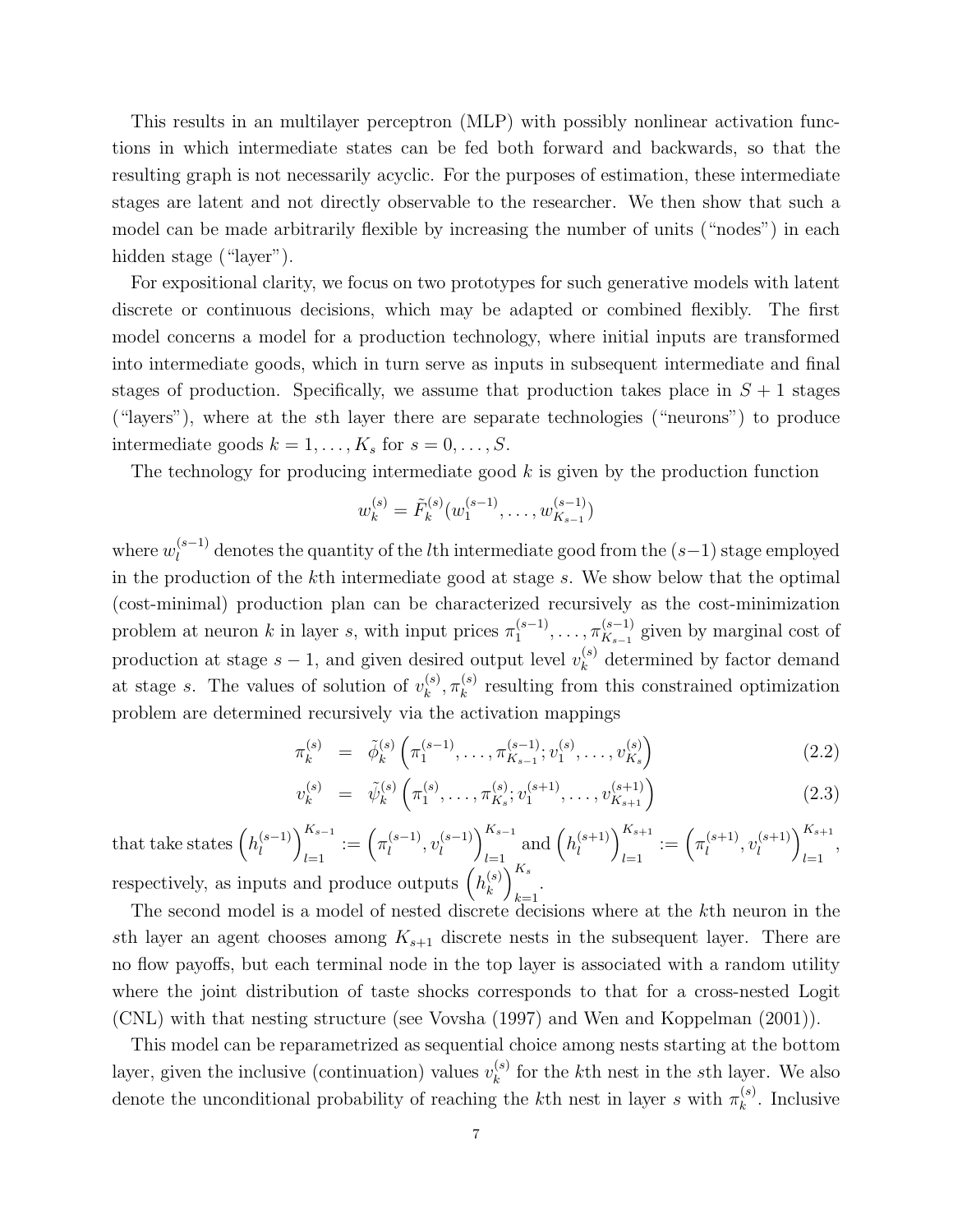values are determined by iterating the activation mappings

$$
v_k^{(s)} = \tilde{\psi}_k^{(s)} \left( \pi_1^{(s)}, \ldots, \pi_{K_s}^{(s)}; v_1^{(s+1)}, \ldots, v_{K_{s+1}}^{(s+1)} \right)
$$

backwards from the Sth (top) layer to the root node of the graph, and the conditional choice probabilities for the nests can be obtained by iterating forward over

$$
\pi_k^{(s)} = \tilde{\phi}_k^{(s)} \left( \pi_1^{(s-1)}, \dots, \pi_{K_{s-1}}^{(s-1)}; v_1^{(s)}, \dots, v_{K_s}^{(s)} \right)
$$

from the root node. For the CNL specification the mappings  $\psi_k^{(s)}$  $k^{(s)}(·), \phi_k^{(s)}(·)$  are available in closed form.

2.2. Approximating Model: Artificial Neural Network. The primitive functions  $F_k^{(s)}$  $\binom{k}{k}(\cdot)$ in the generative model are generally not known and are typically not nonparametrically identified (see e.g. Horowitz and Mammen (2007) for feedforward networks). We therefore do not aim to estimate intermediate activation functions but are primarily interested in estimating the reduced form  $f_0(\mathbf{y}, \mathbf{x})$  given shape restrictions on the primitive functions. To this end we propose an artificial neural network with the capacity to approximate the activation functions  $\psi_k^{(s)}$  $k^{(s)}_k$ ,  $\phi_k^{(s)}$  flexibly while incorporating qualitative constraints on  $F_k^{(s)}$  $\binom{n(s)}{k}(\cdot).$ 

We construct a network of  $\tilde{S}+1$  layers, where layer s has  $\tilde{K}_s$  neurons for  $s=0,\ldots,\tilde{S}$ . For neuron k in the sth layer we choose the production function (or flow utility for a network of nested discrete decision) from a parametric family,

$$
\tilde{F}_k^{(s)}(w_1, \ldots, w_{\tilde{K}_{s-1}}) = \tilde{f}(w_1, \ldots, w_{\tilde{K}_{s-1}}; \theta_k^{(s)})
$$

where the vector  $\boldsymbol{\theta}_k^{(s)}$  $\mathcal{B}_k^{(s)}$  consists of parameters  $\mathcal{B}_k^{(s)} = (\beta_{k1}^{(s)})$  $\chi_{k1}^{(s)}, \ldots, \beta_{kK_{s-1}}^{(s)}$  governing the effect of the preceding layer on activation of neuron  $k$  in layer  $s$ , and potentially additional shape parameters  $\boldsymbol{\varrho}_k^{(s)}$  $\frac{(s)}{k}$ .

We then solve the constrained optimization problem analogous to the generative model given state variables  $v_1^{(s+1)}$  $v_{\tilde K_{s+1}}^{(s+1)}, \ldots, v_{\tilde K_{s+1}}^{(s+1)}$  $\frac{(s+1)}{\tilde{K}_{s+1}}$  and  $\pi_1^{(s-1)}$  $\pi_1^{(s-1)}, \ldots, \pi_{\tilde{K}_{s-1}}^{(s-1)}$  $K_{s-1}^{(s-1)}$  to obtain the activation functions

$$
\pi_k^{(s)} = \phi_k^{(s)} \left( \pi_1^{(s-1)}, \dots, \pi_{K_{s-1}}^{(s-1)}; v_1^{(s)}, \dots, v_{K_s}^{(s)} \right)
$$
\n
$$
\equiv \phi \left( \pi_1^{(s-1)}, \dots, \pi_{K_{s-1}}^{(s-1)}; v_1^{(s)}, \dots, v_{K_s}^{(s)}; \boldsymbol{\theta}_{k-}^{(s)} \right)
$$
\n
$$
v_k^{(s)} = \psi_k^{(s)} \left( \pi_1^{(s)}, \dots, \pi_{K_s}^{(s)}; v_1^{(s+1)}, \dots, v_{K_{s+1}}^{(s+1)} \right)
$$
\n
$$
\equiv \psi \left( \pi_1^{(s)}, \dots, \pi_{K_s}^{(s)}; v_1^{(s+1)}, \dots, v_{K_{s+1}}^{(s+1)}; \boldsymbol{\theta}_{k+}^{(s)} \right)
$$

for some collection of parameters  $\boldsymbol{\theta}_{k-}^{(s)}$  $_{k-}^{(s)},\boldsymbol{\theta}_{k+}^{(s)}$  $\binom{s}{k+}$  from the adjacent layers,  $s-1$  and  $s+1$ .

Such a structure with S layers and activation functions  $\psi_k^{(s)}$  $\mathcal{H}_{k}^{(s)}$ ,  $\phi_{k}^{(s)}$  defines a class  $\mathcal{H}_{\mathbf{K}}^{S}$  of neural networks that is indexed by the free parameters  $\theta$ . We denote the activations of the hidden units that are consistent with the recursions (2.2) and (2.3) with  $h_k^{(s)}$  $_k^{\scriptscriptstyle (S)}(\boldsymbol{\theta}).$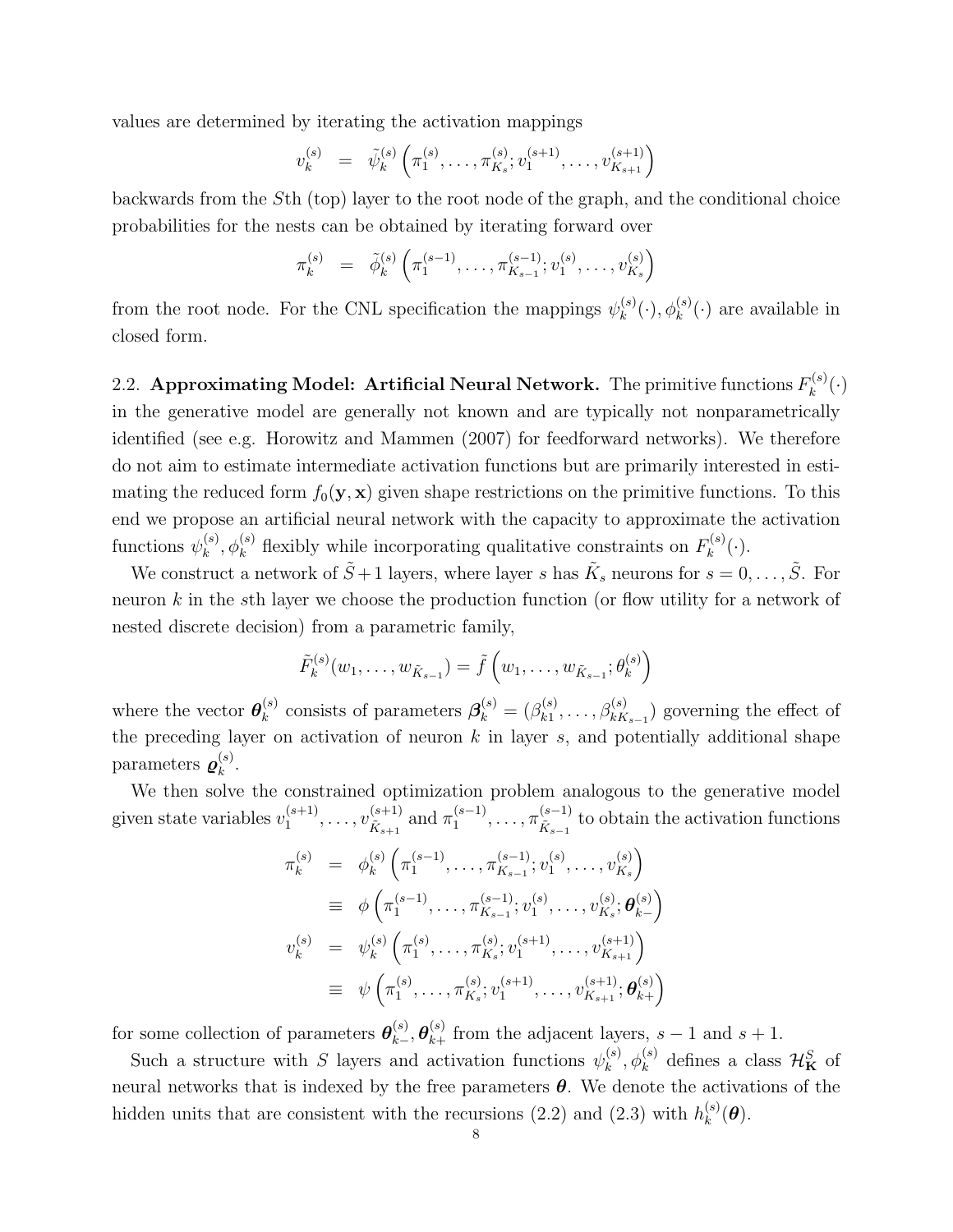

FIGURE 1. Nested production functions (left) and parametrization of the optimal production plan (right).

2.3. **Estimation and Prediction.** Given the sample  $z_1, \ldots, z_n$ , we can train this network, where we identify  $\mu(\mathbf{z}_i) \equiv \mu(\mathbf{z}_i; \boldsymbol{\theta})$  with activations  $h_{ki}^{(s)}(\boldsymbol{\theta})$  of certain neurons, in most cases in the top and/or bottom layer of the network. Specifically, we estimate  $\mu_0(\mathbf{z})$  by minimizing the average training error,

$$
\hat{\mu} \in \arg\min_{\mu \in \mathcal{H}_{\mathbf{K}}^S \|\mu\|_{\infty} \le 2B} \frac{1}{n} \sum_{i=1}^n \ell(\mu, \mathbf{z}_i)
$$
\n(2.4)

for some bound  $B < \infty$ . Here, minimization over the class  $\mathcal{H}_{\mathbf{K}}^S$  is equivalent to minimization over the parameter  $\theta$ . Note that training error in (2.4) is the empirical analog of expected population loss in (2.1), the criterion defining the target  $\mu_0$ . The trained network can then be used to compute  $\hat{\mu}(\mathbf{z})$  for arbitrary values of **z**.

Our main theoretical results concern statistical properties of  $\hat{\mu}$  as an estimator for  $\mu_0$ , and recommendations for the choice of the number and size of hidden layers. The minimization problem in (2.4) can be solved adapting commonly used algorithms for conventional feedforward networks, including stochastic gradient descent, or Adam. We argue in Appendix A that the gradient can be approximated using recursive application of the chain rule even when the graph is not acyclic.

The hidden layers of this model are generally not identified in the sense that the minimum in (2.4) may be attained (exactly or to an approximation) at multiple values of  $\theta$ . We do not address this issue explicitly in this paper, rather the main object of interest for the purposes of this paper is a reduced-form relationship characterizing the joint distribution of the observable variables  $z_i$ . A structural interpretation of the hidden layers may require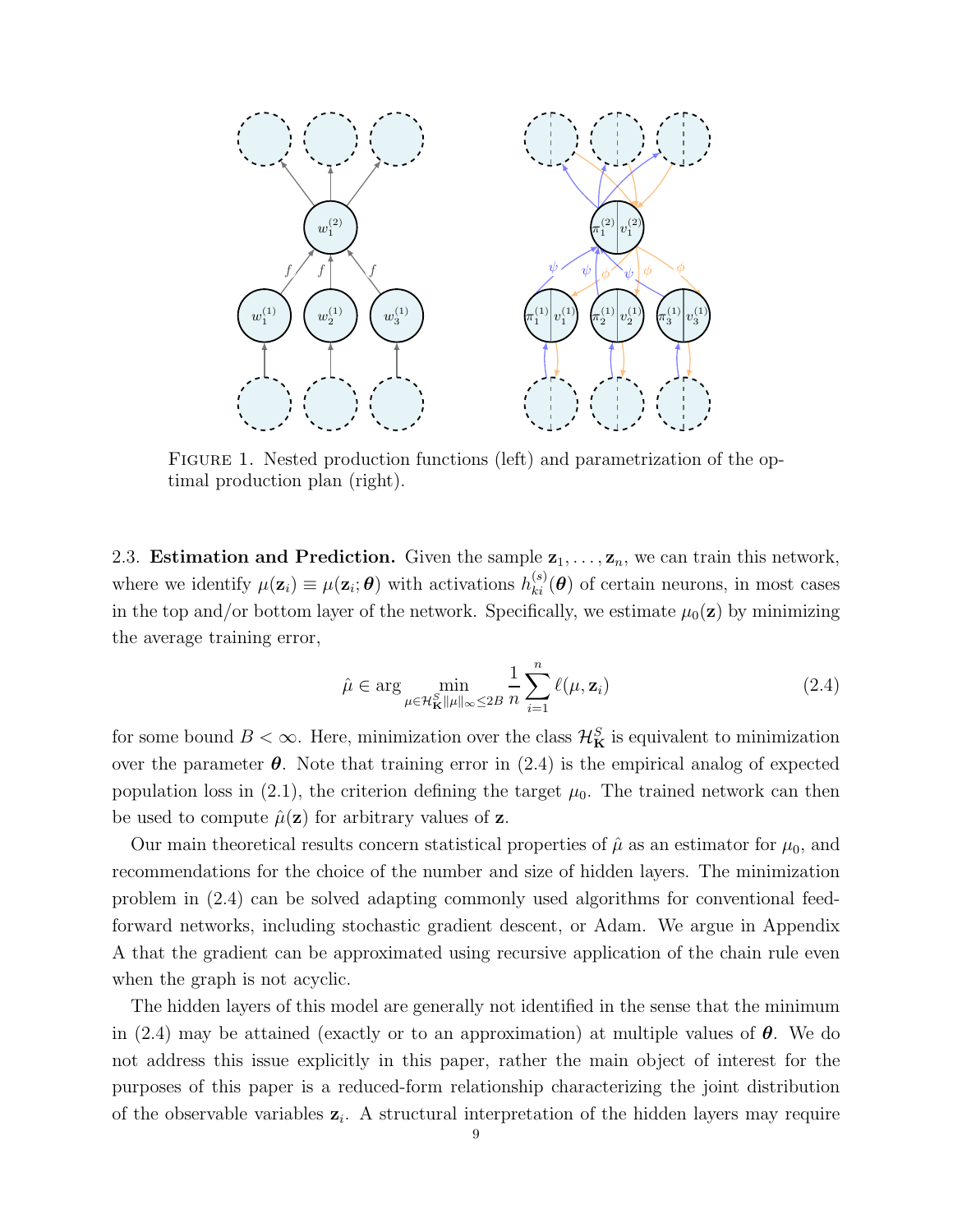

Figure 2. Multiple indicators, multiple causes (MIMIC) model for a latent variable  $Y^*$  and measurements  $Y_1, \ldots, Y_4$ .

additional restrictions and normalizations, see also Horowitz and Mammen (2007) for a discussion for the case of nonparametric estimation of nested regression functions.

#### 2.4. Examples.

2.4.1. *Multiple Measurements*. Consider a model for production of outputs  $Y_i^*$  from inputs  $X_i$  where we do not observe  $Y_i^*$  directly, but rather a collection of measurements  $Y_i :=$  $(Y_{1i}, \ldots, Y_{Mi})$ . For example there is no direct agreed upon measure for human capital, rather the term captures groups of distinct skills and attitudes, see e.g. Cunha, Heckman, and Schennach (2010). In a typical setting, we observe parental investments, indicators of educational (e.g. test scores) and economic achievement (e.g. labor force status or income) and want to determine the effects of various educational investments or interventions.

Jöreskog and Goldberger (1975) proposed the parametric Multiple Indicators and Multiple Causes (MIMIC) model with a single hidden variable to estimate such a production process. Cunha, Heckman, and Schennach (2010) analyzed a semi-parametric model for human capital production with two latent factors, cognitive and non-cognitive skills which could in principle be further disaggregated into more distinct latent skills to explain the link between childhood investments and testing or economic performance.

Our approach involves a disaggregate description of a technology where we the number of latent factors can be chosen flexibly, and we may observe only some inputs directly as quantities, and possibly prices or cost shifters for some others. This approach involves a trade-off between the predictive performance of the model and interpretability, which should be resolved depending on the ultimate objective and the functionals/parameters  $\mu$  used to summarize this technology.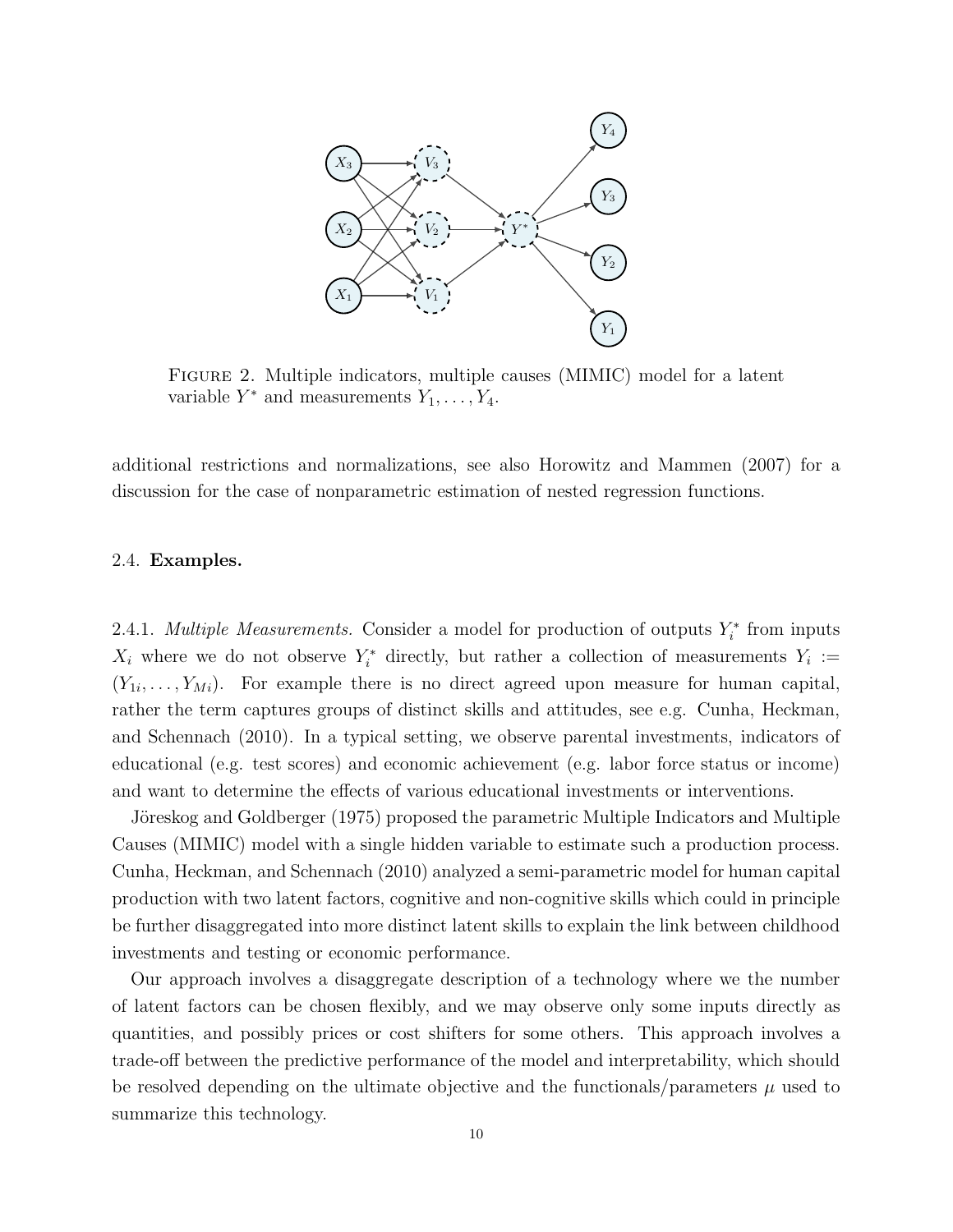

FIGURE 3. Instrumental Variable Model for the Causal Effect of D on Y.

2.4.2. *Causal Inference*. Suppose that we are interested in the causal effect of a binary intervention ("treatment")  $D \in \{0,1\}$  on a scalar outcome variable Y. Using the Neyman-Rubin potential outcomes framework (see e.g. Imbens and Rubin  $(2015)$ ), each unit i is associated with two possible outcomes,  $Y(1)$  with the intervention  $D = 1$ , and  $Y(0)$  in the absence of an intervention,  $D = 0$ . For any unit in the sample, only the potential outcome corresponding to the realized intervention,  $Y = Y(D) = (1 - D)Y(0) + DY(1)$ , is observed. In this setup, the unit-level treatment effect  $\Delta := Y(1) - Y(0)$  can not be determined from the observable data, so that the problem of causal inference can be viewed as a missing-data problem.

Suppose that we have a sample of n units for which we observe all relevant covariates  $X$ , the realized treatment D, and the outcome  $Y = Y(D)$  Furthermore, assume that we observe additional variables **Z** that are conditionally independent of  $Y(0), Y(1)$  given X, but not of D (under the ignorability assumption for observational designs, D itself would meet that requirement). We can then represent this problem in our framework with a bivariate outcome vector  $(Y(1), Y(0))'$ , where the network architecture can be constrained such that Z serves as an indirect input determining  $D$ , but is excluded from the latent factor model determining potential outcomes  $(Y(0), Y(1))$ .

After training the MLP relating  $X_i$ ,  $\mathbf{Z}_i$  to  $Y_i$ ,  $D_i$ , we can simulate from the estimated distribution of  $Y_i, D_i$  given  $X_i$  and different values of  $\mathbf{Z}_i = z$ . In particular we can evaluate the conditional expectation of  $Y_i(1)-Y_i(0)$  among the compliers according to that estimated distribution. We may in principle also compute other functionals of the estimated distribution that are not nonparametrically identified, however these will in general not be consistent estimates of their population counterparts but vary with the parametrization and the choice of starting values during training of the MLP.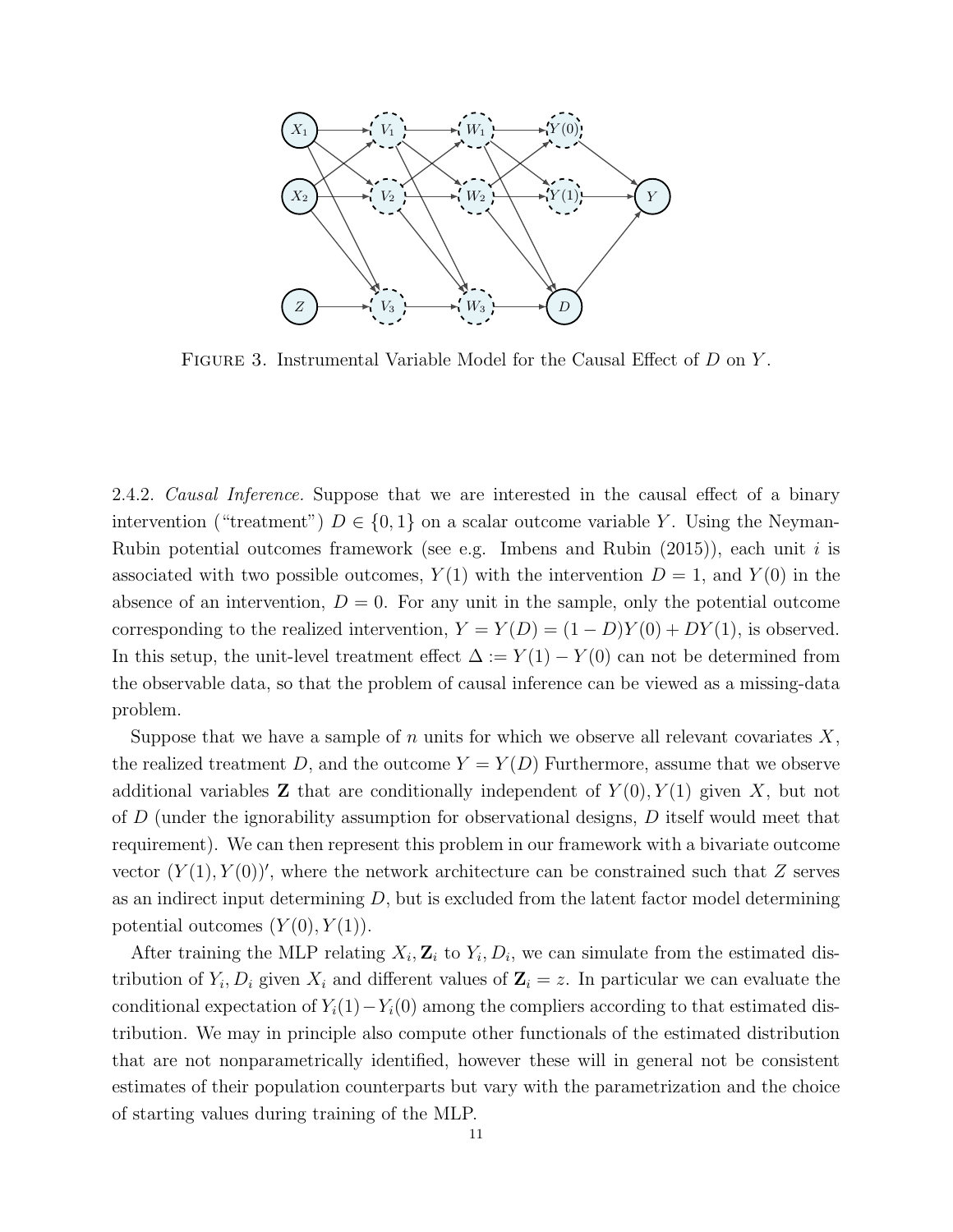

FIGURE 4. 5-Period Production of skills  $v_t^c, v_t^{nc}$  from investments  $x_t^c, x_t^{nc}$  with measurements  $y_t^c, y_t^{nc}$  based on Cunha and Heckman (2007).

## 3. Nested Production Functions

Following the seminal work by Becker (1964) and Becker (1965), decisions on fertility, investment in education, and other forms of economic activity have been cast as a problem of optimal allocation of resources towards efficient home production. Nested models of production have been considered by McFadden (1978a), Pollak and Wales (1987), or Pollak and Wachter (1975) in the context of household production, where Perroni and Rutherford (1995) established a general approximation property for nested Constant Elasticity of Substitution (CES) function with regards to the cost functions.

Misspecified production functions can easily lead to inaccurate policy conclusions or obscure economically relevant features of real-world processes. As an important example, Cunha and Heckman (2007) and Cunha, Heckman, and Schennach (2010) show in their seminal work on skill formation that an extension of a single-skill model with a single period of production to two skill types (cognitive and non-cognitive) and multiple successive periods of investments and accumulation uncovers richer dynamic complementarities in the skill-formation process, and matches important empirical facts about skill formation that can't be properly explained by the simpler model. Our approach would allow to disaggregate latent production stages into a larger number of distinct skills ("intermediate goods") and stages of production. However our focus is on approximating a reduced form mapping between observable inputs and outputs, so we do not analyze identification of intermediate technologies, which was central to their contribution.

We consider a model of production with a large number of unobserved intermediate goods to approximate a general technology to approximate a mapping from partially observed factor quantities and/or prices to multiple outputs. There are  $K_0$  basic inputs  $\mathbf{x} = (x_1, \ldots, x_K)'$  and M final outputs  $y = (y_1, \ldots, y_M)'$ . We describe the technology as the production possibility set  $\mathcal{Y}_0 \subset \mathbb{R}^{M+K}$ , where a pair of  $(\mathbf{y}', \mathbf{x}')'$  is interpreted as a transformation of inputs  $-\mathbf{x}$  to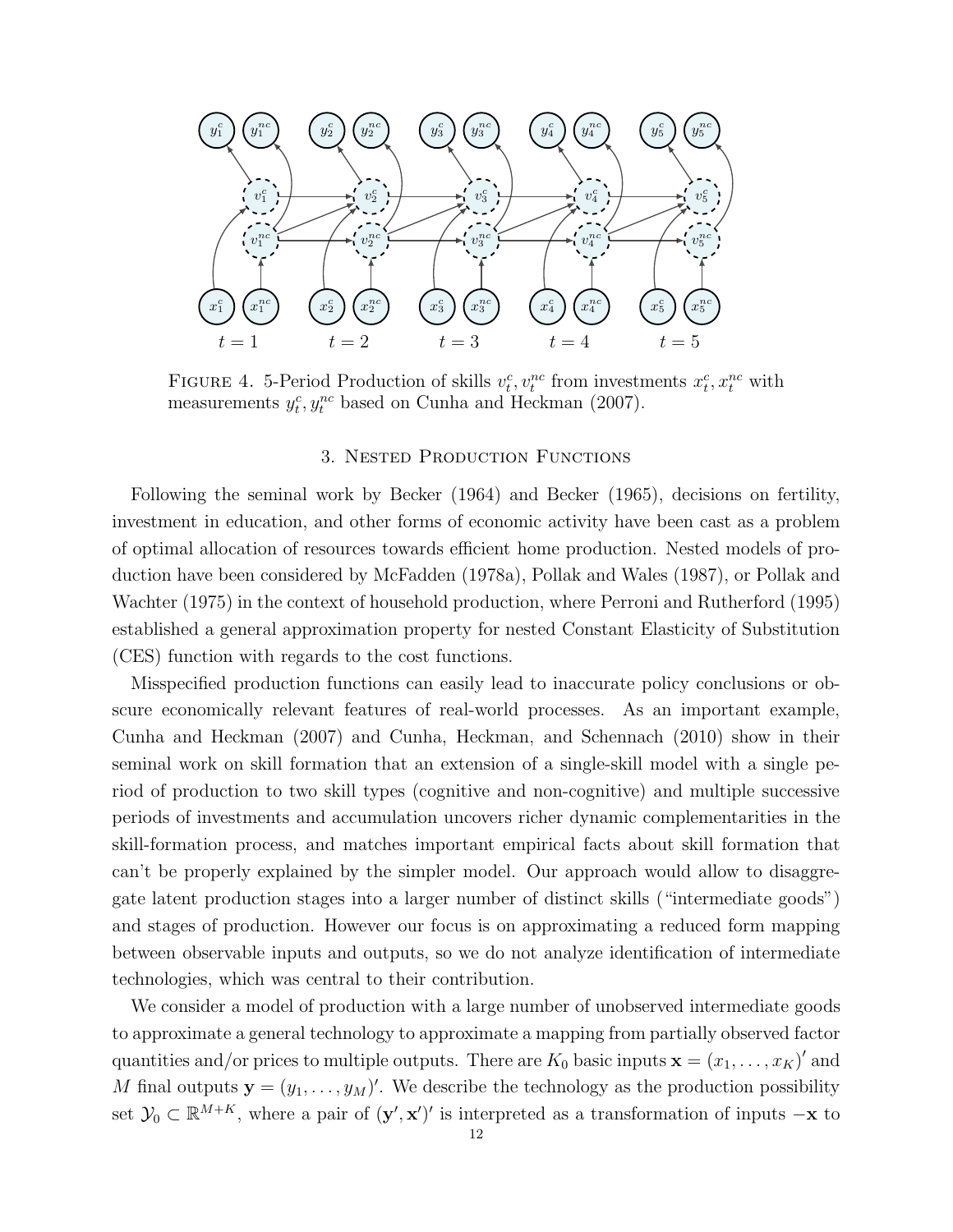produce outputs y. We also let

$$
\mathcal{Y}_0(\mathbf{x}) := \{\mathbf{y} : (\mathbf{y}', \mathbf{x}')' \in \mathcal{Y}_0\}
$$

denote the set of feasible outputs given inputs x. We maintain the following assumptions on the technology:

**Assumption 3.1.** (Technology)  $\mathcal{Y}_0$  is a closed, convex subset of  $\mathbb{R}^{M+K}$  and satisfies the following: (a)  $0 \in \mathcal{Y}_0$ . (b) Free disposal: if  $(\mathbf{y}', \mathbf{x}')' \in \mathcal{Y}_0$ , then  $(\mathbf{y}' - \mathbf{t}_1, \mathbf{x}' - \mathbf{t}_2)' \in \mathcal{Y}_0$  for any  $\mathbf{t}_1, \mathbf{t}_2 \geq 0$ . (c) Monotonicity: if  $(\mathbf{x}, \mathbf{y})$  is on the boundary of  $\mathcal{Y}_0$ , then  $(\mathbf{y}' + \mathbf{t}_1, \mathbf{x}' - \mathbf{t}_2)' \notin \mathcal{Y}_0$ for any  $\mathbf{t}_1, \mathbf{t}_2 \geq 0$ .

While these assumptions are common in classical production theory, they are also restrictive. Taken together, parts (1) and (3) preclude the existence of fixed costs of production. Convexity of the production possibility set also restricts returns to scale to be nonincreasing. A commonly imposed, weaker version of (3) only assumes that input sets are convex from below, which is still sufficient for duality theory to apply (see e.g. McFadden (1978a)). For our approximation results, weakening parts (1) and (3) would require recentering of intermediate inputs, thus introducing additional free parameters and complicating the approximating argument. We therefore maintain the stronger set of assumptions throughout.

We can characterize the convex hull of  $\mathcal{Y}_0(\mathbf{x})$  in terms of its support function,

$$
\mu_0(\mathbf{u}, \mathbf{x}) := \sup \left\{ \langle \mathbf{y}, \mathbf{u} \rangle : (\mathbf{y}, \mathbf{x}) \in \mathcal{Y}_0 \right\}, \quad \mathbf{u} \in \mathbb{R}_+^M
$$

For the case of a single output,  $\mu_0(y, x)$  corresponds to the usual production function, and for the general case  $M \geq 1$ , the support function  $\mu_0(\mathbf{e}_m, \mathbf{x})$  evaluated at the mth unit vector  $\mathbf{e}_m$ yields the highest achievable level for the mth output given inputs  $x$ . We generally assume efficient production,  $\langle y, y \rangle = \mu_0(y, x)$ , however we do not explicitly model selection among feasible output combinations on the frontier.

3.1. Nested CES Production Functions. To approximate the production function associated with  $\mathcal{Y}_0$ , we consider a production network of the following form: production takes place in S stages, where at stage s, the  $K_{s-1}$  intermediate inputs  $\mathbf{w}^{(s-1)}$  produced during the preceding stage are transformed into  $K_s$  intermediate outputs  $\mathbf{w}^{(s)} = (w_1^{(s)})$  $\binom{s}{1},\ldots,w_{K_s}^{(s)}$  $\binom{(s)}{K_s}$ .

At each stage, the transformation of intermediate inputs into intermediate outputs is described by the Constant Elasticity of Substitution (CES) production functions. Specifically, we define

$$
F(w_1, \ldots, w_K; \beta_1, \ldots, \beta_K, \varrho, \tau, K) = \left[ \sum_{l=0}^K \left( \beta_{kl}^{(s)} w_{lk}^{(s-1)} \right)^{\varrho} \right]^{\frac{\tau}{\varrho}}
$$
(3.1)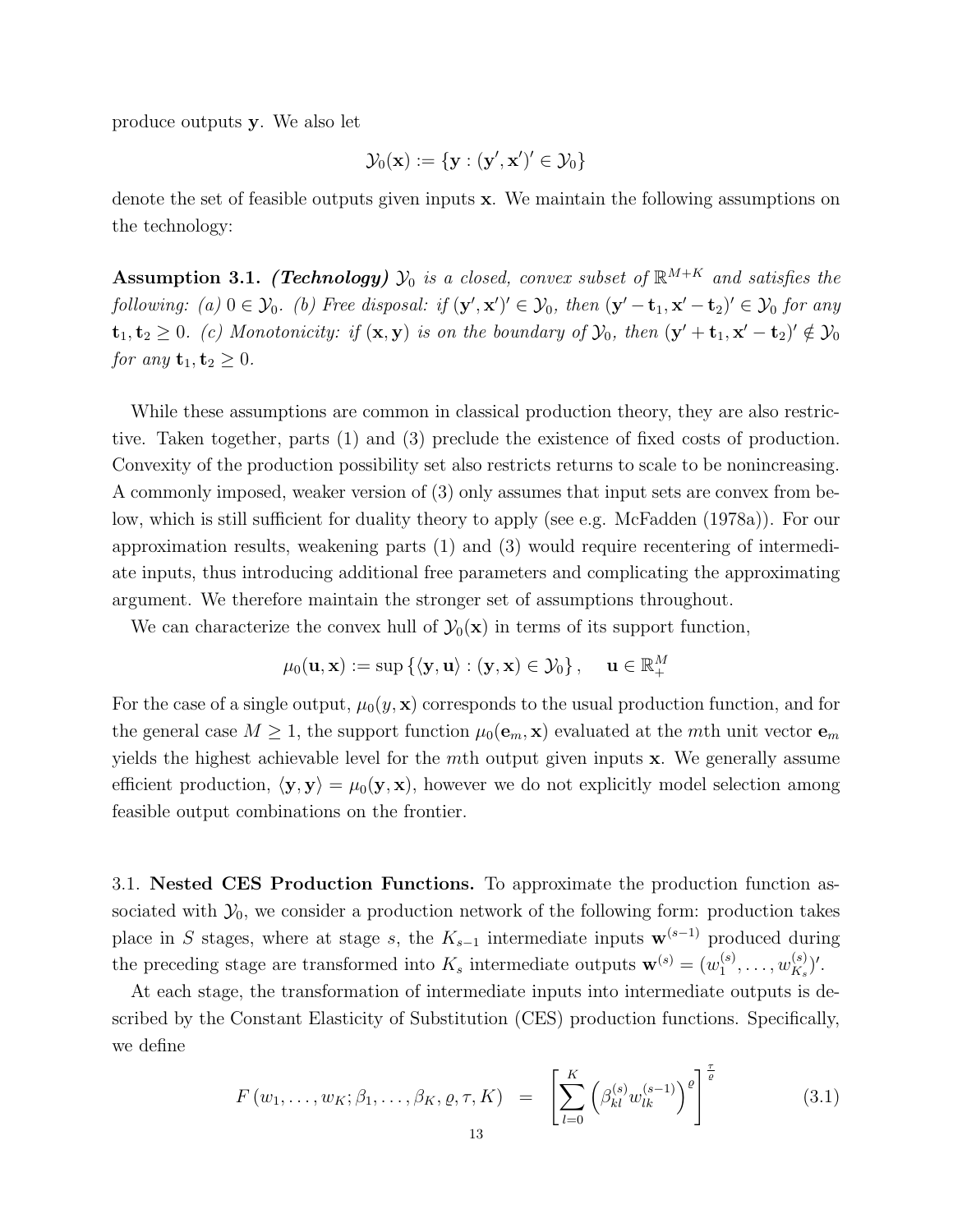and assume that output at the kth neuron in the sth layer is given by

$$
w_k^{(s)} = F_k^{(s)}(w_{1k}^{(s-1)}, \dots, w_{K_{s-1}k}^{(s-1)})
$$
  
=  $F(w_{1k}^{(s-1)}, \dots, w_{K_{s-1}k}^{(s-1)}; \beta_{k1}^{(s)}, \dots, \beta_{kK_{s-1}}^{(s)}, \varrho_k^{(s)}, \tau_k^{(s)}, K_{s-1})$  (3.2)

where  $w_{lk}^{(s-1)}$  is the quantity of intermediate good  $w_l^{(s-1)}$  $\binom{s-1}{l}$  committed to the production of the intermediate output  $w_k^{(s)}$  $\mathbf{w}_k^{(s)}$ , and we set  $w_0^{(s-1)} \equiv 1$  for each  $s = 1, \ldots, S$ , which can be thought of as a non-discretionary input.

Intermediate goods may be rival or non-rival as inputs for future stages of production, and we assume that they cannot be acquired from outside sources, but can only be produced using this technology. Note that the stage technologies in (3.1) include the identity  $w_k^{(s)} = w_l^{(s-1)}$  $\int_l^{(s-1)}$  for any  $k, l$ , so that intermediate outputs could be passed through multiple stages of production unaltered.

We then identify the intermediate inputs at the first stage with the basic inputs, so that any feasible production plan must satisfy the resource constraints

$$
w_l \ge \begin{cases} \sum_{k=1}^{K_1} w_{lk}^{(0)} & \text{if good } l \text{ is rival} \\ \max_{k=1,\dots,K_1} w_{lk}^{(0)} & \text{if good } l \text{ is non-rival} \end{cases}
$$

Similarly, the intermediate outputs at the last stage are identified with the final outputs,

$$
y_m \le w_m^{(S)} \quad \text{for any } m = 1, \dots, M =: K_S
$$

Furthermore, any feasible production plan must satisfy the resource constraints for intermediate goods,

$$
w_l^{(s-1)} \ge \begin{cases} \sum_{k=1}^{K_{s-1}} w_{lk}^{(s-1)} & \text{if good } l \text{ is rival} \\ \max_{k=1,\dots,K_{s-1}} w_{lk}^{(s-1)} & \text{if good } l \text{ is non-rival} \end{cases} \tag{3.3}
$$

For simplicity, the remainder of this paper will only consider the case in which all intermediate goods are rival.

We denote the resulting technology with  $\mathcal{Y}_{\mathbf{K}}^{S} \subset \mathbb{R}_{+}^{M+K}$ , that is the set of input/output vectors  $(y', x')'$  that can be achieved via a feasible production plan with intermediate production functions (3.1), satisfying constraints (3.3), where the vector  $\mathbf{K} = (K_1, \ldots, K_S)'$ . We denote the corresponding support function with

$$
\mu_{\mathbf{K}}^{S}(\mathbf{u}, \mathbf{x}) := \sup \left\{ \langle \mathbf{y}, \mathbf{u} \rangle : (\mathbf{y}, \mathbf{x}) \in \mathcal{Y}_{\mathbf{K}}^{S} \right\}, \quad \mathbf{u} \in \mathbb{R}_{+}^{M}
$$

The feasible set  $\mathcal{Y}_{\mathbf{K}}^{S} \subset \mathbb{R}_{+}^{M+K}$  can be described recursively as follows: at stage s, we let  $W^{(s)}$  denote the feasible set of quantities for the intermediate goods from stages  $s' =$  $0,\ldots,s$ , that is the set of values  $(\mathbf{w}^{(s)},\mathbf{w}^{(s-1)},\ldots,\mathbf{w}^{(0)})$  such that there exist  $\tilde{w}_{kl}^{(s-1)}$  for  $k = 1, \ldots, K_s$  and  $l = 1, \ldots, K_{s-1}$  such that  $F_k^{(s)}$  $\chi_k^{(s)}(w_{k1}^{(s-1)})$  $\binom{(s-1)}{k1}, \ldots, w_{kK_{s-1}}^{(s-1)}$  $\binom{(s-1)}{k_{k-1}} \geq w_k^{(s)}$  $\mathbf{R}_{k}^{(s)}$  and  $(\mathbf{w}^{(s-1)} +$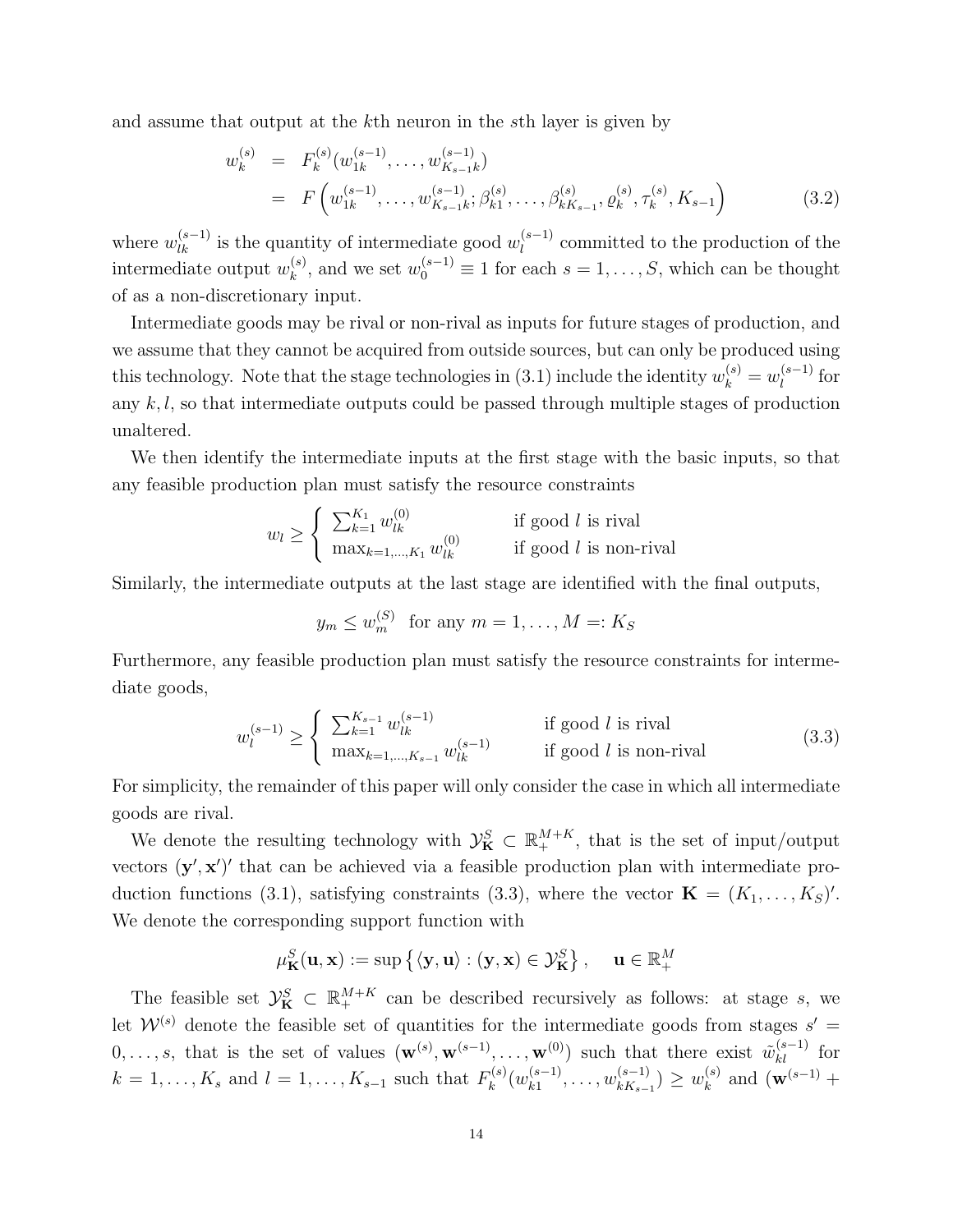$\tilde{\mathbf{w}}^{(s-1)}, \mathbf{w}^{(s-2)}, \dots, \mathbf{w}^{(0)}$   $\in \mathcal{W}^{(s-1)}, \text{ where } \tilde{\mathbf{w}}^{(s-1)} = \sum_{k=1}^{K_s} \left( \tilde{w}_{k1}^{(s-1)} \right)$  $\tilde{w}_{k1}^{(s-1)}, \ldots, \tilde{w}_{kK_{s-1}}^{(s-1)}$  $\binom{(s-1)}{kK_{s-1}}'$ . Iterating from  $\mathcal{W}^{(0)} := \mathbb{R}^K$  we obtain the set  $\mathcal{W}^{(S)}$  of feasible combinations of inputs and intermediate goods for all S stages, so that we can define  $\mathcal{Y}^S_{K_1,\dots,K_S}$  as the intersection of  $\mathcal{W}^{(S)}$  with  $\mathbf{R}^K \times \{0\} \times \cdots \times \{0\} \times \mathbb{R}^M$ , projected on its  $K + M$  nontrivial coordinates.

By construction,  $W^{(s)}$  is convex for each s. Since  $\mathcal{Y}^{S}_{K_1,...,K_S}$  is the intersection of that set with a linear subspace, it is also convex. Furthermore, if  $\varrho_k^{(s)} > -\infty$  for all s, k, the efficient frontier of  $W^{(s)}$  is continuously differentiable to any order, implying that the boundary of the feasible set  $\mathcal{Y}_{K_1,\dots,K_S}^S$  is also arbitrarily smooth. If  $\varrho_k^{(s)} = -\infty$  for some stages and intermediate goods, we will instead consider limits as  $\varrho_k^{(s)} \to -\infty$  for arguments relying on differentiability of the boundary.

In sum our approximating model consists of nested CES technologies, where the elasticity of substitution  $\frac{1}{1-\varrho}$  and the degree of homogeneity  $\tau$  are allowed to differ across intermediate technologies. Our main claim in this section is that this technology of nested CES aggregators is sufficient to approximate any technology  $\mathcal{Y}_0$  satisfying our main assumptions.

**Proposition 3.1.** (Universal Approximator) Suppose the production possibility set  $\mathcal{Y}_0$ satisfies Assumption 3.1. Then for any  $\delta > 0$  and compact set  $C \subset \text{int}^{K+M}_{+}$ , there exists an approximating technology  $\mathcal{Y}_{\mathbf{K}}^{S}$  constructed via a production network of  $S=2$  stages and intermediate technologies of the CES form in (3.1) such that

$$
\sup_{(\mathbf{u},\mathbf{x})\in\mathcal{C}}\left|\mu_{\mathbf{K}}^{S}(\mathbf{u},\mathbf{x})-\mu_{0}(\mathbf{u},\mathbf{x})\right|\leq\delta
$$

where the number of free parameters is  $KK_1$ , and

$$
K_1 = c(R, K + M)\delta^{-\frac{K + M - 1}{2}}
$$

for a constant  $c(R, K + M)$  that only depends on the dimension M and diameter R of C.

See the appendix for a proof. The argument is in fact constructive and establishes that only two stages of production are needed, where basic inputs are perfect complements  $(\varrho_k^{(1)} = -\infty)$ for each k) in the production of the intermediate outputs  $\mathbf{w}^{(1)}$ , which in turn are perfect substitutes  $(\varrho_k^{(2)} = 1$  for all k) in the production of final outputs y. This nested production function spans a polytope of production possibilities in  $\mathbb{R}^{K+M}_+$ . The vertices spanning that polytope correspond to production plans involving only a single intermediate output, with all remaining components of  $w^{(1)}$  equal to zero. Since the technology for intermediate output  $w_k^{(1)}$  $\mathcal{B}_k^{(1)}$  has constant returns to scale up to output  $\beta_{k0}^{(1)}$  $_{k0}^{(1)}$ , the second-stage technology then convexifies that vertex set. We can then approximate  $\mathcal{Y}_0$  arbitrarily well by adding a sufficient number of appropriately chosen vertices to that polytope. It is also instructive to compare the approximation rate to the approximation bound for RELu approximation of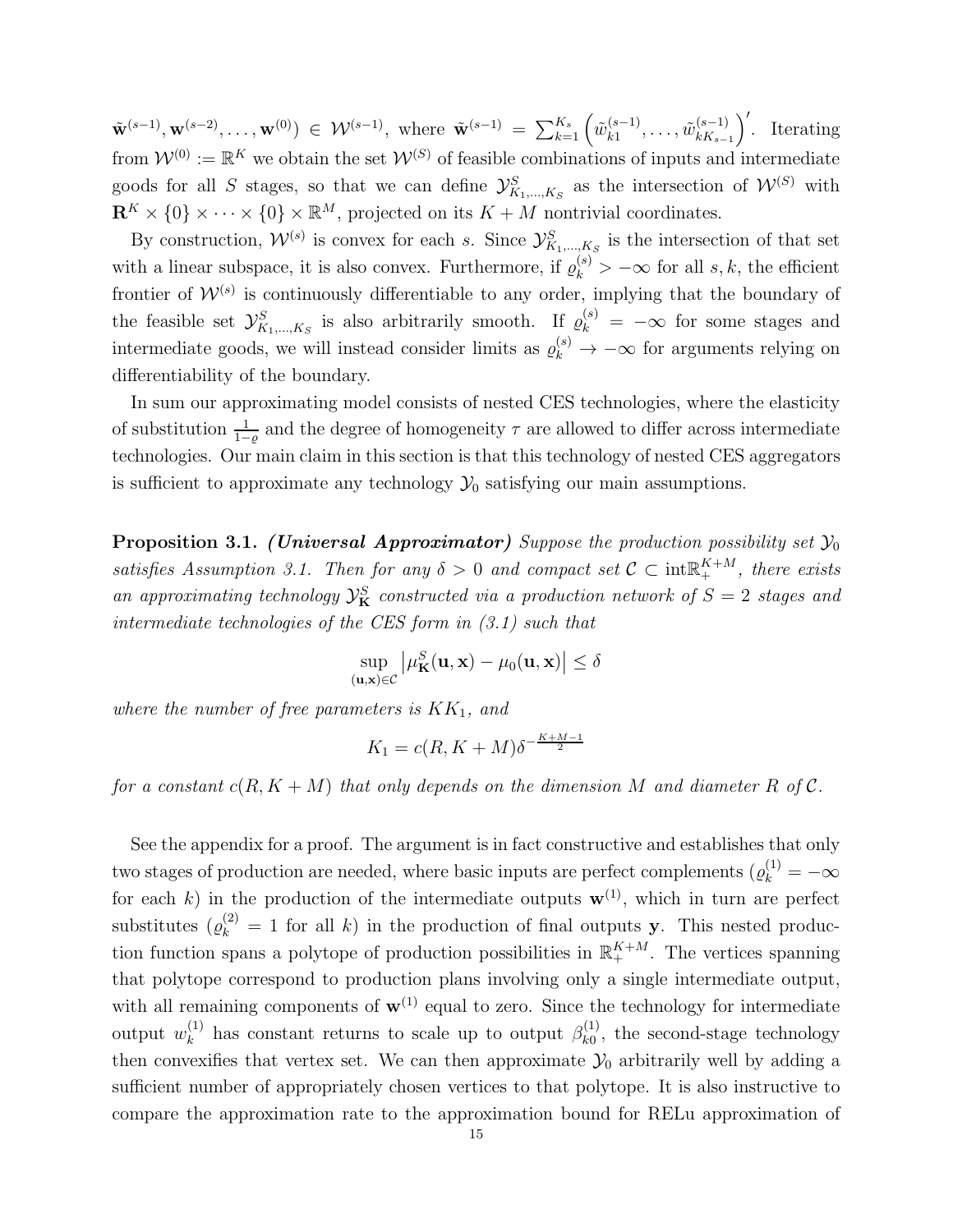smooth functions in Yarotsky (2017), where the assumption of convexity results in a rate comparable to that for the case of weak derivatives up to order 2.

3.2. **Optimal Production Plan.** We next derive the activation functions  $\phi(\cdot), \psi(\cdot)$  implied by maximizing behavior in the production model. Given the technology  $\mathcal{Y}^S_{K_1,\dots,K_S}$  and input prices  $\mathbf{p} = (p_1, \ldots, p_K)$  we assume that outputs  $\hat{\mathbf{y}}$  are produced using a cost-optimal, feasible production plan. That is,

$$
(\hat{\mathbf{y}}', \hat{\mathbf{x}}')' := \arg\min_{\mathbf{x}} \left\{ \mathbf{p}'\mathbf{x} : (\hat{\mathbf{y}}', \mathbf{x}')' \in \mathcal{Y}_{K_1, \dots, K_S}^S \right\}
$$

We characterize the optimal production plan at each of the S stages both in terms of quantities of intermediate inputs employed in each intermediate technology, as well as the implied price of each intermediate good.

At stage s, the optimal production plan for  $w_k^{(s)} \equiv v_k^{(s)}$  $\binom{s}{k}$  units of the k<sup>th</sup> intermediate good given implied input prices  $\pi_0^{(s-1)}$  $\frac{(s-1)}{0}, \ldots, \pi_{K_{s-1}}^{(s-1)}$  $\frac{S-1}{K_{s-1}}$  for the intermediate outputs from the  $(s-1)$ st stage is the solution to the cost-minimization problem

$$
\min_{v_{1k}^{(s-1)}, \dots, v_{K_{s-1}k}^{(s-1)}} \sum_{l=0}^{K_{s-1}} \pi_l^{(s-1)} v_{lk}^{(s-1)} \quad \text{subject to } F_k^{(s)}(v_{0k}^{(s-1)}, \dots, v_{K_{s-1}k}^{(s-1)}) = v_k^{(s)}
$$

where the non-discretionary input is held fixed at  $v_{0k}^{(s-1)} = 1$ .

The value of this constrained optimization problem is given by the cost function

$$
C_k^{(s)}(\pi_0^{(s-1)},\ldots,\pi_{K_{s-1}}^{(s-1)};v_k^{(s)})\equiv C\left(\pi_0^{(s-1)},\ldots,\pi_{K_{s-1}}^{(s-1)};v_k^{(s)};\boldsymbol{\beta}_k^{(s)},\varrho_k^{(s)},\tau_k^{(s)},K_{s-1}\right)
$$

where

$$
C(\pi_0,\ldots,\pi_K; v;\boldsymbol{\beta},\varrho,\tau,K) \ := \ \pi_0 + \left[\sum_{l=1}^K \left(\frac{\pi_l^{\varrho}}{\beta_l}\right)^{\frac{1}{\varrho-1}}\right]^{\frac{\varrho-1}{\varrho}} \left(v^{\frac{\varrho}{\tau}}-\beta_0^{\varrho}\right)^{\frac{1}{\varrho}}
$$

Our framework treats quantities and implicit prices of the intermediate goods as latent (hidden) variables which are determined recursively by solving the cost-minimization problem for stages  $s = 1, \ldots, S$ . Specifically, the price of intermediate good k corresponds to the marginal cost of production of an additional unit of the good,

$$
\pi_k^{(s)} = \frac{\partial}{\partial v_k^{(s)}} C_k^{(s)} (\pi_0(s-1), \dots, \pi_{K_{s-1}}^{(s-1)}; v_k^{(s)})
$$
  
=:  $\phi\left(\pi_1^{(s-1)}, \dots, \pi_{K_{s-1}}^{(s-1)}; v_1^{(s)}, \dots, v_{K_s}^{(s)}; \mathcal{G}_k^{(s)}, \varrho_k^{(s)}, \tau_k^{(s)}, k, K_s\right)$ 

where we define

$$
\phi(\boldsymbol{\pi}; \boldsymbol{v}; \boldsymbol{\beta}, \varrho, \tau, k, K) := \left[ \sum_{l=1}^{K} \left( \frac{\pi_l^{\varrho}}{\beta_l} \right)^{\frac{1}{\varrho-1}} \right]^{\frac{\varrho-1}{\varrho}} \left( v_k^{\frac{\varrho}{\tau}} - \beta_0^{\varrho} \right)^{\frac{1}{\varrho}-1} \frac{v_k^{\frac{\varrho}{\tau}-1}}{\tau}
$$
(3.4)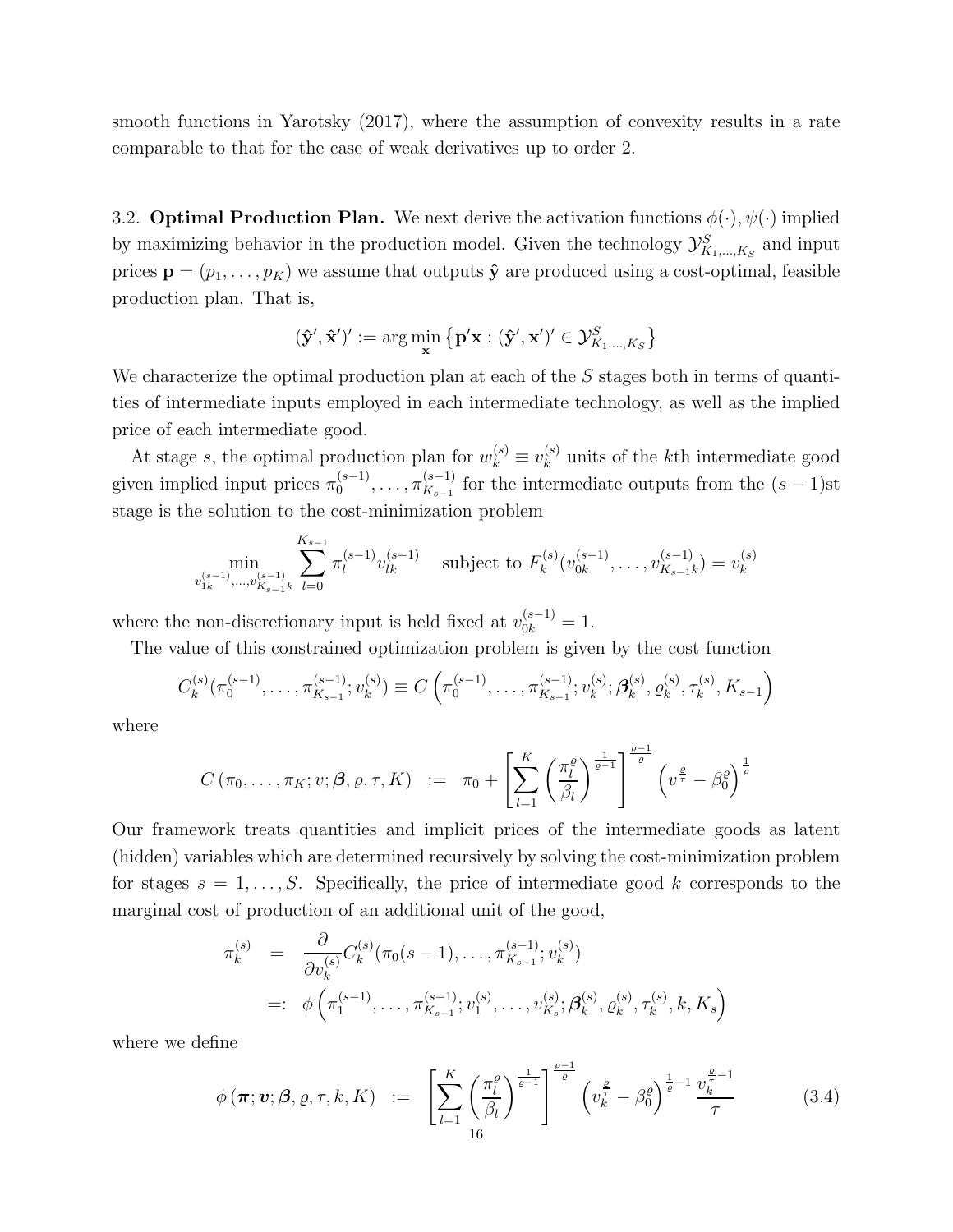Given prices, optimal factor demand for intermediate input  $k$  for intermediate technology  $l$ at stage  $s + 1$  is

$$
v_{kl}^{(s)} = \left(\frac{\pi_k^{(s)}}{\beta_{lk}^{(s+1)}}\right)^{\frac{1}{\varrho_l^{(s+1)}-1}} \left[\sum_{j=1}^{K_s} \left(\frac{(\pi_j^{(s)})^{\varrho_l^{(s+1)}}}{\beta_{lj}^{(s+1)}}\right)^{\frac{1}{\varrho_l^{(s+1)}-1}}\right]^{-\frac{1}{\varrho_l^{(s+1)}}} \left((v_l^{(s+1)})^{\frac{\varrho_l^{(s+1)}}{\tau_l^{(s+1)}}} - (\beta_{l0}^{(s+1)})^{\varrho_l^{(s+1)}}\right)^{\frac{1}{\varrho_l^{(s+1)}}}
$$

so that total factor demand for intermediate good  $k$  is

$$
v_k^{(s)} := \sum_{l=1}^{K_{s+1}} v_{kl}^{(s)}
$$
  
=:  $\psi\left(\pi_1^{(s)}, \ldots, \pi_{K_s}^{(s)}; v_1^{(s+1)}, \ldots, v_{K_{s+1}}^{(s+1)}; \boldsymbol{\beta}^{(s+1)}, \boldsymbol{\varrho}^{(s+1)}, \boldsymbol{\tau}^{(s+1)}, k, K_s, K_{s+1}\right)$ 

where we define

$$
\psi(\boldsymbol{\pi};\boldsymbol{v};\boldsymbol{\beta},\boldsymbol{\varrho},\boldsymbol{\tau},k,K_1,K_2) \ := \ \sum_{l=1}^{K_2} \left(\frac{\pi_k}{\beta_{lk}}\right)^{\frac{1}{\varrho_l-1}} \left[\sum_{j=1}^{K_1} \left(\frac{\pi_j^{\varrho_l}}{\beta_{lj}}\right)^{\frac{1}{\varrho_l-1}}\right]^{-\frac{1}{\varrho_l}} \left(v_l^{\frac{\varrho_l}{\tau_l}} - \beta_{l0}^{\varrho_l}\right)^{\frac{1}{\varrho_l}}(3.5)
$$

To summarize, the production system is characterized by hidden states  $h_k^{(s)}$  $\binom{s}{k} := (v_k^{(s)}$  $_{k}^{(s)},\pi _{k}^{(s)}$  $\binom{s}{k}$ where at the first stage  $\pi_k^{(0)} = p_k$  and  $v_k^{(0)} = x_k$  for  $k = 1, ..., K_0 \equiv K$ , and at the last stage,  $v_k^{(S)} = y_k$  for  $k = 1, ..., K_S \equiv M$ . Latent prices  $\pi_k^{(s)}$  $\kappa^{(s)}$  are determined recursively by iterating (3.4) forward from  $s-1$  to s starting at  $s=1$ , and quantities  $v_k^{(s)}$  by iterating (3.5) backward from  $s + 1$  to s, starting at  $s = S$ .

3.3. Data and Unobservables. We consider training the network based on a sample of  $n$ observed combinations  $\mathbf{z}_i = (\mathbf{y}_i, \mathbf{x}_i')'$  of inputs and outputs. We allow for the possibility of measurement error in output levels as well as hidden inputs which we treat as stochastic. We therefore treat the technology  $\mathcal{Y}^*$  as a random closed set and seek to approximate its (selection) expectation  $\mathcal{Y}_0 := \mathbb{E}[\mathcal{Y}^*].^1$  It is known that when the distribution of  $\mathcal{Y}^*$  is nonatomic,  $\mathcal{Y}_0$  is a convex subset of  $\mathbb{R}^{K+M}$  (see Theorem 1.15 in chapter 2 of Molchanov (2005)).

We furthermore assume that production is efficient in that any combinations of inputs (including unobserved inputs) and correctly measured outputs correspond to points on the efficient frontier of  $\mathcal{Y}^*(\omega)$ . We do not explicitly model the choice of a particular output combination on the efficient frontier in the multiple output case. Rather we assume that production and demand are separable, and at least in principle a model for demand could be estimated separately. We then match observed combinations of quantities to points on the frontier predicted by the ANN. Training loss is given by  $\ell(\mathbf{z}_i, \boldsymbol{\theta}) := \sum_{m=1}^M (y_{mi} - v_{mi}^{(S)}(\boldsymbol{\theta}))^2$ where  $v_{mi}^{(S)}(\theta)$  is the activation of the mth neuron in the top layer given inputs  $x_{1i}, \ldots, x_{Ki}$ .

<sup>&</sup>lt;sup>1</sup>Following Molchanov (2005) the selection expectation of the random set  $\mathcal{Y}^*:\Omega \to \mathcal{C}$  for some probability space  $\Omega$  and the closed sets C in  $\mathbb{R}^{K+M}$  is the closure of the set of all expectations of integrable selections,  $v(\omega) \in \mathcal{Y}(\omega)$  for  $\omega \in \Omega$ .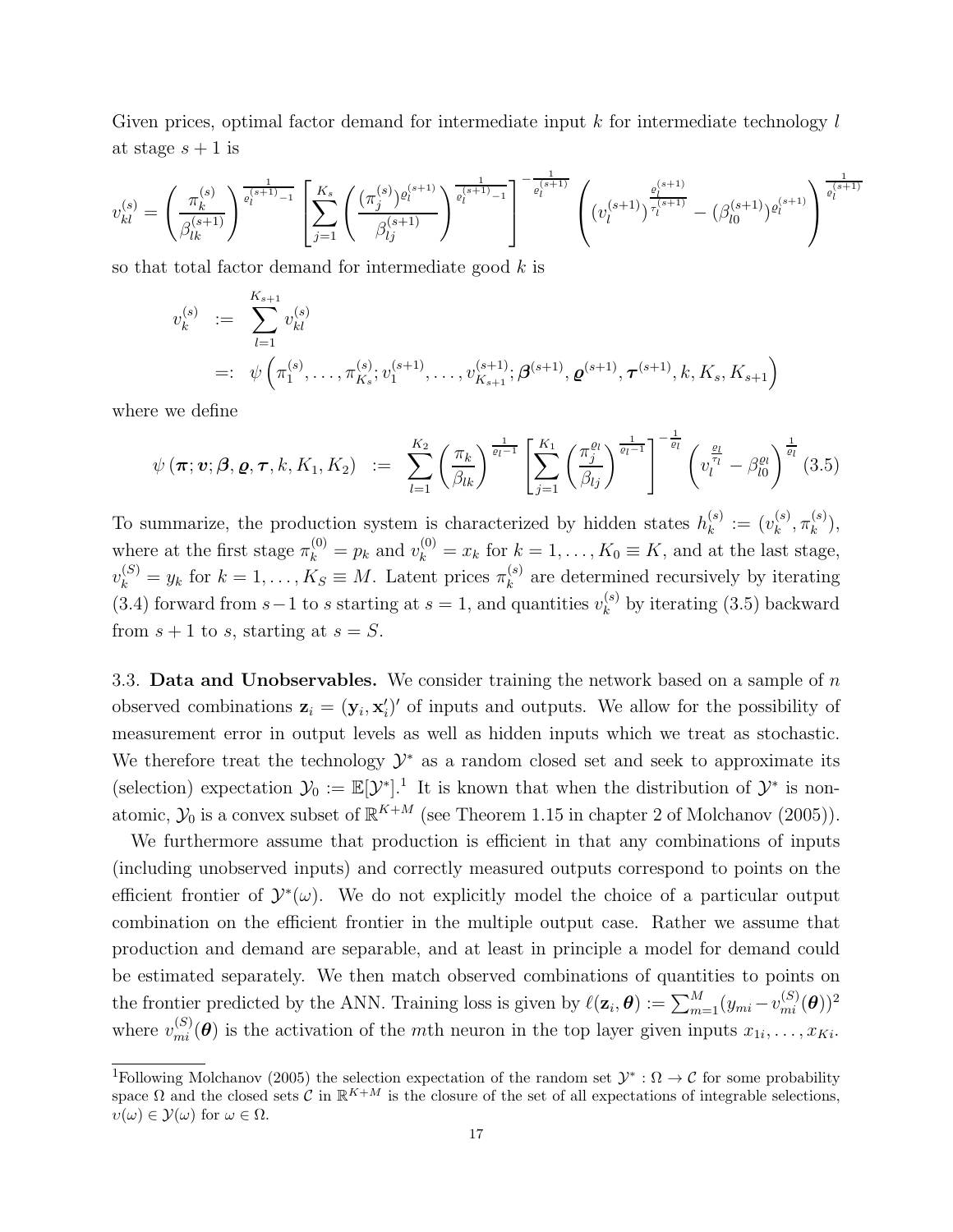More generally, the kth observable covariate  $X_{ki}$  could interpreted either as "price"/cost shifter or the quantity of an input for production, and matched accordingly to either the price  $\pi_{ki}^{(0)}$  or the quantity  $v_{ki}^{(0)}$  in the initial layer. An implementation of this neural network could also incorporate additional unobserved inputs at intermediate neurons, with one or multiple independent random draws from some continuous distribution with non-negative support. This would also define smooth likelihoods/energy functions for the intermediate stages for an implementation as a Deep Boltzmann machine. We are not aware of a "conjugate" distribution for such an unobserved input that would yield closed-form solutions for factor demand or price equations at intermediate stages, but such an approach would in general have to rely on simulation by generating several replications for each unit, where data could also be permuted at random to reflect other invariance restrictions. While implementation is less straightforward, such an approach would at least conceptually be analogous to convolutional neural networks commonly used for image and video processing.

## 4. Nested Discrete Decisions

Models for nested discrete decisions - binary or multinomial - have long been used to model individual choice behavior, see Ben-Akiva (1973), McFadden (1974), and McFadden (1978b). Hornik, Stinchcombe, and White (1989) established that multi-layer feedforward networks with a "squashing" activation function - a nondecreasing function mapping its scalar argument to the unit interval - can approximate any Borel measurable function on compacta. Our focus is on a flexible framework for multinomial discrete decisions, generalizing Ben-Akiva (1973)'s nested Logit model to approximate all members of McFadden (1978b)'s Generalized Extreme Value (GEV) class.

There are many examples when a single nesting structure may be too restrictive to model realistic cross-substitution patterns among a population of agents, especially when alternatives are complex or bundles of more elementary choices. For example when choosing a travel destination, Barcelona may appear to be a close substitute for Lisbon or Istanbul if the purpose of the trip is to combine a city trip with a beach vacation, however it may be a closer substitute to Amsterdam or Prague as a destination for party travel. Vovsha (1997) also motivates overlapping nests in a model of transportation choice when commuters may combine various modes of transportation for different legs ("trunk", "egress") of the trip. Categorical outcomes may also result from choices among a richer set of heterogeneous alternatives - for example labor force status is determined by the decision whether to accept a particular job offer.

Standard random utility models (RUM) for discrete choice can be made more flexible to accommodate these richer substitution patterns, either by allowing for dependence among taste shocks, or modeling decisions sequentially via a richer latent hierarchy of nests of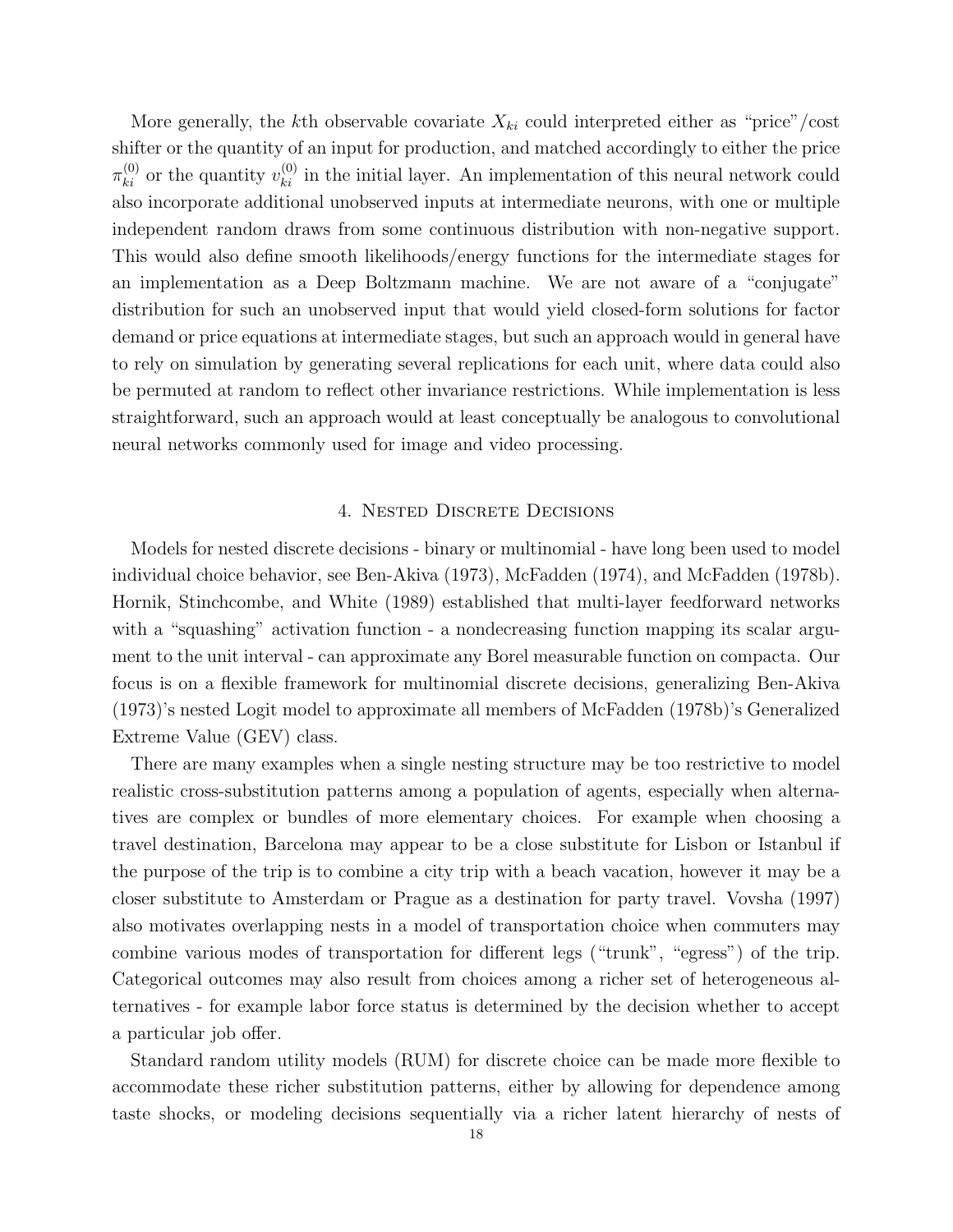alternatives. Our modeling approach follows the second route but we also show that within McFadden (1978b)'s Generalized Extreme Value (GEV) framework, the two are equivalent in terms of the distributions that a fully flexible model can generate.

4.1. Nested Discrete Choice Model. We first consider a model of multinomial choice Y among M options  $\{y_1, \ldots, y_M\}$  given agent and alternative specific attributes x. The object of interest are the conditional choice probabilities

$$
\mu_0(y_m, \mathbf{x}) := \mathbb{P}(Y = y_m | \mathbf{X} = \mathbf{x}), \quad m = 1, \dots, M
$$

which are assumed to result from a random utility model (RUM) with a flexible dependence structure among taste shocks. Specifically, we let

$$
U_{im} := U_{im}^* + \varepsilon_{im}, \quad m = 1, \dots, M
$$

with systematic parts  $U_{im}^* := U^*(\mathbf{x}_{im})$  that are nonstochastic functions of agent/alternative specific characteristics, and idiosyncratic taste shocks  $\varepsilon_{im}$  that are independent of  $\mathbf{x}_{im}$  with a common marginal distribution  $G(\varepsilon)$ . The systematic part  $U_{im}^*$  can itself be specified flexibly, e.g. as an additively separable function of elements of  $\mathbf{x}_{im}$ .

By Sklar's theorem, the joint distribution of taste shocks for the  $M$  alternatives can be written as

$$
G(\varepsilon_1,\ldots,\varepsilon_M)=C(G(\varepsilon_1),\ldots,G(\varepsilon_M))
$$

where the copula  $C : [0,1]^M \to [0,1]$  is a M-non-decreasing function that is onto, where  $C(0,\ldots,0) = 0$  and  $C(1,\ldots,u_m,\ldots,1) = u_m$  for each  $k = 1,\ldots,M$ . Taking logs of joint and marginal c.d.f.s, we can rewrite the copula as

$$
G(\varepsilon_1,\ldots,\varepsilon_M)=\exp\{-F_0(-\log G(\varepsilon_1),\ldots,-\log G(\varepsilon_M))\}
$$

where we refer to the mapping  $F_0: \mathbb{R}^M_+ \to \mathbb{R}_+$ ,  $F_0: (w_1, \ldots, w_M) \mapsto F_0(w_1, \ldots, w_M)$  as the generating function associated with the copula  $C(\cdot)$ .

For the case when the marginal distribution  $G(\varepsilon) = \exp\{-e^{-\varepsilon}\}\$ is extreme-value type I, Theorem 1 in McFadden (1978b) shows that any conditional choice probabilities of the form

$$
\mu_0(y_m, \mathbf{x}) = \frac{e^{U_m^*(\mathbf{x})} \frac{\partial}{\partial w_m} F_0\left(e^{U_1^*(\mathbf{x})}, \dots, e^{U_M^*(\mathbf{x})}\right)}{F_0\left(e^{U_1^*(\mathbf{x})}, \dots, e^{U_M^*(\mathbf{x})}\right)}
$$
(4.1)

can be generated by such a RUM under additional regularity conditions on the generating function  $F(\cdot)$ . Specifically, he assumes the following

**Assumption 4.1.** (GEV Generating Function)  $F_0(\mathbf{w})$  is linearly homogeneous and M times continuously differentiable, where  $(-1)^{p+1} \frac{\partial^p}{\partial w_{p+1}}$  $\frac{\partial^p}{\partial w_{m_1}...\partial w_{m_p}} F_0(\mathbf{w}) \geq 0$  for all  $p = 1, ..., M$ and any distinct  $m_1, \ldots, m_p \in \{1, \ldots, M\}$ . In addition we assume that the same sign restriction on the cross-partial derivatives also holds with  $m_1 = m_2$  and  $p \leq 3$ .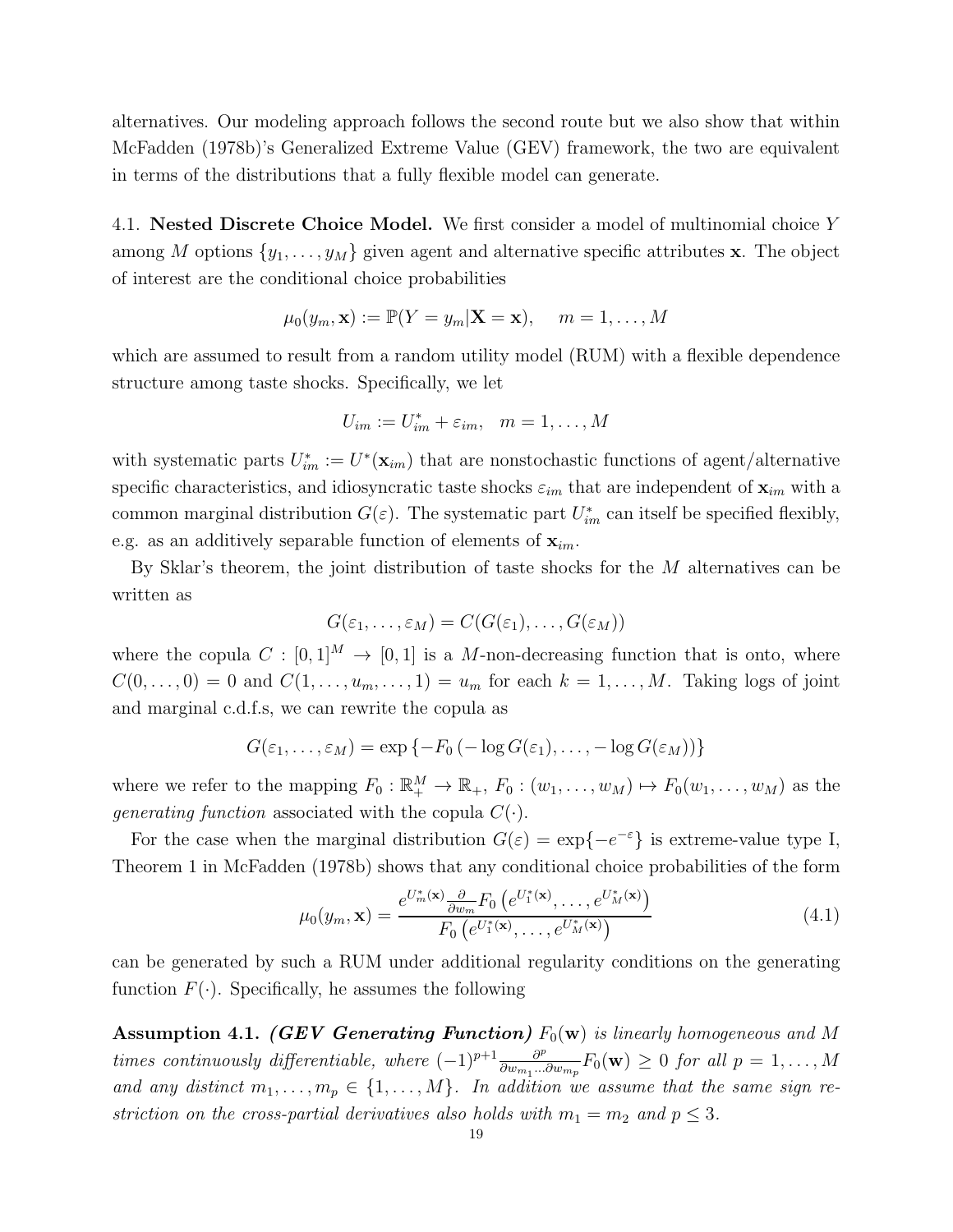The alternating sign condition on partial derivatives is satisfied by any function  $F_0(\cdot)$  that is M times differentiable and M-nondecreasing (see Nelsen  $(2006)$ , p.43 for a definition). Differentiability of degree greater than 1 is not needed for our results, whereas  $M$ -monotonicity is needed to ensure that the generating function defines a proper copula for the joint distribution of taste shocks under a random-utility interpretation of the conditional choice probabilities. In particular, these restrictions ensure that the mapping

$$
C(u_1, \ldots, u_M) = \exp \{-F_0(-\log u_1, \ldots, -\log u_M)\}
$$

of marginal ranks  $u_1, \ldots, u_M$  to [0, 1] is M-increasing and therefore yields a well-defined joint distribution function. However, these restrictions do not guarantee that  $C(u_1, \ldots, u_M)$ satisfies the boundary conditions  $C(1, \ldots, u_m, \ldots, 1) = u_m$ , so the function need not be a proper copula. Rather, permissible generating functions under Assumption 4.1 may produce joint distributions with marginals that are different from the extreme value type-I distribution. We discuss the possibility of allowing for flexible, smooth specifications of the marginal distributions  $G_1(\varepsilon), \ldots, G_M(\varepsilon)$  in Appendix B.

We now propose a strategy to approximate the generating function flexibly using a model of multiple stages of discrete decisions. Following Vovsha (1997) and Wen and Koppelman (2001) we assume a nesting structure with multiple layers where alternatives can be grouped according to various, not necessarily exclusive aspects, rather we allow for each alternative to belong to multiple nests at a time. Overlapping nests may occur in settings when a heterogeneous population of agents with different nesting structures - in an example by Vovsha (1997) on the choice of transportation modes, an agent may assign a "Park and Ride" commute either to a "private" or "public transit" nest, depending on which leg of the commute is more prominent.

We consider nested generating functions  $F_k^{(s)}$  $\mathbb{R}^{K_{s-1}}_k$  :  $\mathbb{R}^{K_{s-1}}_+ \to \mathbb{R}_+$ , where

$$
F_k^{(s)}(w_1, \dots, w_{K_{s+1}}) = \left(\sum_{l=1}^{K_{s+1}} \left(\beta_{kl}^{(s)} w_l\right)^{\varrho_k^{(s)}}\right)^{\frac{1}{\varrho_k^{(s)}}}
$$
(4.2)

The nesting coefficients  $\varrho_k^{(s)} \geq 1$  parameterize dependence of taste shocks within nests, where  $\varrho_k^{(s)} = 1$  corresponds to the case in which shocks are independent across nests, and  $\varrho_k^{(s)} = \infty$ to the case of perfect rank dependence. The weights  $\beta_{kl}^{(s)}$  can be interpreted as allocation parameters, measuring the relevance of nest  $k$  for choosing alternative  $l$ . We then construct a generating function  $F_{\mathbf{K}}^{S}(w_1,\ldots,w_M)$  recursively, where

$$
w_k^{(S)} = w_k, \quad k = 1, ..., M
$$
  
\n
$$
w_k^{(s)} = F_k^{(s)}(w_1^{(s+1)}, ..., w_{K_{s+1}}^{(s+1)})
$$
\n(4.3)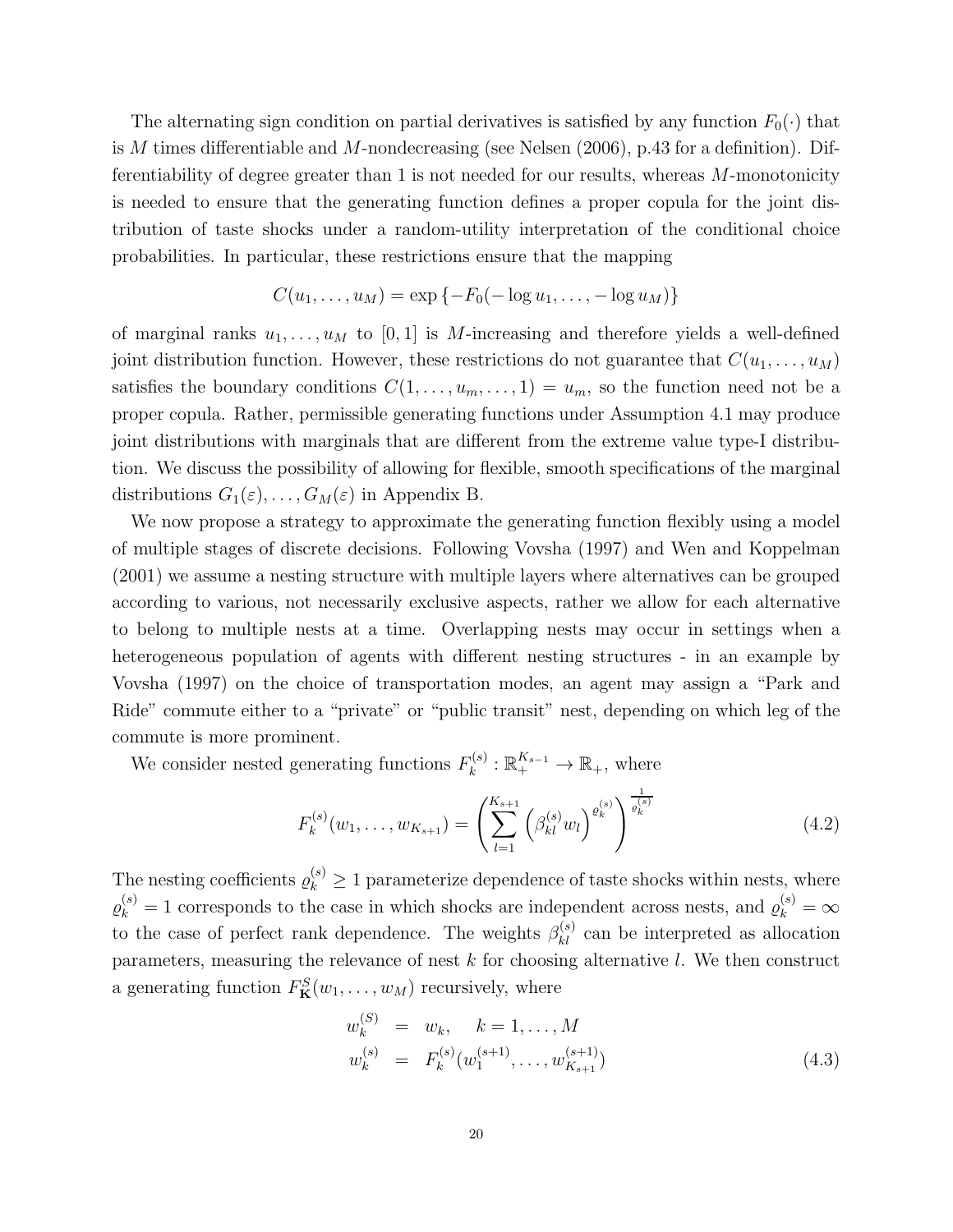We can interpret this structure as a cross-nested Logit model with  $S$  layers, where in each layer s the agent chooses among  $K_s$  latent nests  $k_s = 1, \ldots, K_s$ , and we also assume that the 0th (bottom) layer consists of a single root node, i.e.  $K_0 = 1$ . The resulting nesting tree is a weighted directed, acyclic graph where a terminal node may be reached through various paths.

The conditional choice probabilities  $\mu(y_m, \mathbf{x})$  are then approximated by

$$
\mu_{\mathbf{K}}^{S}(y_{m}, \mathbf{x}) := \frac{e^{U_{m}^{*}(\mathbf{x})} \frac{\partial}{\partial w_{m}} F_{\mathbf{K}}^{S}\left(e^{U_{1}^{*}(\mathbf{x})}, \dots, e^{U_{M}^{*}(\mathbf{x})}\right)}{F_{\mathbf{K}}^{S}\left(e^{U_{1}^{*}(\mathbf{x})}, \dots, e^{U_{M}^{*}(\mathbf{x})}\right)}
$$
(4.4)

in analogy to (4.1). We allow for the possibility that  $F_K^S(\mathbf{w})$  is only directionally differentiable, in which case the partial derivative is taken to be the derivative from the right, ∂  $\frac{\partial}{\partial w_m} F^S_{\mathbf{K}}(w_1,\ldots,w_m,\ldots,w_M) := \lim_{t\downarrow 0} \frac{F^S_{\mathbf{K}}(w_1,...,w_m+t,...,w_M) - F^S_{\mathbf{K}}(w_1,...,w_m,...,w_M)}{t}$  $\frac{f(-r_{\mathbf{K}}(w_1,...,w_m,...,w_M))}{t}.$ 

We next show that with a sufficient number of latent nests, this model can in fact approximate the conditional choice probabilities resulting from the random utility model satisfying Assumption 4.1 arbitrarily well.

**Proposition 4.1.** (Universal Approximator) Suppose that  $F_0: \mathbb{R}^M_+ \to \mathbb{R}_+$  satisfies Assumption 4.1. Then for any  $\delta > 0$  and compact set  $C \subset \text{int}^M$ , there exists an approximating function  $F^S_{\mathbf{K}}$  constructed via (4.3) with stage-wise generating functions of the form (4.2) with  $S = 3$  such that

$$
\sup_{\mathbf{x}\in\mathcal{C}}\left|\mu_{\mathbf{K}}^{S}(y_{m},\mathbf{x})-\mu_{0}(y_{m},\mathbf{x})\right|\leq\delta, \quad m=1,\ldots,M
$$

where the number of free parameters is  $MK_2$ , and

$$
K_2 = c(R, M)\delta^{-\frac{M}{2}}
$$

for a constant  $c(R, M)$  that only depends on the dimension M and diameter R of C.

See the appendix for a proof. For the restriction of the approximation to arguments  $w_1, \ldots, w_M$  in the interior of the positive orthant, notice that (4.1) evaluates the generating function and its first partial derivatives only at arguments  $w_m = \exp\{U_m^*(\mathbf{x})\}$  so that we can restrict our attention to compact subsets of  $\text{int}(\mathbb{R}^M_+)$  as long as  $U_1^*(\mathbf{x}), \ldots, U_M^*(\mathbf{x})$  are bounded functions of x.

By (4.1) the conditional choice probabilities can be expressed as continuous functions of  $F_0(w_1, \ldots, w_M)$  and its first partial derivatives. Our proof is constructive in that we propose a four-layer neural network which approximates the subgraph of  $F_0(w_1, \ldots, w_M)$ on C with vertices corresponding to the  $K_2$  neurons in the second layer, where the free weights determine the location of those support points, and the remaining layers generate the surface of that polytope using parameters which depend on  $F(\mathbf{w})$  only through those weights from the second layer. We then use known results on approximations of convex sets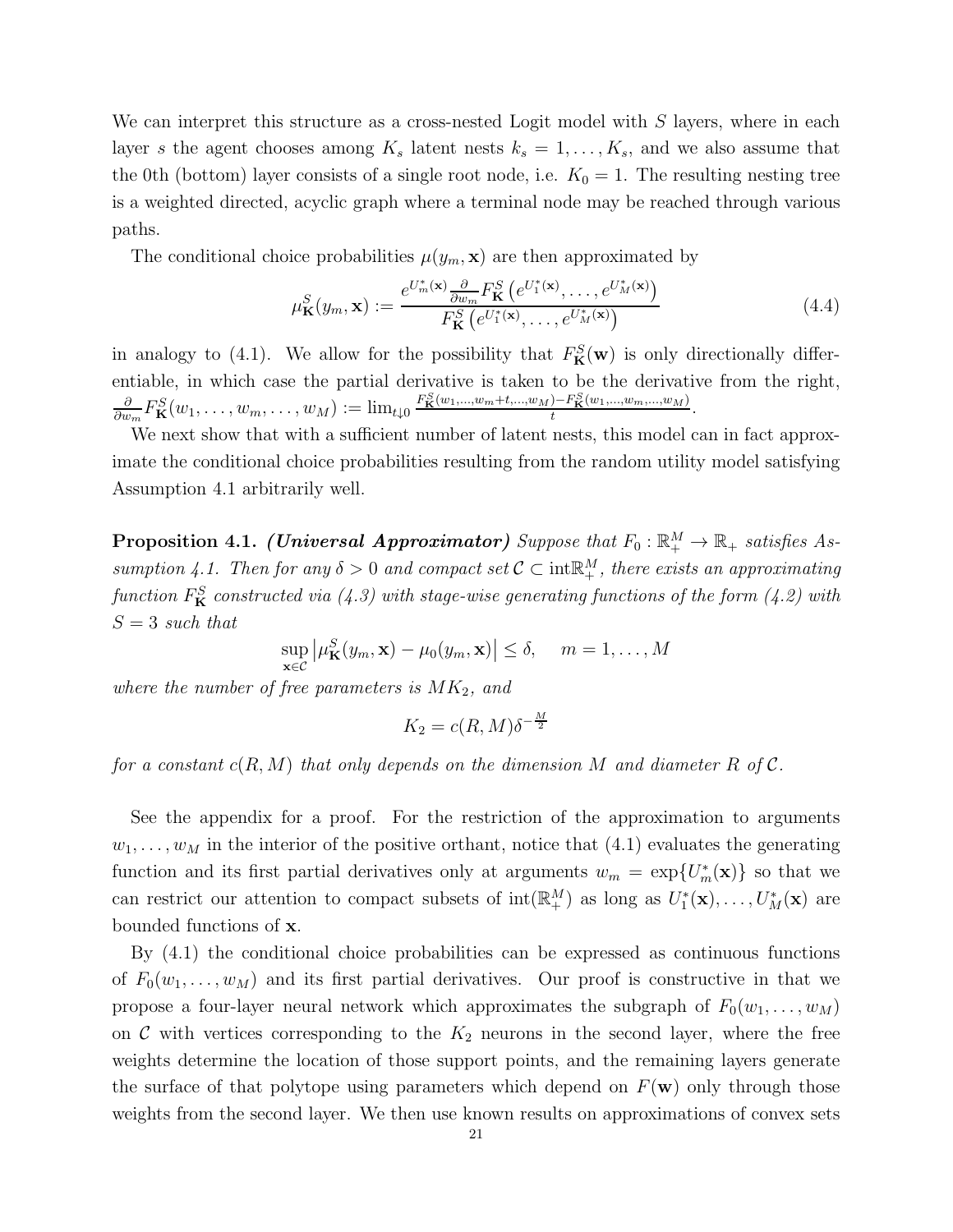by polyhedra to bound the resulting error regarding the function  $F_0(w_1, \ldots, w_M)$  and its first partial derivatives.

It is also important to note that for this approximation, nest-specific weights  $\beta_{kl}^{(s)}$  are non-negative, and nesting coefficients satisfy  $\varrho_k^{(s)} \geq 1$ , so that the approximating model is consistent with random utility maximization. One interpretation of the conventional nested Logit model represents the taste shifters for the alternatives in the final layer as a sum of independent alternative- and nest-specific random utility shocks (see Ben-Akiva and Lerman (1985) and Galichon (2021)). We can therefore think of the deep network approximating the "true" error distribution with a convolution of independent shocks some of which are shared by subsets of the M alternatives.

4.2. Implementation. To nest this model into the recursive framework in (2.2) and (2.3), we parameterize conditional choice probabilities from maximizing behavior in terms of inclusive values. Specifically we define the inclusive value for nest  $k$  in the sth layer recursively via

$$
v_k^{(S)} := e^{U_k^*}
$$
  
\n
$$
v_k^{(s)} := \psi_k^{(s)}(v_1^{(s+1)}, \dots, v_{K_{s+1}}^{(s+1)})
$$
\n
$$
(4.5)
$$

where

$$
\psi_k^{(s)}(v_1^{(s+1)}, \dots, v_{K_{s+1}}^{(s+1)}) := \log \left( \left[ \sum_{l=1}^{K_{s+1}} \left( \beta_{kl}^{(s)} e^{v_l^{(s+1)}} \right)^{\varrho_k^{(s)}} \right]^{1/\varrho_k^{(s)}} \right) \tag{4.6}
$$

Note that we can take limits

$$
\lim_{\varrho \to \infty} \left[ \sum_{l=1}^K \left( \beta_l e^{v_l} \right)^{\varrho} \right]^{1/\varrho} = \max \left\{ \beta_l e^{v_1}, \dots, \beta_K e^{v_K} \right\}
$$

so that for large values of  $\varrho_k^{(s)}$  $\mathbf{v}_k^{(s)}$ , we can interpret  $\psi_k^{(s)}$  $\binom{s}{k}$  in (4.6) as a softmax mapping from  $e^{v_1^{(s+1)}}, \ldots, e^{v_{K_{s+1}}^{(s+1)}}$  to  $e^{v_k^{(s)}}$ .

We can next characterize the conditional choice probabilities from this random utility model recursively in terms of these inclusive values. Specifically, we define the probabilities  $\pi_k^{(s)}$  $\kappa_k^{(s)}$  of reaching the k<sup>th</sup> nest in the sth layer via the recursion

$$
\pi_1^{(0)} := 1
$$
\n
$$
\pi_k^{(s)} := \phi_k^{(s)}(v_1^{(s)}, \dots, v_{K_s}^{(s)}, \pi_1^{(s-1)}, \dots, \pi_{K_{s-1}}^{(s-1)})
$$
\n
$$
\pi_k^{(s)} := \phi_k^{(s)}(v_1^{(s)}, \dots, v_{K_s}^{(s)}, \pi_1^{(s-1)}, \dots, \pi_{K_{s-1}}^{(s-1)})
$$
\n
$$
\tag{4.7}
$$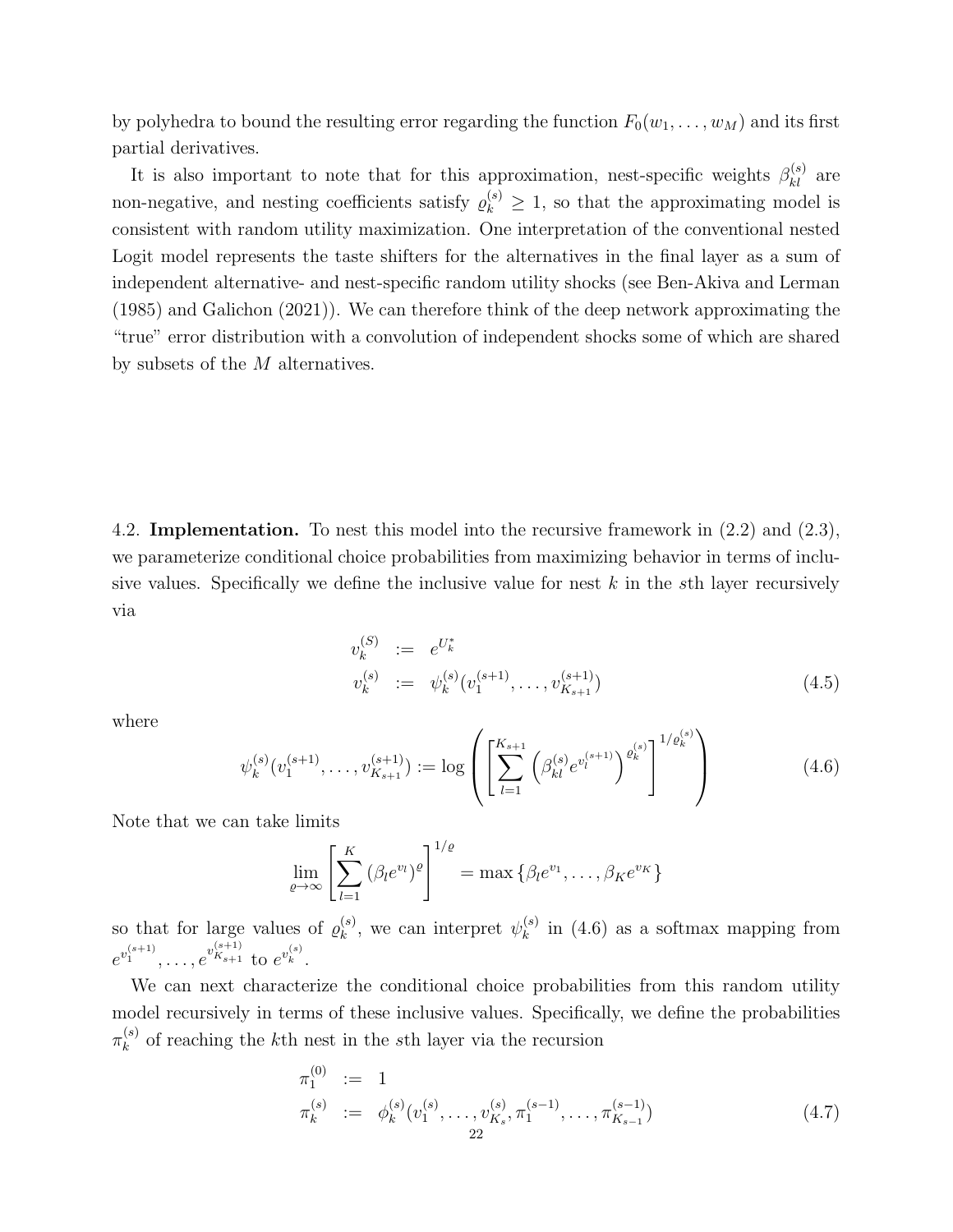initialized at the root node. Lemma 4.1 below shows that this mapping is given by

$$
\phi_k^{(s)}(v_1^{(s)}, \dots, v_{K_s}^{(s)}, \pi_1^{(s-1)}, \dots, \pi_{K_{s-1}}^{(s-1)}) := \sum_{l=1}^{K_{s-1}} \frac{\left(\beta_{kl}^{(s)} e^{v_l^{(s-1)}}\right)^{\varrho_k^{(s)}}}{\sum_{m=1}^{K_{s-1}} \left(\beta_{km}^{(s)} e^{v_m^{(s-1)}}\right)^{\varrho_k^{(s)}}} \pi_l^{(s-1)} \tag{4.8}
$$

**Lemma 4.1.** Consider the nested model in  $(4.3)$ . Then the conditional choice probability for alternative  $y_m$  is given by  $\pi_m^{(S)}$ , with intermediate states  $h_k^{(s)}$  $\binom{s}{k} := (\pi_k^{(s)}$  $\binom{(s)}{k},v_k^{(s)}$  $\binom{s}{k}$  characterized recursively by the mappings  $(4.6)$  and  $(4.8)$ .

See the appendix for a proof. It is interesting to note that the recursion defining inclusive values and conditional choice probabilities is triangular in that the mapping iterating inclusive values (4.6) does not take conditional choice probabilities  $\pi_k^{(s)}$  $\binom{s}{k}$  as an argument, so that all hidden states can be calculated with a single backward pass followed by a forward pass of the recursions  $\psi_k^{(s)}$  $\chi_k^{(s)}(\cdot)$  and  $\phi_k^{(s)}$  $k^{(s)}(\cdot)$ , respectively.

The main object of interest in the nested GEV model is the conditional choice probability

$$
\mu_0(y, \mathbf{x}) := \mathbb{P}(Y = y | \mathbf{X} = \mathbf{x})
$$

Given the trained network, the model prediction for  $\mu_0(y, x)$  is then given by the activations

$$
\mu_{\mathbf{K}}^{S}(y, \mathbf{x}; \boldsymbol{\theta}) := \begin{cases} \pi_{m}^{(S)}(\mathbf{x}; \boldsymbol{\theta}) & \text{if } y = y_{m} \text{ for some } m = 1, \ldots, M \\ 0 & \text{if } y \notin \{y_{1}, \ldots, y_{M}\} \end{cases}
$$

In order to train the network, we can therefore use the activations  $\pi_1^{(S)}$  $\pi_1^{(S)}(\mathbf x, \boldsymbol\theta), \ldots, \pi_M^{(S)}(\mathbf x, \boldsymbol\theta)$ in the top layer in a regression layer with loss  $\ell(\mathbf{z}, \boldsymbol{\theta}) := -\sum_{m=1}^{M} \mathbb{1}\{y = y_m\} \log \pi_m^{(S)}(\mathbf{x}, \boldsymbol{\theta})$ and deeper layers specified according to (4.5) and (4.7).

Remark 4.1. (Aggregation over Heterogeneous Alternatives) So far we have treated the number of alternatives in the multinomial choice problem as given. We next extend this framework to a problem where the observable alternatives  $k = 0, \ldots, K_S$  aggregate a larger number of heterogeneous alternatives. For example, in residential choice, we may only observe a coarse partition of the set of available alternatives, with the agent choosing among the alternatives that are optimal within each category.

Specifically, we could consider a fixed set of observable categories  $\{1, \ldots, M\}$  which are a partition of a set of primitive alternatives  $k = 1, \ldots, K_S$ , where  $m : \{1, \ldots, K_S\} \rightarrow$  $\{1,\ldots,M\}$  assigns each alternative to one of the M categories. Random utility for alternative k is given by

$$
U_{ik} := x'_i \gamma_k^{(S)} + h^{(S)}(z_{m(k)}) + \varepsilon_{ik}, \quad k = 1, \dots, K_S
$$

where coefficients  $\beta_k$  may vary within each category of alternatives, and  $h(z)$  is a smooth function of alternative-specific characteristics. We will also generally assume that  $h(z)$  is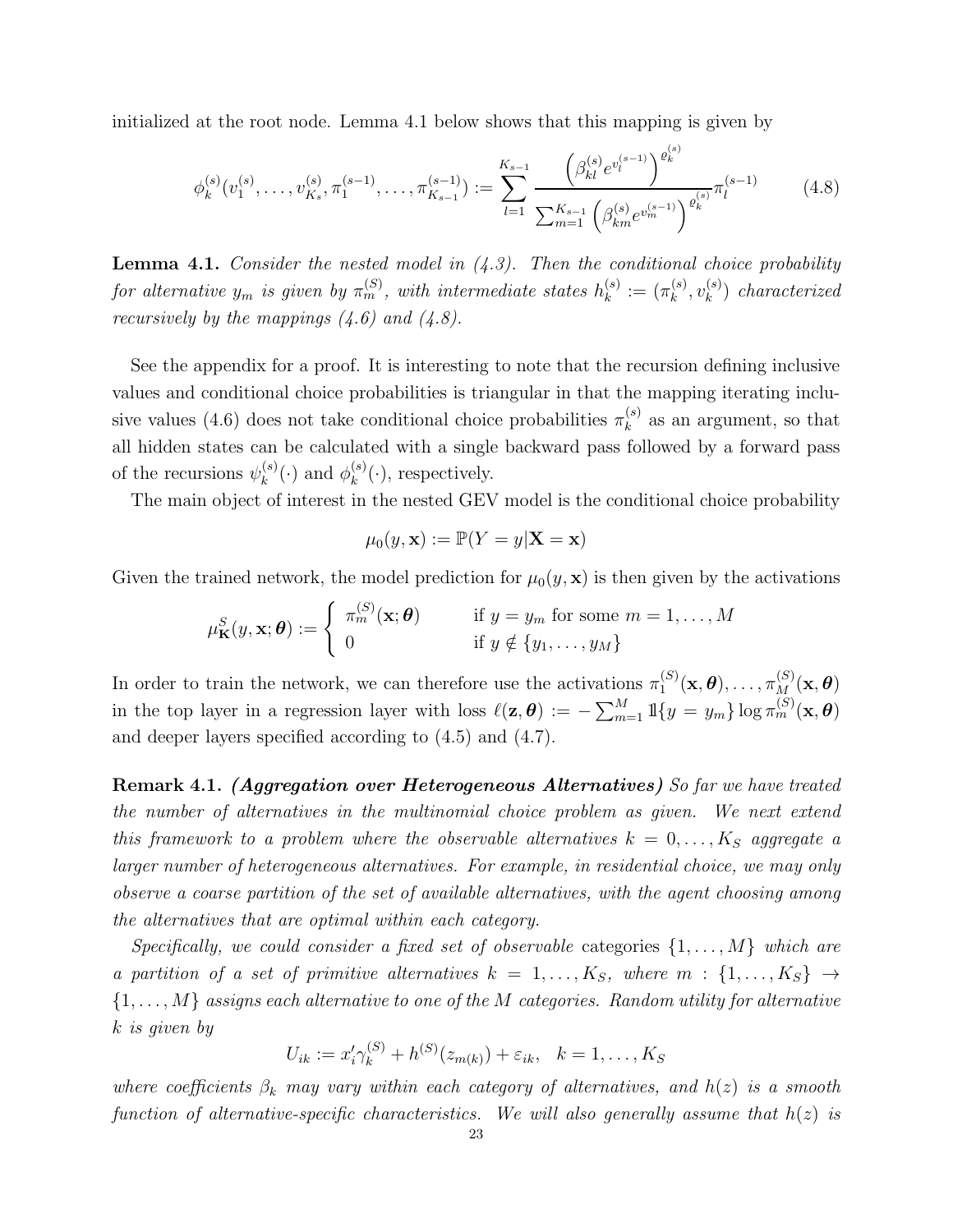additively separable in the scalar components of  $z$ . We interpret the alternative-specific coefficients  $\beta_k^{(S)}$  $\binom{S}{k}$  is as unobserved attributes or "amenities" of each primitive alternative that vary in relevance to agents with different attributes  $x_i$ .

The conditional probability of choosing an alternative in category m is then given by

$$
\mathbb{P}\left(\max_{m(k)=m} U_{ik} \ge \max_{k} U_{ik}\right) = \sum_{k:m(k)=m} \mathbb{P}\left(U_{ik} \ge \max_{k} U_{ik}\right)
$$

Allowing for  $K_S$  to grow large would provide additional flexibility in approximating conditional choice probabilities among the J categories.

## 5. Separability and Sparsity Restrictions

Generally speaking, whether or not there is an advantage in approximating the relationship between inputs and outputs using a nested model which mimics this structure depends on whether there are any meaningful constraints on the nested mappings  $\phi_k(\cdot)$  and  $\psi_k(\cdot)$  in the generative model. Specifically, we consider qualitative restrictions on the intermediate transformation functions  $\left\{F_k^{(s)}\right\}$  $\{w_1^{(s)}(w_1, \ldots, w_{K_{s-1}})\}$ either in production or the construction of the GEV generating function, which are the main economic primitives of either problem.

Our general approach already makes use of global shape restrictions - monotonicity, convexity, homogeneity where applicable - on certain economic primitives. Generally speaking, qualitative restrictions on components of a structural model do not necessarily translate into analogous restrictions that could be imposed on the reduced form in a straightforward manner. However, for the flexible approximating models proposed in this paper we show that these shape constraints can be incorporated quite naturally into estimation as sign restrictions on model parameters and yield a substantial reduction of its statistical complexity.

In this section we consider two additional qualitative/nonparametric restrictions that formalize how economic primitives at individual stages of this model may be more "fundamental" than their composition.

**Definition 5.1.** (Sparsity) (a) We say the function  $F^{(s)} : \mathbb{R}^{K_{s-1}} \to \mathbb{R}$  is d<sup>\*</sup>-sparse if it can be written as a function of at most  $d^*$  of its arguments, that is there exist  $k_1, \ldots, k_{d^*}$  and  $\tilde{F}^{(s)} : \mathbb{R}^{d^*} \to \mathbb{R}$  such that

$$
F^{(s)}(w_1,\ldots,w_{K_{s-1}})\equiv \tilde{F}^{(s)}(w_{k_1},\ldots,w_{k_{d^*}})
$$

for all  $w_1, \ldots, w_{K_{s-1}}$ . (b) A MLP of S layers is said to be d\*-sparse if each hidden layer consists of at most  $d^*$  neurons, each of which are a  $d^*$ -sparse function  $F_k^{(s)}$  $\mathbf{w}_k^{(s)}(\mathbf{w}^{(s-1)})$  of inputs from the preceding layer.

In models of production, sparsity reflects that intermediate technologies may only use some of the available inputs for production. For nested models of discrete choice, sparsity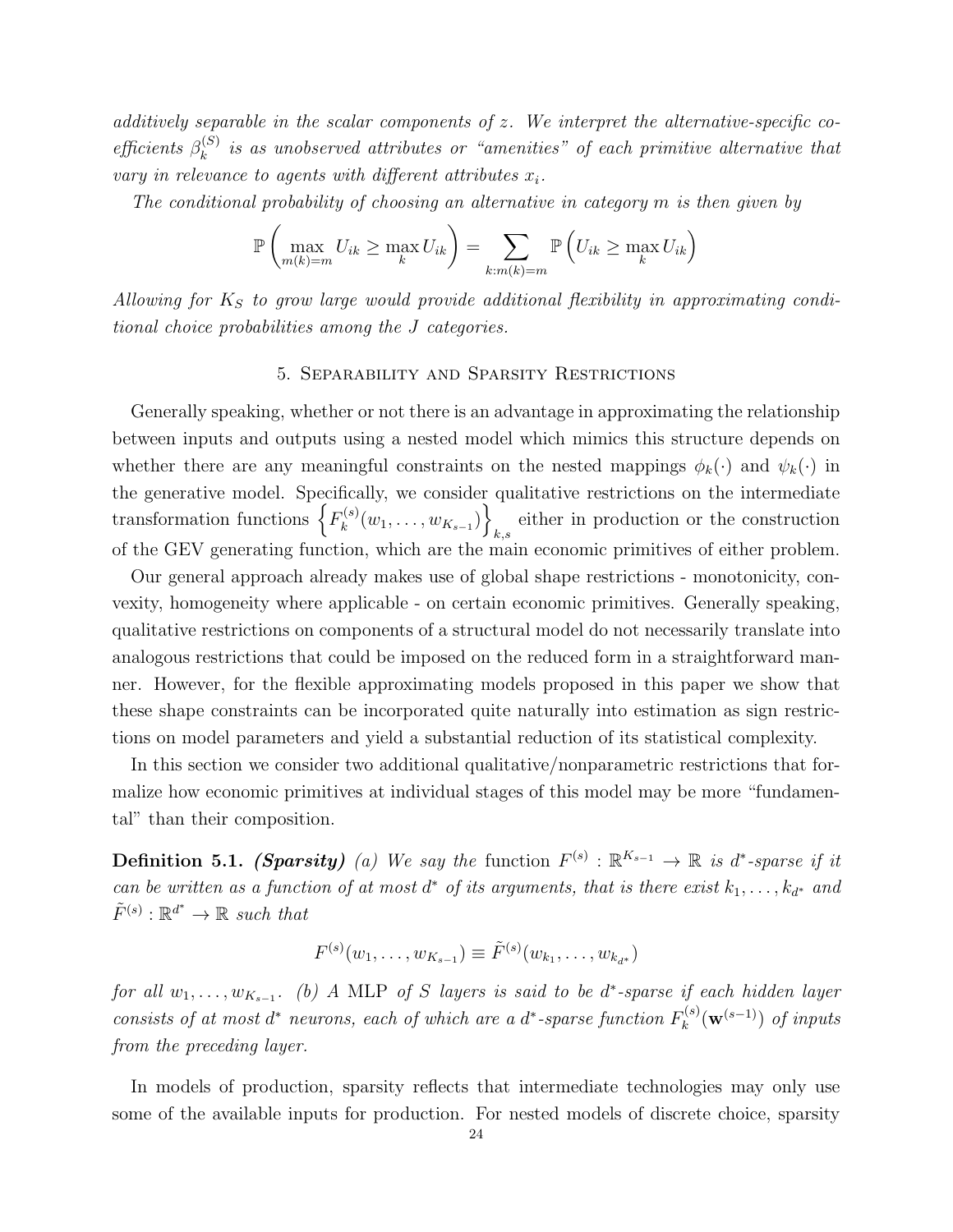restricts the cross-nesting structure by allowing any nest to have at most  $d^*$  successors in the following nesting layer. Sparsity is assumed for the results in Mhaskar and Poggio (2016) and Bauer and Kohler (2019) with  $d^* = 2$ , and general  $d^* \leq K$ , respectively.

**Definition 5.2.** (*Separability*) (a) We say that the function  $F^{(s)} : \mathbb{R}^{K_{s-1}} \to \mathbb{R}$  is separable in its arguments if there exist  $K_{s-1}$  functions  $g_k^{(s)}$  $\mathcal{L}_k^{(s)} : \mathbb{R} \to \mathbb{R}$  and a transformation  $f^{(s)} : \mathbb{R} \to \mathbb{R}$ such that

$$
F^{(s)}(w_1,\ldots,w_{K_{s-1}}) \equiv f^{(s)}(g_1^{(s)}(w_1)+\cdots+g_{K_{s-1}}^{(s)}(w_{K_{s-1}}))
$$

for all  $w_1, \ldots, w_{K_{s-1}},$  where  $f^{(s)}(\cdot), g_k^{(s)}$  $\binom{S}{k}(\cdot)$  are Lipschitz continuous with Lipschitz constant  $\lambda < \infty$ . (b) A MLP of S layers is said to be separable if each hidden layer consists of at most K neurons, each of which are a separable function  $F_k^{(s)}$  $\mathbf{w}_k^{(s)}(\mathbf{w}^{(s-1)})$  of inputs from the preceding layer.

Separability is satisfied by index models  $F(\mathbf{v}'\boldsymbol{\beta})$  for arbitrary link functions  $F(\cdot)$  and the constant-elasticity of substitution (CES) family of production functions, including the cases of perfect complements and perfect substitutes. When the functions  $g_1^{(s)}$  $\overset{(s)}{1}(\cdot),\ldots,\overset{(s)}{g^{(s)}_{K_s}}$  $x_{s-1}^{(s)}(\cdot)$ are the identity, this corresponds to the nested nonparametric regression model analyzed in Horowitz and Mammen (2007). In principle, this definition can be extended to include models satisfying separability among partitions of  $w_1, \ldots, w_{K_{s-1}}$  into subsets of multiple variables.

One key observation is that neither of these properties of link functions  $F_k^{(s+1)}$  $F_k^{(s+1)}, F_l^{(s)}, \ldots, F_{K_s}^{(s)}$ is generally inherited by compositions

$$
F_k^{(s,s+1)}(w_1,\ldots,w_{K_{s-1}}):=F_k^{(s+1)}(F_1^{(s)}(w_1,\ldots,w_{K_{s-1}}),\ldots,F_{K_s}^{(s)}(w_1,\ldots,w_{K_{s-1}}))
$$

Moreover, our main focus will be on cases in which the relevant intermediate state variables  $v_k^{(s)}$  $_{k}^{(s)},\pi _{k}^{(s)}$  $\mathbf{F}_k^{(s)}$  are the result of optimization with an objective function  $F_k^{(s)}$  $\mathbf{R}_k^{(s)}(\cdot)$  satisfying sparsity or separability, whereas the activation functions  $\psi_k^{(s)}$  $k^{(s)}(.)$ ,  $\phi_k^{(s)}$  derived from these primitives need in general not exhibit either property. It is for these reasons that we aim to construct the approximating network to mirror the nested architecture of the data generating process when applicable.

We now propose network architectures which directly impose either sparsity or separability within components of an S-layer generative model with neurons of unspecified functional form. Within our framework, it is then possible to construct a common architecture which would nest all three cases - sparse, separable, and unrestricted - where either restriction can be imposed by setting weights for certain connections equal to zero. For simplicity, we state our results for estimation of production models, the case of discrete choice models is entirely analogous.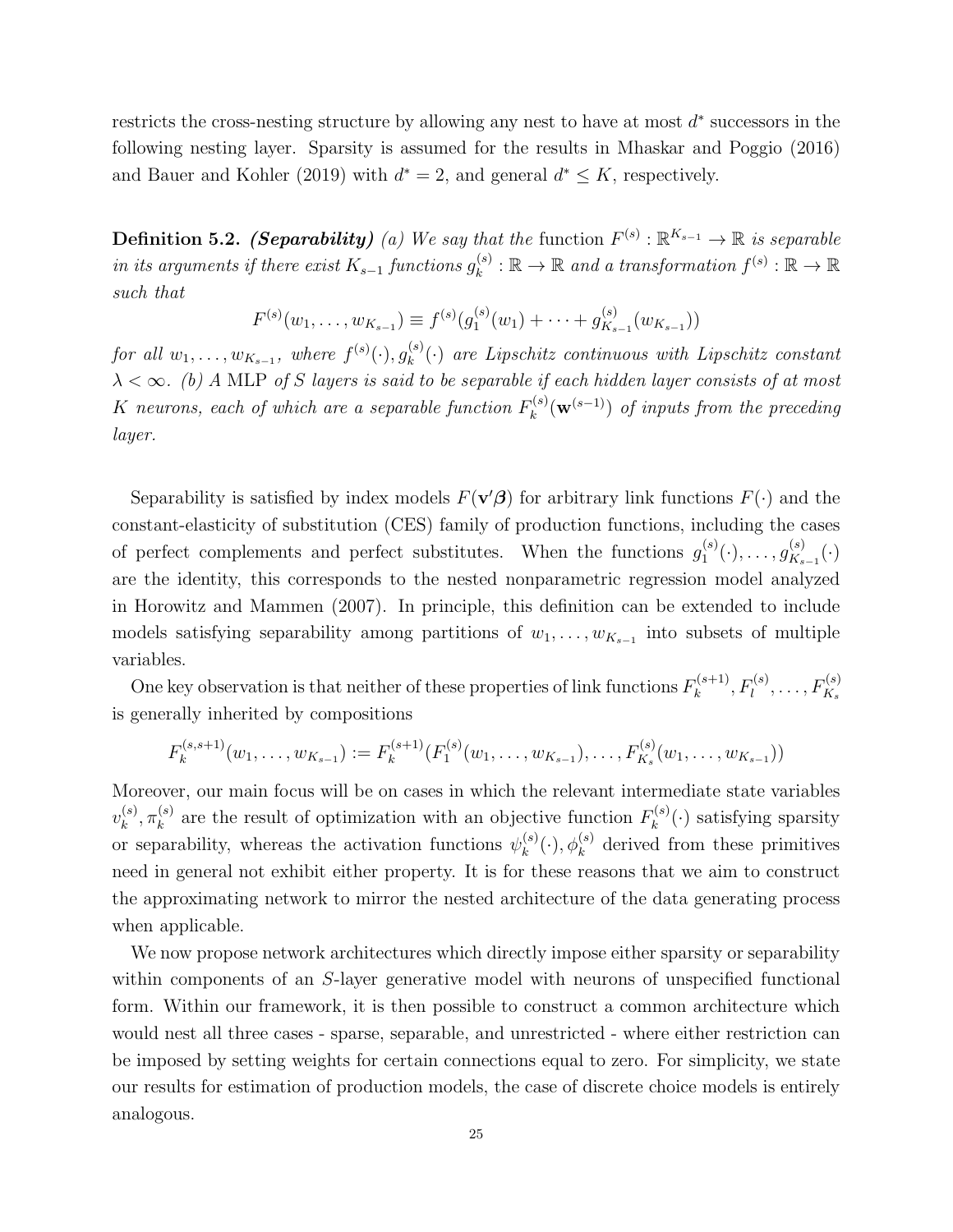5.1. Sparsity. We first consider approximation of a model with stage technologies that are  $d^*$ -sparse according to Definition 5.1 with dimension  $d^* \leq K$ , i.e. a production or generating function of the form

$$
F_k^{(s)}(w_1,\ldots,w_{K_{s-1}})=f_k^{(s)}(w_{k_1},\ldots,w_{k_{d^*}})
$$

Following the construction in Bauer and Kohler (2019), we propose the following approximating network:

- We use a three-layer network  $\hat{F}_k^{(s)}$  $k_k^{(s)}$  to approximate  $F_k^{(s)}$  where the bottom layer takes  $w_1, \ldots, w_{K_{s-1}}$  as inputs and has  $K_1 = 3d^*$  neurons.
- The middle layer consists of  $K_2 = Q$  neurons (independent of K), and
- the top layer consists of a single linear neuron with  $\varrho_1^{(3)} = \tau_1^{(3)} = 1$ . All other parameters are left unrestricted.
- Finally, we assemble the full MLP  $F_{\mathbf{K},Q}^S$  consisting of S layers of three-stage neurons  $\hat{F}^{(s)}_k$  $k^{(s)}$ ,  $k = 1, ..., d^*$  and  $s = 1, ..., S$ .

We can now state the main result regarding the rate of approximation for a sparse stage production technology given that network architecture:

**Proposition 5.1.** (Sparse Stage Technologies) Suppose that the technology  $\mathcal{Y}_0$  can be characterized by a d<sup>\*</sup>-sparse MLP with S layers, where  $F_k^{(s)}$  $\mathbf{w}_k^{(s)}(\mathbf{w}^{(s-1)})$  are concave, nondecreasing and uniformly Lipschitz. Then for any  $\delta > 0$  and compact set  $C \subset \text{int} \mathbb{R}^{K+M}_+$ , there exists an approximating function  $F_{\mathbf{K},Q}^S$  constructed on a network of the type (SP-CES) with depth 3S such that

$$
\sup_{(\mathbf{u},\mathbf{x})\in\mathcal{C}}\left|\mu_{\mathbf{K}}^{S}(\mathbf{u},\mathbf{x})-\mu_{0}(\mathbf{u},\mathbf{x})\right|\leq\delta
$$

where

$$
Q = c(R, S, d^*) \delta^{-\frac{d^*}{2}}
$$

and  $c(R, S, d^*)$  is a constant that only depends on the dimension  $d^*$  and diameter R of C.

See the appendix for a proof. Comparing this result to the rates in Proposition 3.1, all rates are in terms of the effective dimensionality  $d^*$  under sparsity rather than K. An analogous result can be given for the discrete choice model under Assumption 4.1 when the generating function is  $d^*$ -sparse.

5.2. Separability. We next consider separability restrictions in the production model. For models of discrete decisions, these restrictions can be imposed in an entirely analogous manner. In order to approximate an intermediate production technology that is *separable* in the sense of Definition 5.2, i.e. satisfying

$$
F_k^{(s)}(w_1,\ldots,w_{K_{s-1}})=f_k^{(s)}(g_{k1}^{(s)}(w_1)+\cdots+g_{kK_{s-1}}^{(s)}(w_{K_{s-1}}))
$$
  
26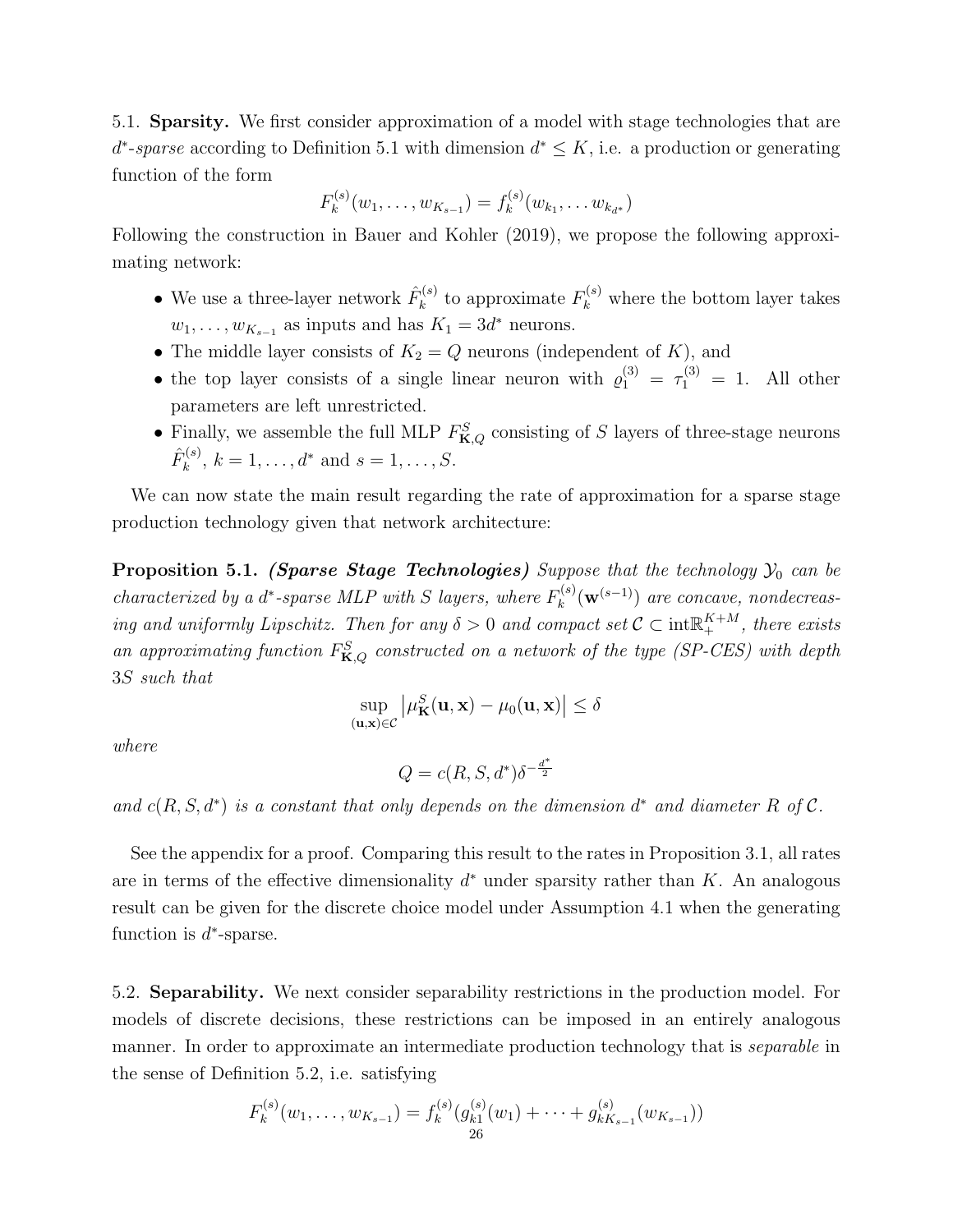we propose the following Four-layer CES (4L-CES) specification of the production network uses three layers of nested CES production functions to approximate  $F_k^{(s)}$  $k^{(s)}$ .

- The bottom layer consists of Q neurons with  $\tau_q^{(1)} = 1$  and the remaining parameters  $\boldsymbol{\beta}^{(1)}$ ,  $\boldsymbol{\varrho}^{(1)}$  unrestricted.
- The second layer consists of a single neuron with  $\tau^{(2)} = \varrho^{(2)} = 1$  and the remaining parameters  $\beta^{(2)}$  varying freely.
- The third layer consists of Q neurons with  $\tau_q^{(3)} = 1$  and the remaining parameters  $\boldsymbol{\beta}^{(3)}$ ,  $\boldsymbol{\varrho}^{(3)}$  unrestricted.
- The fourth (top) layer is linear and consist of a single neuron with  $\varrho^{(3)} = \tau^{(3)} = 1$ and  $\beta^{(2)}$  varying freely. These four layers form a self-contained module which does not connect to those approximating other stage technologies in the same layer.
- Finally, we assemble the full MLP consisting of S layers of three-stage neurons  $\hat{F}_k^{(s)}$  $\frac{1}{k}^{(s)}$  $k = 1, \ldots, d^*$ .

Using this construction we can achieve the following approximation rates for separable stage technologies:

**Proposition 5.2.** (Separable Stage Technologies) Suppose that the technology  $\mathcal{Y}_0$  can be characterized by a MLP with S layers of at most K neurons, where  $F_k^{(s)}$  $\int_k^{\left(s\right)} \left(\mathbf{w}^{\left(s-1\right)}\right)$  are separable and uniformly Lipschitz, with concave and nondecreasing link functions  $f_k^{(s)}$  $\mathcal{C}_k^{(s)}(\cdot)$  and  $g_{kl}^{(s)}(\cdot)$ . Then for any  $\delta > 0$  and compact set  $\mathcal{C} \subset \text{int} \mathbb{R}^{K+M}_+$ , there exists an approximating function  $F_{\mathbf{K},Q}^S$  constructed on a network of the type (4L-CES) with depth 4S such that

$$
\sup_{(\mathbf{u},\mathbf{x})\in\mathcal{C}}\left|\mu_{\mathbf{K}}^{S}(\mathbf{u},\mathbf{x})-\mu_{0}(\mathbf{u},\mathbf{x})\right|\leq\delta
$$

where

$$
Q = c(R, S, K)\delta^{-\frac{1}{2}}
$$

and  $c(R, S, K)$  is a constant that only depends on the dimension  $d^*$  and diameter R of C.

See the appendix for a proof.

# 6. ASYMPTOTIC THEORY

This section gives convergence rates for estimating the function  $\mu_0(\mathbf{y}, \mathbf{x})$ , where we approximate the underlying model primitives - the feasible set  $\mathcal{Y}_0$  or the generating function  $F_0(\mathbf{w})$ , respectively - with a multilayer perceptron. We consider the class  $\mathcal{H}_{\mathbf{K}}^{S}$  of multilayer neural networks with S layers,  $\mathbf{K} = (K_1, \ldots, K_S)$  hidden nodes, and W free parameters (weights  $\beta_k^{(s)}$  $\varrho_k^{(s)}$  and coefficients  $\varrho_k^{(s)}$  $\binom{s}{k}$ . We denote the resulting approximation to the target function with  $\mu_{\mathbf{K}}^{S}(\mathbf{y},\mathbf{x})$ . Note that in implementing this approach we do not explicitly compute and report the full set  $\mathcal{Y}_0$  or generating function  $F_0(\mathbf{w})$ , rather the trained network only evaluates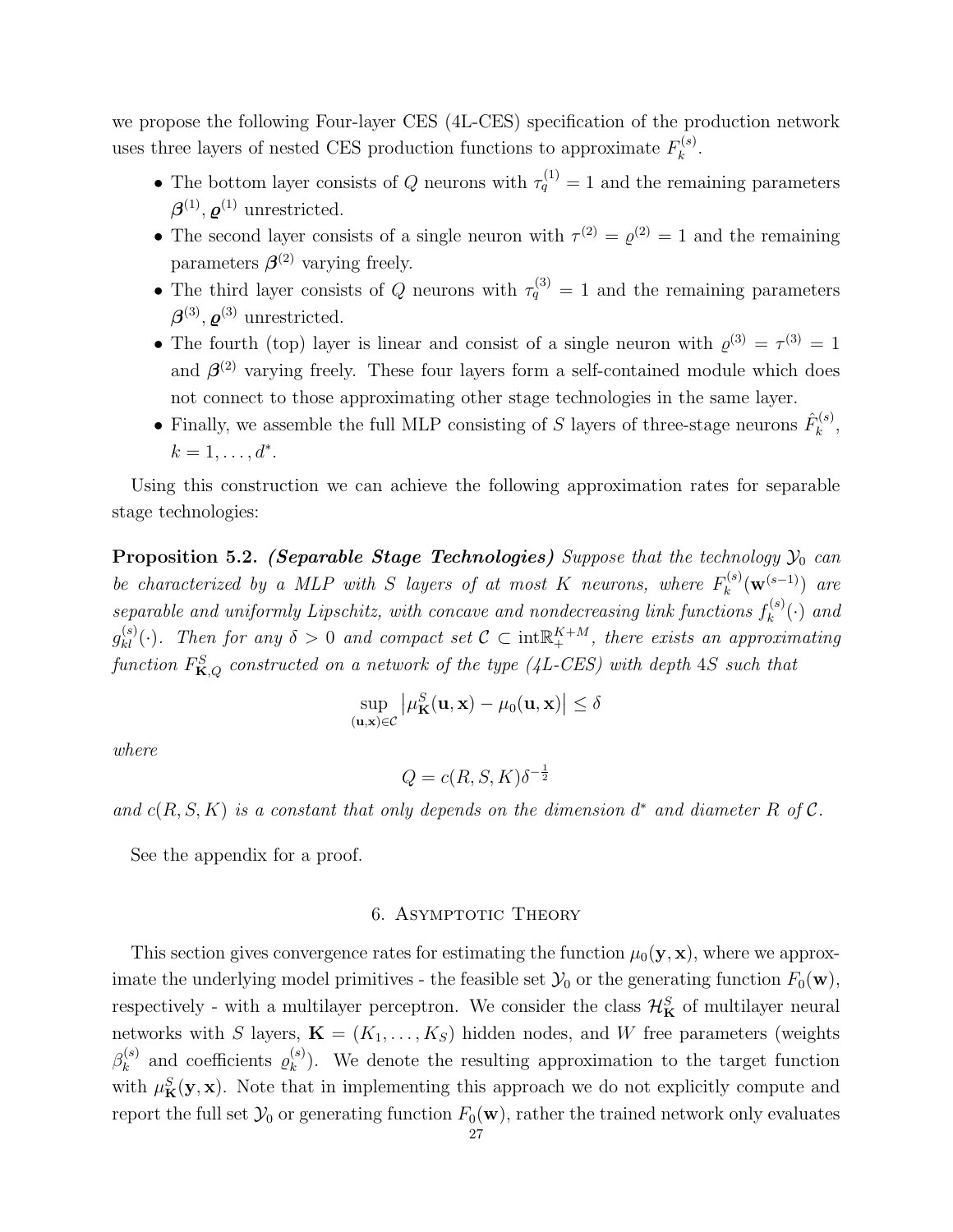whether any given point in the sample belongs to that set. Global shape restrictions on that set then only restrict complexity of ways of assigning points in and outside of that set.

Estimation of  $\mu_0$  is based on a sample of *n* observations, where we assume the following:

**Assumption 6.1.** (a) The sample  $z_1, \ldots, z_n$  consists of i.i.d. realizations of a random variable  $\mathbf{Z} = (\mathbf{X}, \mathbf{Y})$ , where the p.d.f. of X is bounded away from zero on its support  $\mathcal{X} \equiv [-1,1]^K$ . (b) For the production model we furthermore assume that  $\mathcal{Y}_0(\mathbf{x}) \subset [0,B]^M$ for all  $\mathbf{x} \in \mathcal{X}$  and that Z has full support on the boundary of  $\mathcal{Y}_0 \cap \mathcal{X} \times \mathbb{R}^M$ . (c) For the discrete choice model we also assume that random utilities satisfy  $|U_m^*(\mathbf{x})| \leq B$  for some  $B < \infty$  and all  $m = 1, \ldots, M$ .

The assumption of a rectangular support for  $X$  is primarily for analytical convenience and can be generalized to other compact subsets of  $\mathbb{R}^K$  with nonempty interior. The condition that we observe input/output combinations over the entire efficient frontier of  $\mathcal{Y}_0$ requires additional assumption on the mechanism for selection among multiple efficient input/output combinations, e.g. due to sufficient variation in input and output prices for a profit-maximizing producer. A more rigorous formulation in terms of economic primitives is beyond the scope of this paper and will be left for future research. If that condition fails, the researcher may still learn about a segment of the efficient frontier determining  $\mu_0(\mathbf{u}, \mathbf{x})$ for certain directions u and a restricted set of input combinations x.

Our asymptotic results then concern the estimate of  $\mu_0(\mathbf{y}, \mathbf{x})$  based on that sample. Following Farrell, Liang, and Misra (2019), suppose that we train the network according to a loss function  $\ell(\mu, \mathbf{z})$  such that

$$
\mu_0 = \argmin_{\mu} \mathbb{E}[\ell(\mu, \mathbf{Z})].
$$

In addition we assume that  $\ell(\cdot, \cdot)$  is Lipschitz and that there exist  $c_1, c_2 > 0$  such that

$$
c_1 \mathbb{E} \left[ (\mu - \mu_0)^2 \right] \leq \mathbb{E} \left[ \ell(\mu, \mathbf{Z}) \right] - \mathbb{E} \left[ \ell(\mu_0, \mathbf{Z}) \right] \leq c_2 \mathbb{E} \left[ (\mu - \mu_0)^2 \right]
$$

After training the network  $\mathcal{H}_{\mathbf{K}}^{S}$  we obtain the estimator

$$
\hat{\mu}_n \in \underset{\mu \in \mathcal{H}_{\mathbf{K}}^S \|\tau\|_{\infty} \leq 2B}{\arg \min} \frac{1}{n} \sum_{i=1}^n \ell(\mu, \mathbf{z}_i)
$$
\n(6.1)

6.1. VC Dimension. To characterize the asymptotic properties of  $\hat{\mu}_n$  we start by stating a general VC bound of the approximating neural network which applies to general convex approximating architectures.

**Lemma 6.1.** For the class  $\mathcal{H}_{\mathbf{K}}^{S}$  of networks with W free parameters satisfying  $\beta_k^{(s)} \geq 0$  and  $\varrho_k^{(s)} \leq 1$  for all k, s, the VC dimension is bounded by

$$
VCdim(\mathcal{H}_{\mathbf{K}}^{S}) = O(2W \log(2e))
$$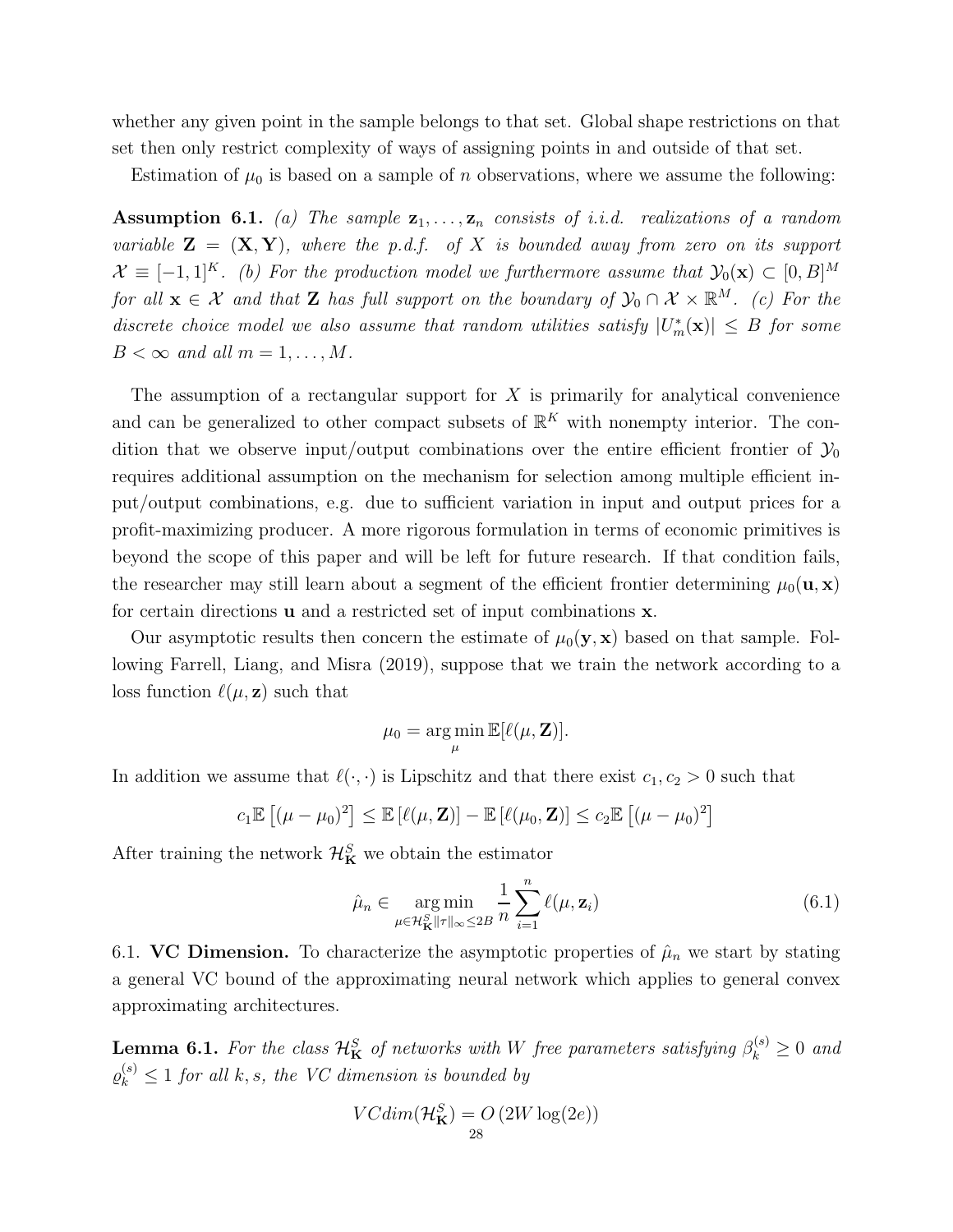See the appendix for a proof. The proof of this result applies the generic bound in Theorem 2 by Karpinski and Macintyre (1997), noting that for any concave function all level and contour sets are connected, so that in the notation of their paper  $B = 1$ . Furthermore, it is important to note that their results apply to Boolean combinations of "atomic formulas" which are arbitrary, infinitely differentiable functions of the data and parameters. In particular, the theorem does not require the  $\mu_{\mathbf{K}}^{S}(\mathbf{y}, \mathbf{x})$  to be defined in terms of an acyclic (feedforward) multilinear perceptron.

Other restrictions, like sparsity or separability enter through the architecture of the neural network, where the constrained network requires only a smaller number  $W$  of adjustable weights. Since Lemma  $6.1$  depends only on W with no additional assumptions on network architecture, VC bounds for shape constrained networks can be obtained from that same result.

**Remark 6.1.** It is useful to compare this VC bound to "generic" VC bounds for a neural network with S layers and W adjustable weights without shape constraints: If the coefficients  $\beta_{jl}^{(s)}$  are unrestricted,  $1 \leq \tau_l^{(s)} \leq k$  are integer, and  $\varrho_l^{(s)} \in \{-\infty, 1, \infty\}$ , the resulting network corresponds to one with a piecewise polynomial activation function of degree k or less. It then follows from Theorem 1 in Bartlett, Maiorov, and Meir (1998) that the VC dimension of the resulting network is of the order no greater than

$$
VCdim(\mathcal{H}) = O\left(WS\log W + WS^2\right)
$$

For non-integer values of  $\tau_l^{(s)}$  $\mathcal{L}_l^{(s)}$  the resulting activation functions are no longer polynomial. Rather, we can use the fact that power functions can be embedded into Pfaffian chains of length 1, so that from section 4.2 in Karpinski and Macintyre (1997) it follows that the VC dimension grows at a rate no faster than

$$
VCdim(\mathcal{H}) = O\left(W^2m^2\right)
$$

Karpinski and Macintyre (1997) also suggest that this rate may not be sharp but conjecture that it may be imrpoved to match that for the piecewise polynomial case even for general Pfaffian activation functions.

Most notably the bound in Lemma 6.1 implies no penalty for network depth besides through the number of adjustable parameters, whereas all of the generic results (allowing for negative coefficients) do. The main reason for this is that without convexity or monotonicity, lower contour sets of the functions a neural network may generate consist of multiple connected components, where the number of connected components increases with network depth.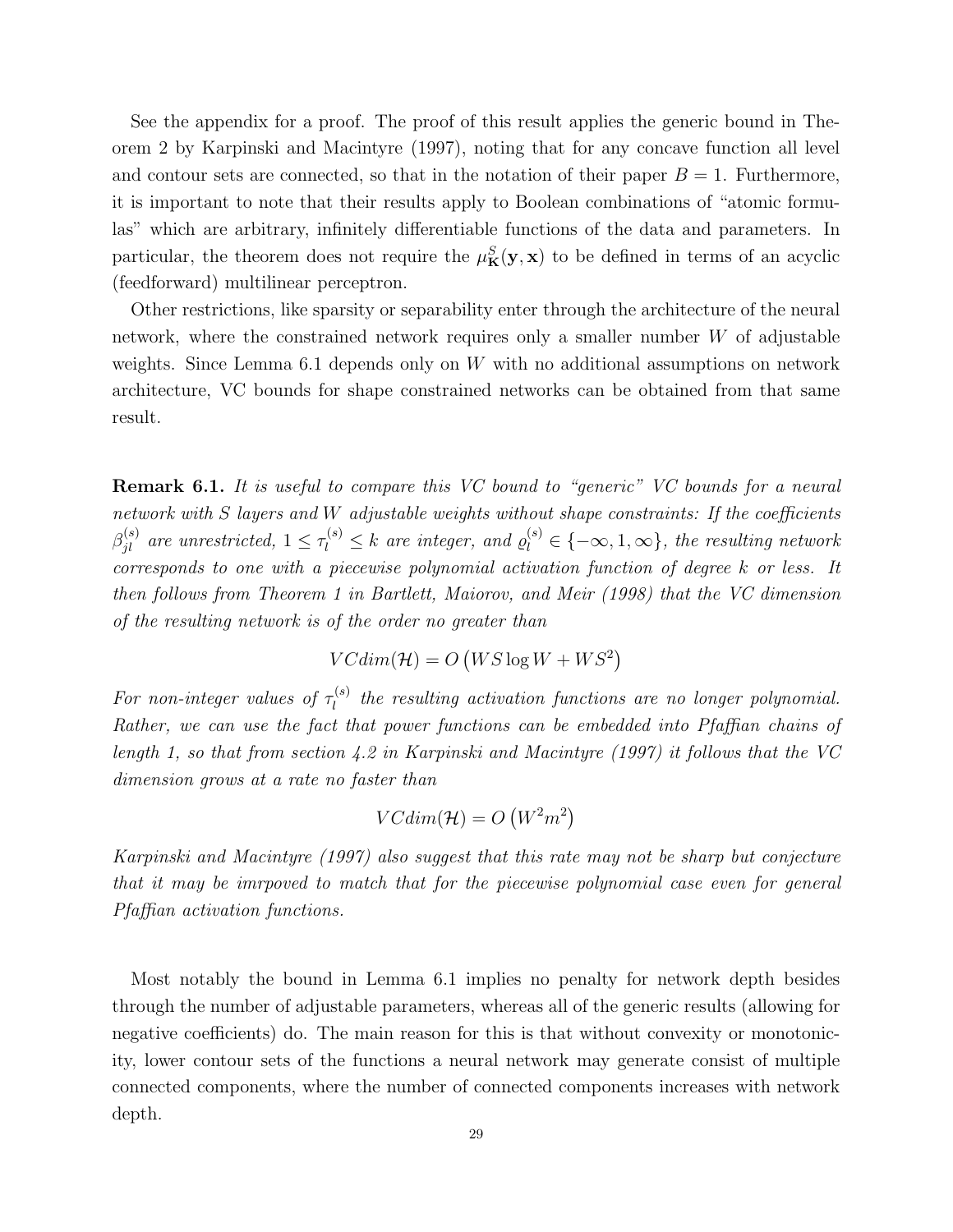6.2. Convergence Rate. Given the previous results regarding the rate of approximation and VC dimension of these networks, we can adapt the proofs for the main results in Farrell, Liang, and Misra (2019) to obtain the asymptotic rate for estimation of  $\mu_0(\cdot)$ . Our approximation results in Propositions 3.1 and 4.1 and Lemma 6.1 will simply take the place of Lemmas 6 and 7 in their argument, which is otherwise not specific to the case of ReLU feedforward networks.

**Theorem 6.1. Convergence Rate** Suppose that Assumption 6.1 (a) holds, and let  $\hat{\mu}_n \in$  ${\cal H}^S_{K_1}$  be the estimator defined in (6.1). If in addition, the model satisfies Assumptions 3.1 and 6.1 (b), there exists a constant  $C > 0$ , independent of n such that for  $d = K + M - 1$ ,  $S=2$  and  $K_1 \asymp \left(\frac{n}{\log n}\right)$  $\frac{n}{\log n}$  and  $\frac{d}{1+d}$  we have

$$
\|\hat{\mu}_n - \mu_0\|_2^2 \le C \left(\frac{\log n}{n}\right)^{\frac{4}{4+d}}
$$

with probability approaching 1. If the model satisfies Assumptions 4.1 and 6.1 (c), then the analogous conclusion holds with  $d = M$  and  $S = 3$ .

We state the result for the smallest number of hidden layers required for the approximation in 3.1 and 4.1, noticing that neither result suggests an added benefit to depth for the case in the absence of additional shape restrictions. However, that conclusion changes once we assume that stage technologies are sparse or separable, and we derive convergence rates for that case separately below. Note also that the rate for  $\hat{\mu}_n$  corresponds to the optimal rate of nonparametric estimation of a d-variate function with bounded partial derivatives of order 2 in Stone (1982).

As discussed in the context of Theorem 3 in Farrell, Liang, and Misra (2019), the approximation bounds underlying this result can also be strengthened in order to establish asymptotic normality and variance estimation for certain functionals of  $\mu_0(\cdot)$ . Since apart from the separate derivation of the VC dimension of  $\mathcal{H}_{\mathbf{K}}^S$  and its approximating properties the argument is completely analogous to their case we do not prove the analogous conclusions separately for the present framework.

In order to appreciate the gains from imposing additional shape restrictions, we next state the convergence rates under sparsity and separability restrictions for the stage functions in an S-layer model with neurons of unknown functional form.

Corollary 6.1. Convergence Rate under Sparsity Suppose that Assumption 6.1 holds, and let  $\hat{\mu}_n \in \mathcal{H}_Q^{(3S)}$  be the estimator based on the network (SP-CES). If the model satisfies Assumption 3.1 and is d<sup>\*</sup>-sparse with  $d^* \leq K + M - 1$ , there exists a constant  $C > 0$ ,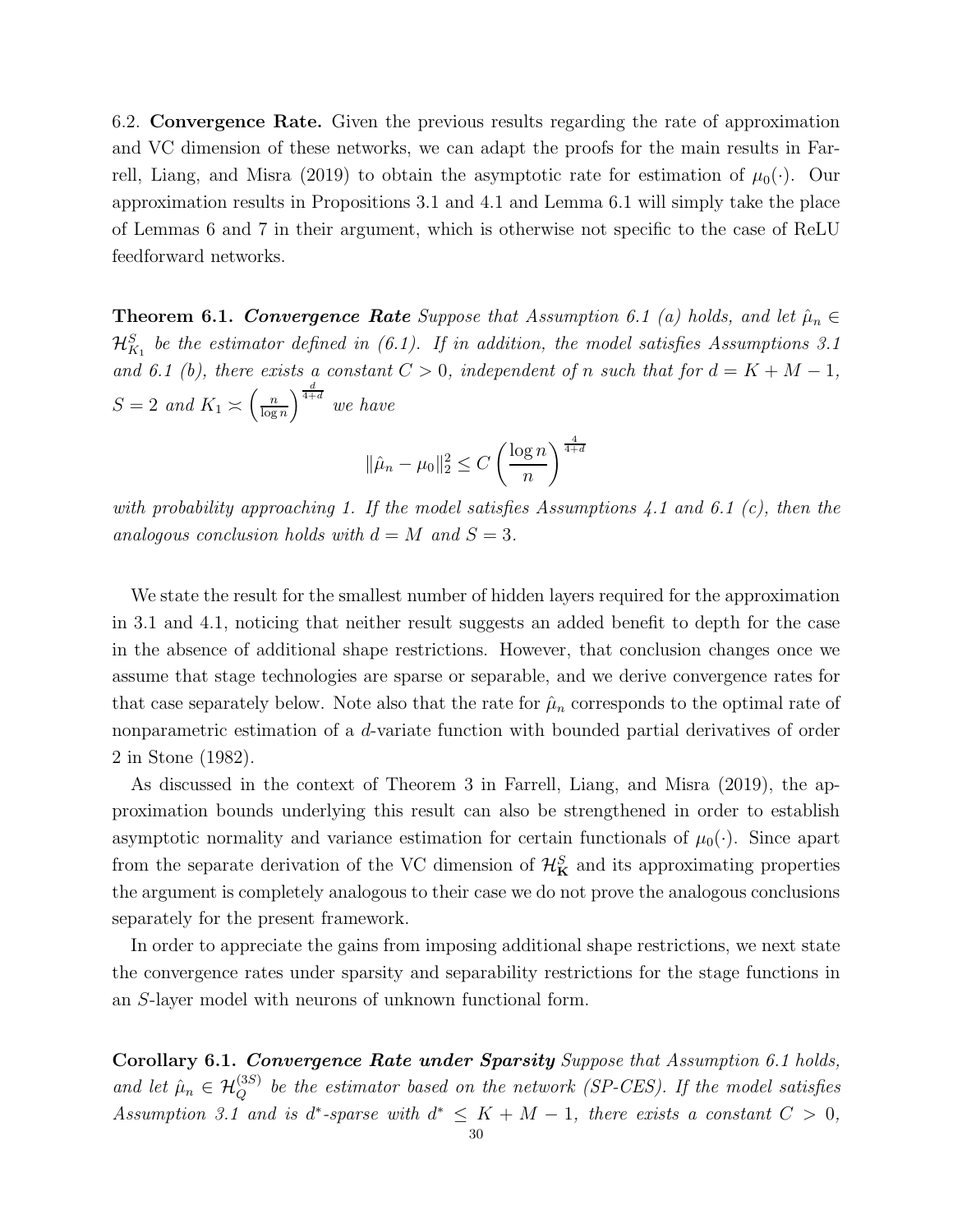independent of n such that for  $S = 2$  and  $Q \approx \left(\frac{n}{\log n}\right)$  $\frac{n}{\log n}$ <sup>d<sup>\*</sup><sub>4+d\*</sub></sup> we have

$$
\|\hat{\mu}_n - \mu_0\|_2^2 \le C\left(\frac{\log n}{n}\right)^{\frac{4}{4+d^*}}
$$

with probability approaching 1. If the model satisfies Assumption  $4.1$  and is d\*-sparse with  $d^* \leq M$ , then the analogous conclusion holds for  $S = 3$ .

This result follows immediately from the proof of Theorem 6.1, noting that Q can be chosen according to the approximation rate in Proposition 5.1 and that the resulting approximating network has less than 3Sd<sup>\*</sup>Q free parameters.

Corollary 6.2. Convergence Rate under Separability Suppose that Assumption 6.1 holds, and let  $\hat{\mu}_n \in \mathcal{H}_Q^{(4S)}$  be the estimator based on the network (4S-CES). If the model satisfies Assumption 3.1 or Assumption 4.1 and consists of separable stage functions, there exists a constant  $C > 0$ , independent of n such that for  $S = 2$  and  $Q \approx \left(\frac{n}{\log n}\right)$  $\left(\frac{n}{\log n}\right)^{\frac{1}{5}}$  we have

$$
\|\hat{\mu}_n - \mu_0\|_2^2 \le C \left(\frac{\log n}{n}\right)^{\frac{4}{5}}
$$

with probability approaching 1. If the model satisfies Assumption 4.1, then the analogous conclusion holds for  $S = 3$ .

As for the  $d^*$ -sparse case, this result follows again from the proof of Theorem 6.1, where Q can be chosen according to the approximation rate in Proposition 5.2. The resulting approximating network has less than  $(K + 5)SQ$  free parameters, so that we obtain the conclusion by applying that rate to the generic VC bound in Lemma 6.1.

## 7. Conclusion

This paper explores the use of artificial neural networks to approximate the reduced form of models of production and discrete decisions. For one we illustrate the expressive capacity of nested models of optimizing behavior, where in the absence of additional restrictions on the number of hidden units, such a model can generate any reduced form within a nonparametric class satisfying only broad shape constraints. Conversely that approximating property can be used for estimation, where nested models can be used to approximate an otherwise unconstrained reduced form. Here our results imply that the reduced form can be estimated at an asymptotic rate corresponding to the optimal nonparametric rate for estimating regression functions with bounded partial derivatives up to order two. Furthermore, monotonicity and convexity can be imposed as simple sign restrictions on model parameter.

One important benefit of using an approximating function class that mirrors a structural model for the data generating process is that additional sparsity or separability restrictions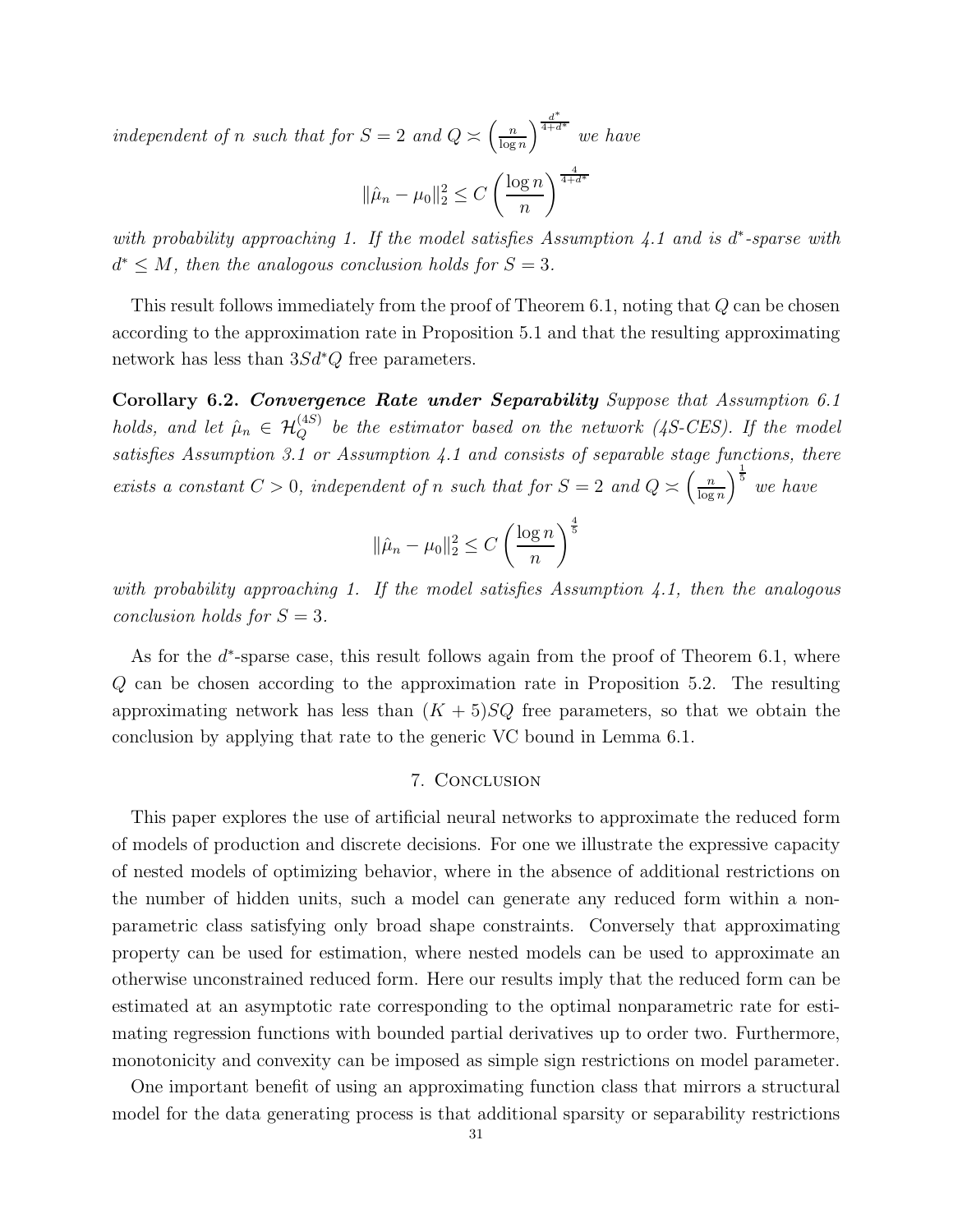can be imposed directly on the network architecture, resulting in a faster rate of convergence for the estimator. This raises the question whether the network architecture can be made adaptive to the unknown structure of the underlying model, e.g. using  $L^1$ -penalization of weights, which will be left for future research.

## **REFERENCES**

- Ahn, H., and J. Powell (1993): "Semiparametric Estimation of Censored Selection Models with a Nonparametric Selection Mechanism," Journal of Econometrics, 58, 3–29.
- Almeida, L. (1987): "A Learning Rule for Asynchronous Perceptrons with Feedback in a Combinatorial Environment," in IEEE International Conference on Neural Networks, pp. 609–618.
- Bartlett, P., V. Maiorov, and R. Meir (1998): "Almost Linear VC-Dimension Bounds for Piecewise Polynomial Networks," Neural Computation, 10, 2159–2173.
- BAUER, B., AND M. KOHLER (2019): "On Deep Learning as a Remedy for the Curse of Dimensionality in Nonparametric Regression," Annals of Statistics, 47(4), 2261–2285.
- Becker, G. (1964): Human Capital. The University of Chicago Press, Chicago.
- $-$  (1965): "A Theory of the Allocation of Time," The Economic Journal, 75, 493–517.
- Ben-Akiva, M. (1973): "The Structure of Travel Demand Models," PhD Thesis, MIT.
- BEN-AKIVA, M., AND S. LERMAN (1985): *Discrete Choice Analysis: Theory and Applica*tion to Travel Demand. MIT Press.
- BRONSHTEIN, E., AND L. (1975): "The approximation of convex sets by polyhedra," Sibirsk. *Mat. Zh.*, 16(5), 1110–1112.
- CHOQUET, G. (1954): "Theory of Capacities," Annales de l'Institut Fourier, 5, 131–295.
- Cunha, F., and J. Heckman (2007): "The Technology of Skill Formation," American Economic Review, 97(2), 31–47.
- Cunha, F., J. Heckman, and S. Schennach (2010): "Estimating the Technology of Cognitive and Noncognitive Skill Formation," Econometrica, 78(3), 883–931.
- ELDAN, R., AND O. SHAMIR (2016): "The Power of Depth for Feedforward Networks," Proceedings of Machine Learning Research, 49, 1–34.
- Farrell, M., T. Liang, and S. Misra (2019): "Deep Neural Networks for Estimation and Inference," Econometrica, forthcoming.
- GALICHON, A. (2021): "On the Representation of the Nested Logit Model," *Econometric* Theory, forthcoming.
- GOODFELLOW, I., Y. BENGIO, AND A. COURVILLE (2016): *Deep Learning*, Adaptive Computation and Machine Learning. MIT Press, Cambridge, MA.
- HECKMAN, J. (1979): "Sample Selection Bias as a Specification Error," *Econometrica*, 47(1), 153–161.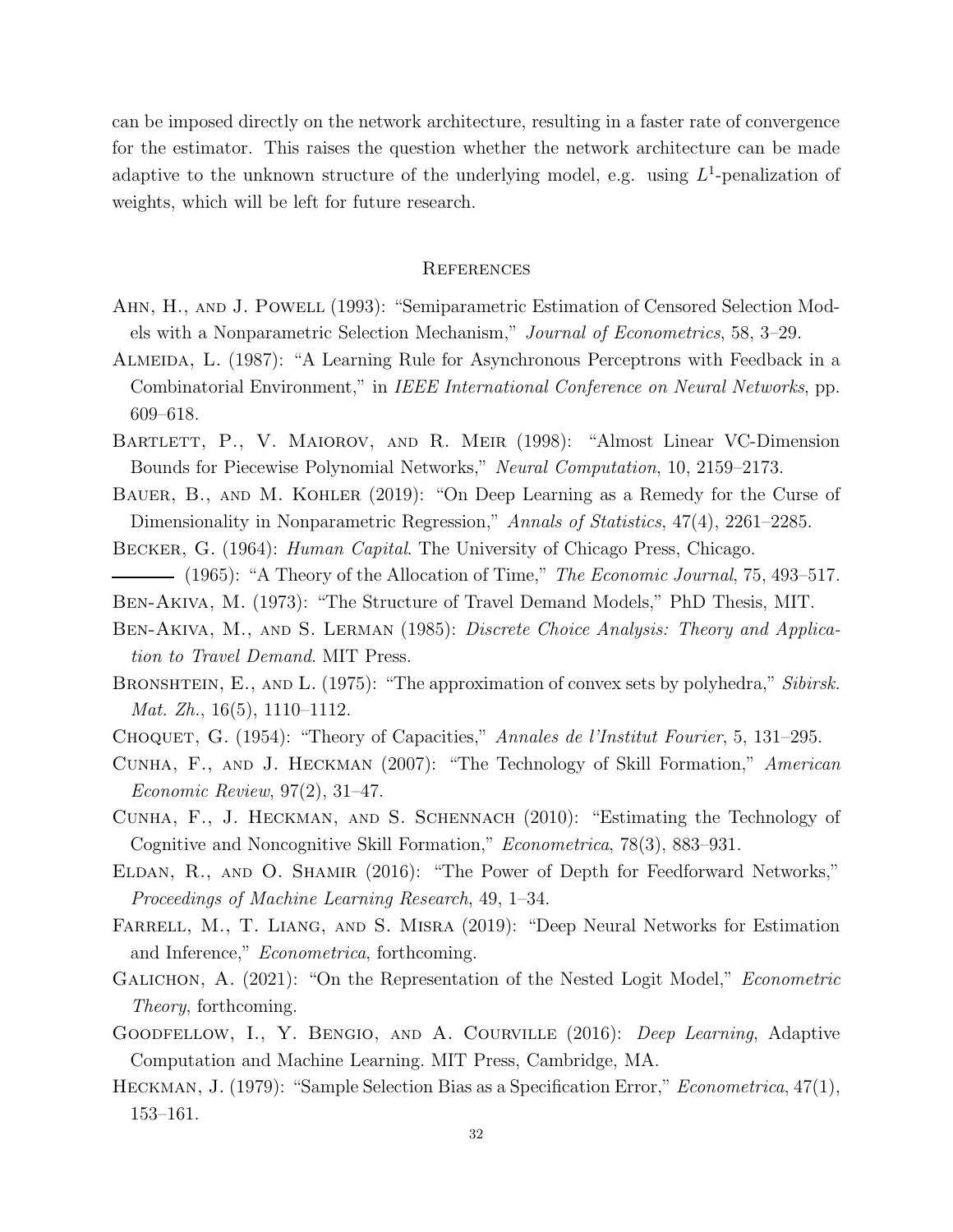- HORNIK, M., M. STINCHCOMBE, AND H. WHITE (1989): "Multilayer Feedforward Networks as Universal Approximators," Neural Networks, 2, 359–366.
- Horowitz, J., and E. Mammen (2007): "Rate-Optimal Estimation for a General Class of Nonparametric Regression Models with Unknown Link Functions," Annals of Statistics, 35(6), 2589–2619.
- IMBENS, G., AND D. RUBIN (2015): Causal Inference for Statistics, Social, and Biomedical Sciences. Cambridge University Press.
- JÖRESKOG, K., AND A. GOLDBERGER (1975): "Estimation of a Model with Multiple Indicators and Multiple Causes of a Single Latent Variable," Journal of the American Statistical Association, 70, 631–639.
- Karpinski, M., and A. Macintyre (1997): "Polynomial Bounds for VC Dimension of Sigmoidal and General Pfaffian Neural Networks," Journal of Computer and System Science, 54, 169–176.
- Kohler, M., and A. Krzyzak (2017): "Nonparametric Regression Based on Hierarchical Interaction Models," IEEE Transactions on Information Theory, 63(3), 1620–1630.
- Liao, R., Y. Xiong, E. Fetaya, L. Zhang, K. Yoon, X. Pitkow, R. Urtasun, and R. ZEMEL (2018): "Reviving and Improving Recurrent Back-Propagation," in *Proceedings* of the 35th International Converence on Machine Learning.
- MARINACCI, M., AND L. MONTRUCCHIO (2008): "On Concavity and Supermodularity," Journal of Mathematical Analysis and Applications, 344, 642–654.
- MCFADDEN, D. (1974): *Conditional Logit Analysis of Qualitative Choice Behaviorpp.* 105– 142. Academic Press, New York, in Zarembka (ed.): Frontiers in Econometrics.
	- (1978a): Cost, Revenue, and Profit Functionspp. 1–109. North-Holland, in M. Fuss and D. McFadden (eds.): Production Economics: A Dual Approach to Theory and Applications, vol. 1, The Theory of Production.
	- $-$  (1978b): *Modeling the Choice of Residential Locationpp.* 75–96. North-Holland, in A. Karlqvist, L. Lundqvist, F. Snickars, and J. Weibull (eds.): Spatial Interaction Theory and Planning Models.
- Mhaskar, H., and T. Poggio (2016): "Deep vs. Shallow Networks: an Approximation Theory Perspective," Analysis and Applications, 14, 829–848.
- MOLCHANOV, I. (2005): *Theory of Random Sets.* Springer, London.
- Nelsen, R. (2006): An Introduction to Copulas. Springer, New York.
- Newey, W. (1994): "The Asymptotic Variance of Semiparametric Estimators," Economet $rica, 62(6), 1349-1382.$
- Neyman, J. (1923,1990): "On the Application of Probability Theory to Agricultural Experiments, Essays on Principles. Section 9.," translated in *Statistical Science* (with discussion), 5(4), 465-480.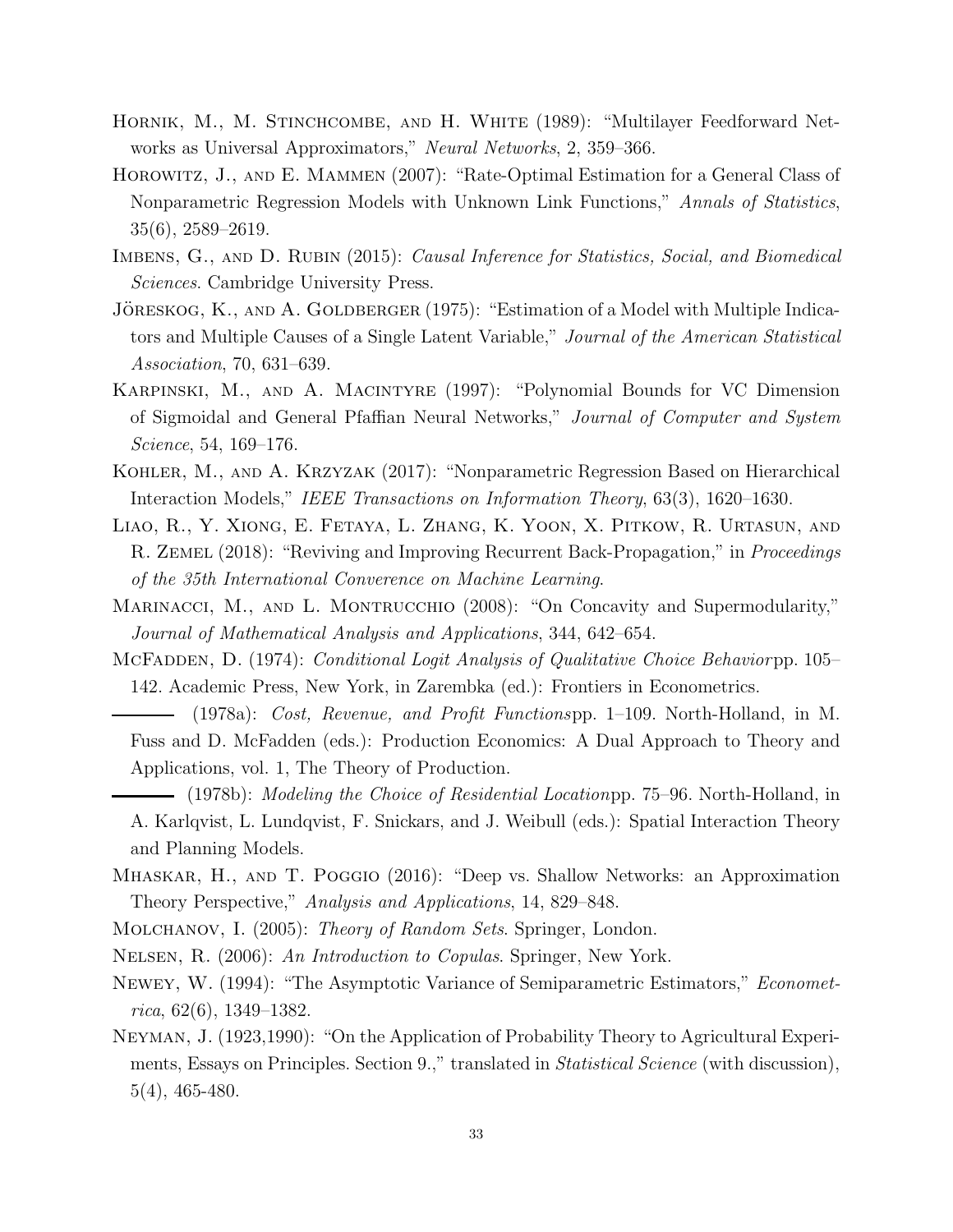- PERRONI, C., AND T. RUTHERFORD (1995): "Regular Flexibility of Nested CES Functions," European Economic Review, 39, 335–343.
- Pineda, F. (1987): "Generalization of Back-Propagation to Recurrent Neural Networks," Phyiscal Review Letters, 59(19), 2229–2232.
- POLLAK, R., AND M. WACHTER (1975): "The Relevance of the Household Production Function and Its Implications for the Allocation of Time," Journal of Political Economy, 83(2), 255–278.
- Pollak, R., and T. Wales (1987): "Specification and Estimation of Nonseparable Two-Stage Technologies: The Leontief CES and the Cobb-Douglas CES," Journal of Political Economy,  $95(2)$ ,  $311-333$ .
- Rubin, D. (1976): "Inference and Missing Data," Biometrika, 63, 581–592. (1978): "Bayesian Inference for Causal Effects: The Role of Randomization," Annals of Statistics, 6, 34–58.
- Rumelhart, D., G. Hinton, and R. Williams (1986): "Learning Representations by Back-Propagating Errors," Nature, 323, 533–536.
- SALAKHUTDINOV, R., AND G. HINTON (2009): "Deep Boltzmann Machines," in Artificial Intelligence and Statistics, 2009, pp. 448–455.
- SCHMIDT-HIEBER, J. (2020): "Nonparametric Regression using Deep Neural Networks with ReLU Activation Function," Annals of Statistics, 48(4), 1875–1897.
- Stone, C. (1980): "Optimal Rates of Convergence for Nonparametric Estimators," Annals of Statistics, pp. 1348–1360.
- (1982): "Optimal Global Rates of Convergence for Nonparametric Regression," Annals of Statistics, pp. 1040–1063.
- Topkis, D. (1978): "Minimizing a Submodular Functiono on a Lattice," Operations Research, 26(2), 305–321.

TRAIN, K. (2009): *Discrete Choice Methods with Simulation*. Cambridge University Press.

- Vovsha, P. (1997): "Application of Cross-Nested Logit Model to Mode Choice in Tel Aviv, Israel, Metropolitan Area," Transportation Research Record, 1607, 6–15.
- WEN, C., AND J. KOPPELMAN (2001): "The Generalized Nested Logit Model," Transportation Research, Part B, 35, 627–641.
- YAROTSKY, D. (2017): "Error Bounds for Approximations with Deep ReLU Networks," Neural Networks, 94, 103–114.

Zhang, A., Z. Lipton, M. Li, and A. Smola (2020): Dive into Deep Learning.

#### Appendix A. Training and Computation

Since some versions of the MLP proposed in this paper contain some states that iterate forward and others that iterate backwards, the gradient of the objective function cannot be evaluated directly using the backpropagation algorithm. We discuss an interpretation of the classical backpropagation algorithm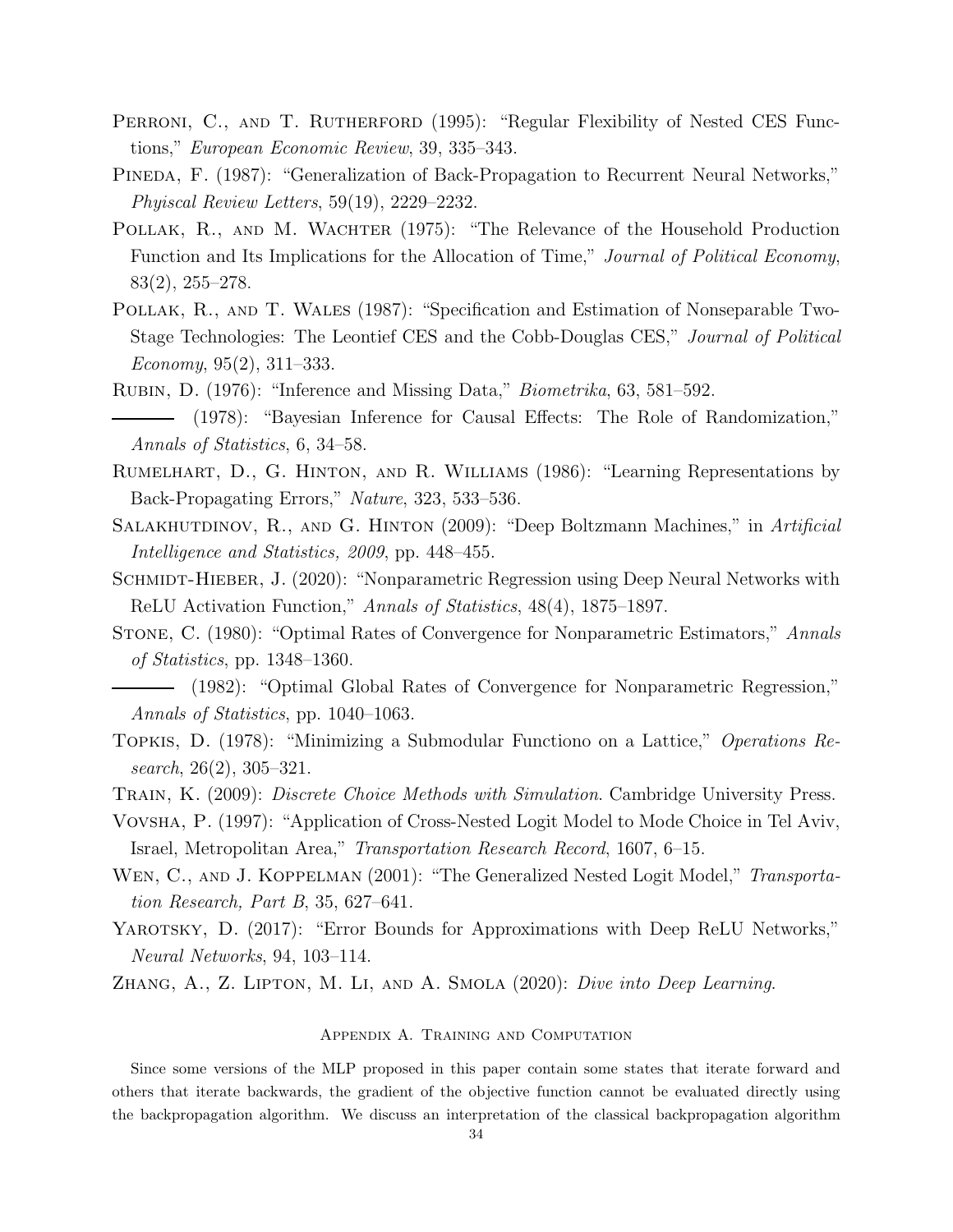as a recursive computation of the matrix inverse of the Jacobian for the system of fixed point equations characterizing all hidden and manifest states of the network. We then argue that the same approach continues to provide an arbitrarily good approximation to the gradient under a stability condition even when the network graph may contain cycles. This generalization of the the classical backpropagation algorithm was first proposed by Almeida (1987) and Pineda (1987); Liao, Xiong, Fetaya, Zhang, Yoon, Pitkow, Urtasun, and Zemel (2018) provided a more recent appraisal.

In order to train the model, we use an algorithm that iterates between three steps:

- given parameters  $\theta_t$ , we update the hidden states of the network  $\pi_t$ ,  $v_t$ .
- given states  $\pi_t$ ,  $\mathbf{v}_t$ , we compute the gradient of the loss function with respect to parameters  $\theta$ ,  $\nabla_{\boldsymbol{\theta}}L(\boldsymbol{\theta}_t).$
- We update weights using a learning rule

$$
\theta_{t+1} = \theta_t + \eta \nabla_{\boldsymbol{\theta}} L(\boldsymbol{\theta}_t)
$$

given the learning rate  $\eta$ .

To compute the gradient with respect to weights  $\theta$ , we propose a generalization of the back-propagation algorithm, which was first proposed for training neural networks by Rumelhart, Hinton, and Williams (1986). In multi-layer feedforward networks, back-propagation computes the partial derivatives of the training criterion with respect to all neuron weights using the chain rule. In typical implementations of deep networks, the number of weights is large, and standard numerical differentiation would require re-evaluating the network separately for each weight, whereas back-propagation can compute partial derivatives with respect to all weights simultaneously via a single pass through the network. Since the hidden units are only updated recursively, the first approach becomes prohibitively time intensive even for networks of only moderate depth.

Back-propagation exploits the recursive structure of the network, however it is not directly applicable to our problem since there are two sets of network states, one that is determined by iterating forward, the other by backward induction. There are some special cases (e.g. with bidirectional recurrent networks) in which those two sets of states do not interact and the backward propagation algorithm can be run simultaneously on two non-overlapping networks in opposing directions. However nested optimization models of the kind considered in this paper generally exhibit feedback loops where hidden states in multiple layers are determined simultaneously rather than recursively, and the Jacobian matrix of partial derivatives of activation functions and hidden states cannot be made triangular.

We argue that feedback cycles are not an unsurmountable obstacle to the application of a back-propagation algorithm, but rather that an iterative algorithm of this type can be used to approximate the gradient of the criterion function arbitrarily well after finitely many steps. Specifically, the recursive application of the chain rule in the classical back-propagation algorithm can be interpreted as the von-Neumann series approximating a matrix inverse, where in the special case of the Jacobian for a feedforward network, that approximation becomes exact after S steps.

Specifically, we can represent the network in  $(2.2)$  and  $(2.3)$  as a system of equations

$$
\left[\begin{array}{c}\pi\\v\end{array}\right]=\left[\begin{array}{c}\phi(\pi,v;\theta)\\\psi(\pi,v;\theta)\end{array}\right]
$$

where we stack the states  $\boldsymbol{v} := (v_1^{(0)}, \dots, v_{K_S}^{(S)})$  $_{K_S}^{(S)})', \bm{\pi} := (\pi_1^{(0)}, \dots, \pi_{K_S}^{(S)})$  $\binom{S}{K_S}$  and the mappings

$$
\boldsymbol{\phi}(\boldsymbol{\pi}, \boldsymbol{v}; \boldsymbol{\theta}) := \left(\pi_1^{(0)}, \ldots, \pi_{K_0}^{(0)}, \phi_1^{(1)}\left(\pi_1^{(0)}, \ldots, \pi_{K_0}^{(0)}; v_1^{(1)}, \ldots, v_{K_1}^{(1)}\right), \ldots, \phi_{K_S}^{(S)}\left(\pi_1^{(S-1)}, \ldots, \pi_{K_{S-1}}^{(S-1)}; v_1^{(S)}, \ldots, v_{K_S}^{(S)}\right)\right)
$$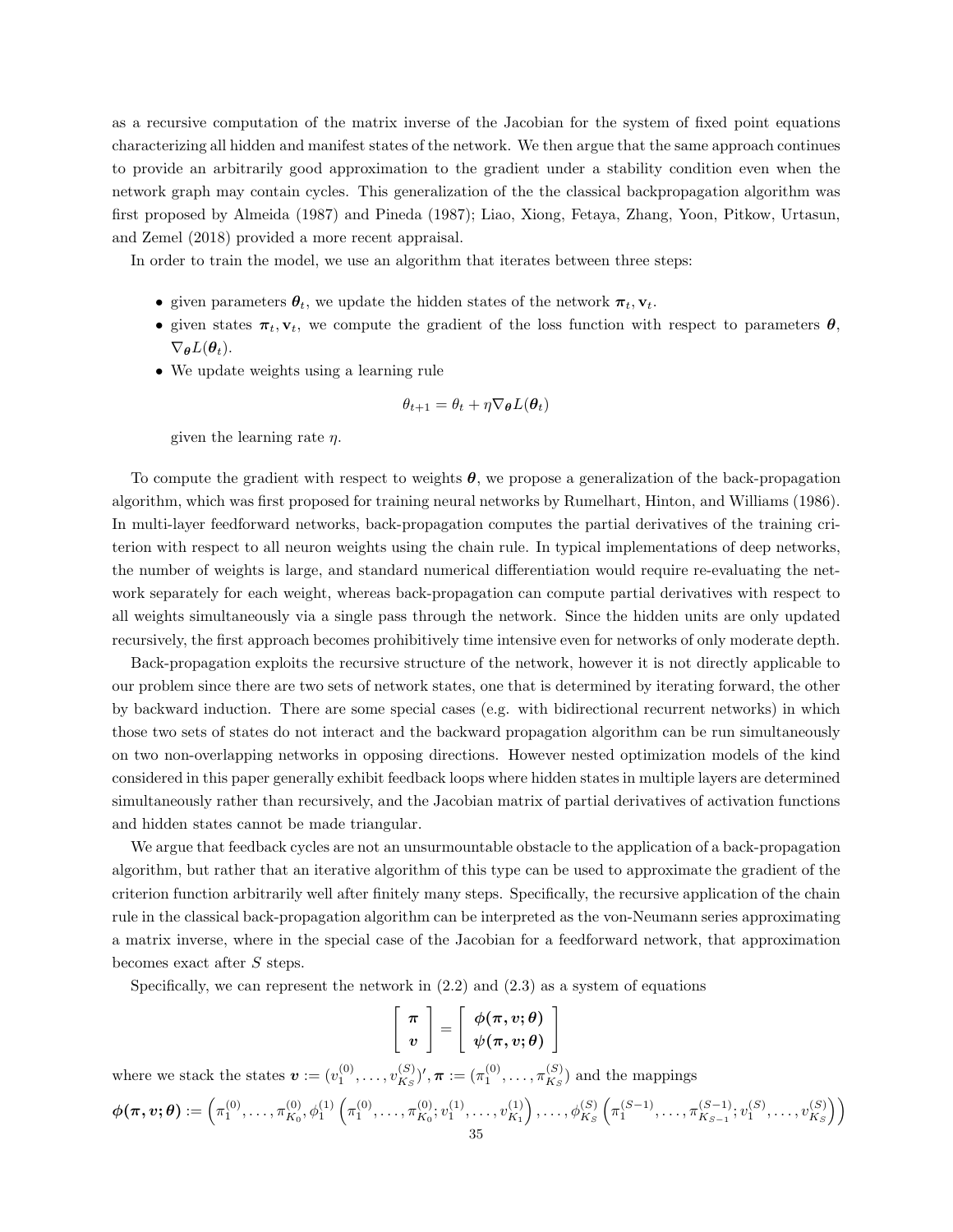and

$$
\boldsymbol{\psi}(\boldsymbol{\pi}, \boldsymbol{v}; \boldsymbol{\theta}) := \left( \psi_1^{(1)} \left( \pi_1^{(1)}, \ldots, \pi_{K_1}^{(1)}; v_1^{(2)}, \ldots, v_{K_2}^{(2)} \right), \ldots, \psi_{K_{S-1}}^{(S-1)} \left( \pi_1^{(S-1)}, \ldots, \pi_{K_{S-1}}^{(S-1)}; v_1^{(S)}, \ldots, v_{K_S}^{(S)} \right), v_1^{(S)}, \ldots, v_{K_S}^{(S)} \right)
$$

In the following, we will use the more compact notation

 $\mathbf{h} := \boldsymbol{v}(\mathbf{h}; \boldsymbol{\theta})$ 

where  $\mathbf{h} := (\pi', v')'$  and  $v := (\phi', \psi')'$ . For any given value of  $\theta$  we also denote the solution of this fixed point condition with  $h(\theta)$ .

In that notation, we can write the Jacobian of the activation mapping with respect to the hidden states as

$$
\boldsymbol{\Upsilon}_{\boldsymbol{h}}:=\nabla_{\boldsymbol{h}}\boldsymbol{v}(\boldsymbol{\rm h};\boldsymbol{\theta})=\left(\frac{\partial}{\partial h_i}v_j(\boldsymbol{\rm h};\boldsymbol{\theta})\right)_{ij}
$$

By construction  $\dim(v) = \dim(h)$ , so that  $\Upsilon_h$  is a square matrix. The top diagonal block of this matrix consists of the partial derivatives of  $\phi$  with respect to  $\pi$  which is an upper triangular matrix with all diagonal elements except for the first equal to zero. Similarly, the bottom diagonal block of  $\Upsilon_h$  is lower triangular. The bottom left off-diagonal block of  $\Upsilon_h$  consisting of partial derivatives of  $\phi$  with respect to v is strictly upper diagonal, and the top right off-diagonal block of that matrix is strictly lower diagonal.

We also denote the Jacobian with respect to activation weights and shape parameters with

$$
\boldsymbol{\Upsilon}_{\boldsymbol{\theta}} := \nabla_{\boldsymbol{\theta}} \boldsymbol{v}(\mathbf{h}; \boldsymbol{\theta}) = \left( \frac{\partial}{\partial \theta_i} v_j(\mathbf{h}; \boldsymbol{\theta}) \right)_{ij}
$$

which is generally not square but sparse since no component of the parameter vector  $\theta$  is shared among multiple elements of the mapping  $v(\mathbf{h}; \theta)$ .

Since the objective function  $L(\theta)$  depends on the parameter only through the hidden states  $h$ , we can use the chain rule to obtain the gradient

$$
\nabla_{\boldsymbol{\theta}}L(\boldsymbol{\theta}) = \nabla_{\boldsymbol{\theta}}\mathbf{h}(\boldsymbol{\theta})\nabla_{\mathbf{h}}L
$$

The gradient  $\nabla_h L$  is readily available in closed form, with the objective function only depending on states in the bottom and top layer. In contrast, the mapping  $h(\theta)$  is not available in closed form but defined by the fixed point condition

$$
\mathbf{h} - \upsilon(\mathbf{h}; \boldsymbol{\theta}) = 0
$$

From this fixed-point condition, we can use the implicit function theorem to obtain the derivative

$$
\nabla_{\theta} \mathbf{h}(\theta) = \Upsilon_{\theta} \left( \mathbf{I} - \Upsilon_{\mathbf{h}} \right)^{-1} \tag{A.1}
$$

assuming the inverse exists, where all derivatives are evaluated at  $h(\theta), \theta$ .

Since the dimension of h is potentially very large, the main challenge in evaluating this gradient is the computation of the inverse matrix. We propose to sidestep this difficulty by approximating the gradient based on the Neumann representation of the inverse via the infinite series

$$
\left(\mathbf{I}-\boldsymbol{\Upsilon}_{\mathbf{h}}\right)^{-1}=\sum_{q=0}^{\infty}\Upsilon_{\mathbf{h}}^{q}
$$

where the  $\mathbf{A}^q$  denotes the q-fold product of a square matrix  $\mathbf{A}$ . If  $\mathbf{I} - \Upsilon_{\mathbf{h}}$  is nonsingular, the series on the right-hand side converges, so that we can approximate its inverse by the finite sum

$$
(\mathbf{I} - \mathbf{\Upsilon}_{\mathbf{h}})^{-1} = \sum_{q=0}^{Q} \mathbf{\Upsilon}_{\mathbf{h}}^{q} + R_{Q}
$$
(A.2)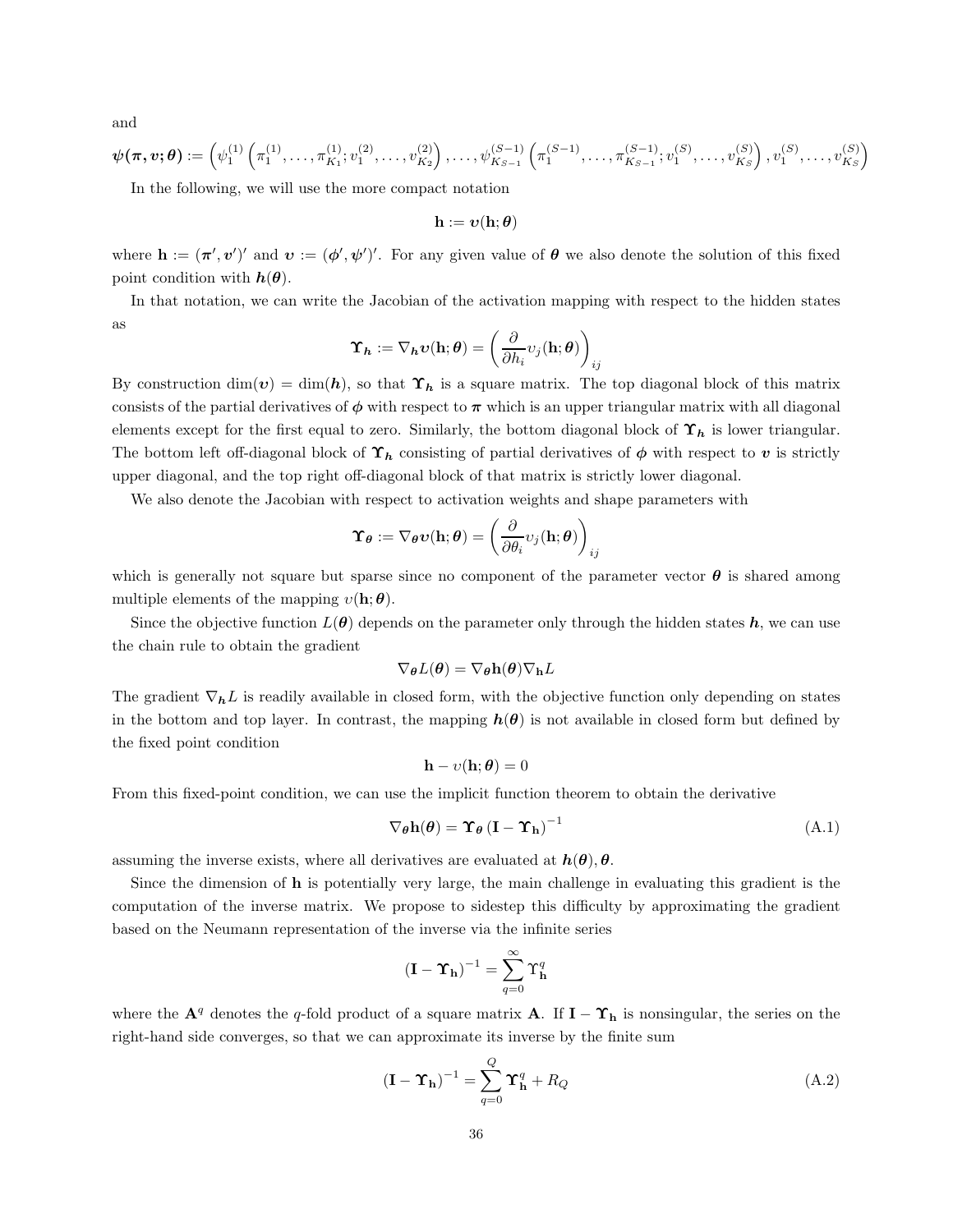for some  $Q < \infty$ . If the eigenvalues of  $(I - \Upsilon_h)$  are bounded from below by  $\lambda > 0$ , then the remainder is bounded by  $||R_Q||_2 \leq \lambda^Q/(1-\lambda)$  under the spectral matrix norm.

We propose to approximate the inverse according to  $(A.2)$  where the  $q = 2, \ldots, Q$ -fold matrix products are obtained recursively. This approach also exploits that the matrix  $\Upsilon_h$  is sparse for deep networks, where only blocks corresponding to inputs and outputs in adjacent layers can be nonzero.

As a special case, for multilayer feedforward neural networks, the matrix  $\Upsilon_h$  is upper triangular, where we can verify that  $\Upsilon_{h}^{S+1} = 0$ , so that the approximation in (A.2) becomes exact for  $Q \geq S$ . In particular, for MLP, the backpropagation algorithm by Rumelhart, Hinton, and Williams (1986) can be interpreted as evaluating the gradient according to (A.1). Specifically, the Neumann series representation to evaluate the matrix inverse using the formula  $(I - \Upsilon_h)^{-1} = \sum_{q=0}^{S} \Upsilon_h^q$  simplifies to the iterative application of the chain rule as under the classical backpropagation algorithm. We can therefore view our approach as a generalization of the backpropagation algorithm to multilayer neural networks with feedback, showing that we can control the approximation error from truncating the Neumann series after the first Q summands.

In sum we propose the following algorithm to evaluate the gradient of the objective function:

- (1) Obtain and store  $\Upsilon_h$ , then
- (2) compute  $J_Q := \sum_{q=0}^Q \Upsilon^q_{\mathbf{h}}$  recursively.
- (3) Obtain  $\Upsilon_{\theta}$  and  $\nabla_{h}L$ , and compute the gradient

$$
\widehat{\nabla_{{\bm{\theta}}}L} = \Upsilon_{{\bm{\theta}}} J_Q \nabla_{{\bf h}}L
$$

Note that the components  $\Upsilon_h$ ,  $\Upsilon_\theta$ , and  $\nabla_h L$  are sparse in the sense that out of the  $2\sum_{s=1}^S K_s$  entries along the dimension corresponding to an element of  $h$  at most  $2 \max_s K_s$  can be non-zero. This sparsity can significantly reduce the computational cost of evaluating the matrix products in steps 2 and 3 of this algorithm, especially if the network is deep and narrow.

The resulting vector  $\widehat{\nabla_{\theta}L}$  is only an approximation to the exact gradient  $\nabla_{\theta}L$  unless the matrix product  $\Upsilon_h^{Q+1}$  is equal to zero. This feature is shared with other popular approaches for deep learning models with feedback, for example variational methods for training deep belief networks or deep Boltzmann machines (see e.g. Salakhutdinov and Hinton (2009)).

Another issue that is shared with other implementations of MLP is the vanishing gradient problem, i.e. that gradients with parameters entering deeper layers in the network will be zero (or near zero) even far from a global optimum. This phenomenon is typically due to near-zero partial derivatives of activation functions with respect to hidden states in subsequent layers. This is especially he "squashing" activation functions that are natural in the discrete choice context whose derivatives vanish for arguments distant from the origin. This property is not shared by nested CES production functions, which may be less vulnerable to the issue. In the wider literature on deep learning with MLP, the ReLU activation function has become popular for applications in particular since it largely avoids the vanishing gradient problem, however it is more difficult to justify its use for generative models of the type considered in this paper.

#### Appendix B. Discrete Choics with Flexible Marginals

The generalized extreme-value distribution introduced in Section 4 assumes a generating function that is homogeneous of degree 1 so that the marginal distributions of  $\varepsilon_1, \ldots, \varepsilon_M$  are required to be powers of the extreme-value type I distribution. This model can be made more flexible by allowing for generating functions

$$
F(w_1,\ldots,w_M):=\tilde{F}(\chi_1(w_1),\ldots,\chi_M(w_M))
$$
  
37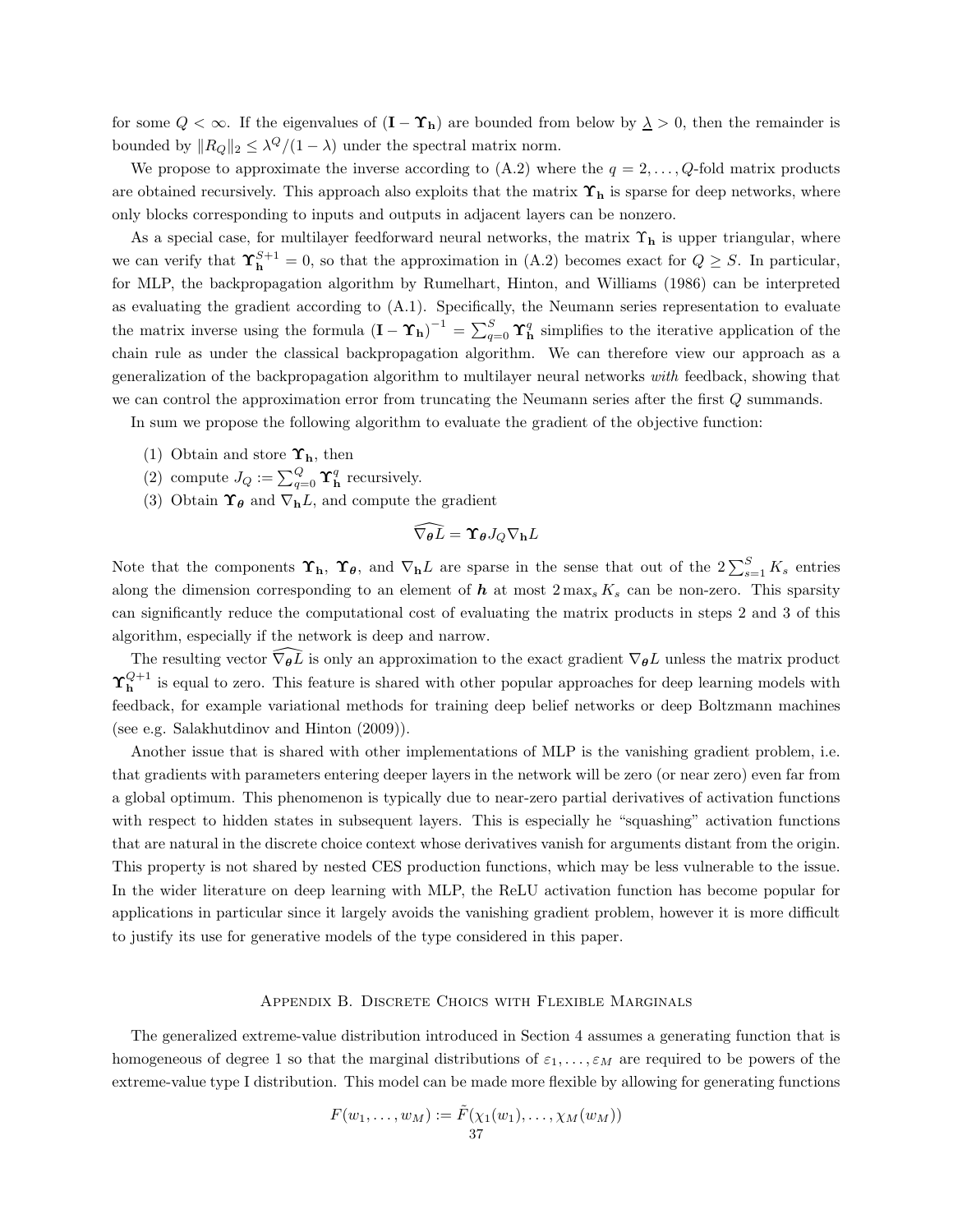where  $\tilde{F}(\cdot)$  is homogeneous of degree one, and the functions  $\chi_k : \mathbb{R}_+ \to \mathbb{R}_+$  are continuous and nondecreasing, but otherwise unrestricted. This extended model can generate an arbitrary continuous marginal distribution with c.d.f.  $F_k(\varepsilon)$  by choosing

$$
\chi_m(w) := -\left[\left.\frac{\partial}{\partial z_m}\tilde{F}(0,\ldots,0,z_m,0,\ldots,0)\right|_{z_m=\chi_m(w_m)}\right]^{-1}\log G_m(-\log w)
$$

We propose to approximate the generating function in two steps, where the linearly homogeneous function  $\tilde{F}(z_1,\ldots,z_M)$  is approximated by the cross-nested model (4.3), and the component-wise functions  $\chi_m(w)$ by a polynomial

$$
\hat{\chi}_{mK}(y) := \sum_{l=1}^{K} \beta_{ml} w^l
$$

By Weierstrass' theorem, for an appropriate choice of K and the coefficients  $\beta_{ml}$ ,  $\hat{\chi}_{mK}(w)$  approximates  $\chi_m(w)$  uniformly on an arbitrarily chosen compact subset of  $\mathbb{R}_+$ . This approximation consists of two nested layers

$$
\hat{\chi}_{mK}(w) := F_m^{(2)}\left(F_{m1}^{(1)}(w), \ldots, F_{mK}^{(1)}(w)\right)
$$

where  $F_m^{(2)}(w_1,\ldots,w_K) := \sum_{l=1}^K \beta_{ml}^{(2)} w_l$  and  $F_{ml}^{(1)}(z) := z^l$  are both special cases of

$$
F_m^{(s)}(w_1, \ldots, w_{K_s}) := \left(\sum_{l=1}^{K_{s+1}} \left(\beta_{ml}^{(s)} w_l^{\tau_m^{(s)}}\right)^{\varrho_m^{(s)}}\right)^{\frac{1}{\varrho_m^{(s)}}}
$$

where  $\tau_m^{(s)}$  may be different from one.

Note that this activation function is homogeneous of degree  $\tau_m^{(s)}$ , so that we first need to generalize results for the nesting functions to nonlinearly homogenous functions. We can first establish the following generalization of Theorem 1 in McFadden (1978b):

Lemma B.1. Suppose that the assumptions of Theorem 1 in McFadden (1978b) hold, but that the generating function  $F(w_1, \ldots, w_M)$  is of arbitrary positive degree of homogeneity,  $F(\lambda w_1, \ldots, \lambda w_M) = \lambda^{\tau} F(w_1, \ldots, w_M)$ . Then ∗ ∗ ∗

$$
P\left(\max_m U_m=U_k\right)=\frac{e^{U_k^*}\frac{\partial}{\partial w_k}F\left(e^{U_1^*},\ldots,e^{U_M^*}\right)}{\tau F\left(e^{U_1^*},\ldots,e^{U_M^*}\right)}
$$

See the appendix for a proof. Moreover, the conditional choice probabilities resulting from the nested model with stage-wise generating functions

$$
F_k^{(s)}(w_1,\ldots,w_{K_{s+1}}) = \left(\sum_{l=1}^{K_{s+1}} \left(\beta_{kl}^{(s)} w_l^{\tau_k^{(s)}}\right)^{\varrho_k^{(s)}}\right)^{\frac{1}{\varrho_k^{(s)}}}
$$

can be written in terms of inclusive values determined by the recursion

$$
v_k^{(S)} := e^{U_k^*}
$$
  
\n
$$
v_k^{(s)} := \psi_k^{(s)}(v_1^{(s+1)}, \dots, v_{K_{s+1}}^{(s+1)})
$$

where

$$
\psi_k^{(s)}(v_1^{(s+1)}, \dots, v_{K_{s+1}}^{(s+1)}) := \log \left( \left[ \sum_{l=1}^{K_{s+1}} \left( \beta_{kl}^{(s)} e^{\tau_k^{(s)} v_l^{(s+1)}} \right)^{\varrho_k^{(s)}} \right]^{1/\varrho_k^{(s)}} \right)
$$
(B.1)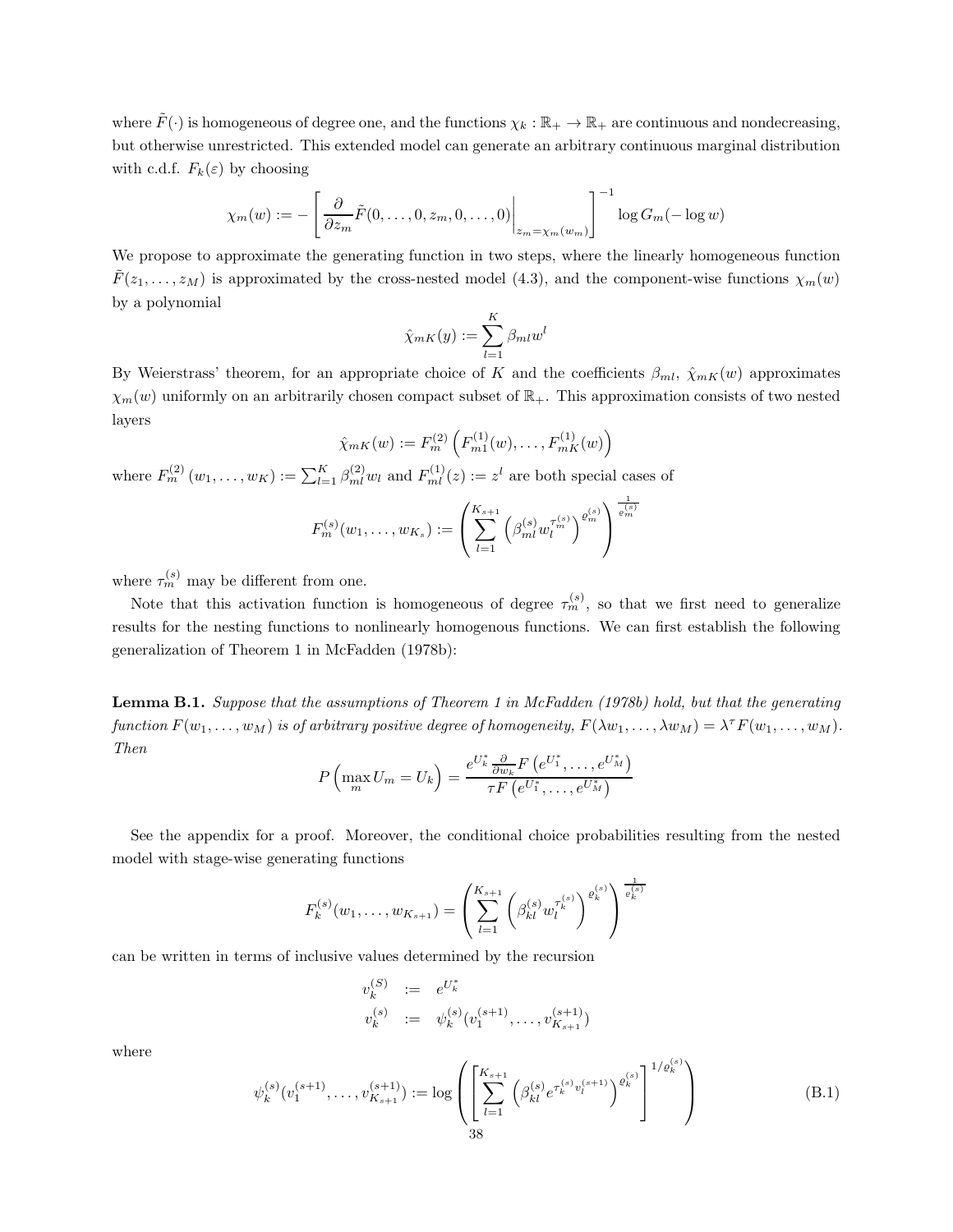Applying this recursion to the mapping  $\hat{\chi}_k(\cdot)$  we obtain an approximation

$$
\hat{F}\left(e^{U_1^*},\ldots,e^{U_M^*}\right)=\tilde{F}\left(\hat{\chi}_1(e^{U_1^*}),\ldots,\hat{\chi}_M(e^{U_M^*})\right)
$$

It is important to notice that the approximating function  $\hat{\chi}_m(w)$  is generally not nonnegative or nondecreasing at each value of  $w$ , so the iteration  $(4.6)$  would generally require that arguments be trimmed at some small positive number. However since the approximand is positive and nondecreasing, this would not affect the rate of approximation under Proposition 4.1. Furthermore, the bottom layer of this network generates nests consisting of a single alternative, which will therefore be "selected" with probability one conditional on reaching that nest. Nevertheless, these intermediate nests are not irrelevant since they alter the inclusive values that get passed on to the next layer. Again following the representation for nested Logit in Ben-Akiva and Lerman (1985) and Galichon (2021), this approach can be interpreted as an approximation of the marginal distributions of taste shocks by a weighted sum of independent draws from an extreme value distribution.

#### Appendix C. Proofs

#### C.1. Proof of Proposition 3.1. We fix the second-stage technology for each output at

$$
F_m^{(2)}(w_1^{(1)}, \dots, w_{K_1}^{(1)}) := \sum_{l=0}^{K_1} \beta_{ml}^{(2)} w_l^{(2)}
$$

where  $\beta_{ml}^{(2)} = 1$  if  $(l-m)/M$  is an integer, and zero otherwise. This production function satisfies (3.1) with parameter values  $\tau^{(2)} = \varrho^{(2)} = 1$  and  $\beta_{ml}^{(2)} = 1$  for all  $l = 1, ..., K_1$  and  $m = 1, ..., M$ .

Next we fix a point  $(\mathbf{y}'_q, \mathbf{w}'_q)'$  on the boundary of  $\mathcal{Y}_0$  and choose M first-stage technologies

$$
\tilde{F}_{qm}^{(1)}(w_1^{(0)}, \dots w_{K_0}^{(0)}) = \min \left\{ \tilde{\beta}_{qm0}, \tilde{\beta}_{qm1} w_1^{(0)}, \dots, \tilde{\beta}_{qmK_0} w_K^{(0)} \right\}
$$

for  $m = 1, \ldots, M$ , where we choose  $\tilde{\beta}_{qml}^{(1)} := \frac{y_{qm}}{w_{ql}/M}$  where  $y_{qm}$  denotes the mth component of  $y_q$ , and  $w_{ql}$  denotes the *l*th component of  $w_q$ . These technologies transforms equal fractions  $\frac{1}{M}$  of the input into  $y_{q1}, \ldots, y_{qM}$  units of the intermediate output.

We can apply this construction to a set of support points  $(\mathbf{y}'_q, \mathbf{w}'_q)'$  with  $q = 1, \ldots, Q$ . To simplify notation we change the order of enumeration for the first stage technologies and let

$$
F_{M(q-1)+m}^{(1)}(w_1^{(0)},\ldots,w_{K_0}^{(0)}) := \tilde{F}_{qm}^{(1)}(w_1^{(0)},\ldots,w_{K_0}^{(0)})
$$

where we set  $\beta_{(M(q-1)+m)l}^{(1)} := \tilde{\beta}_{qml}^{(1)}$  and the number of intermediate goods in the first stage equals  $K_1 = MQ$ . By construction the technology set  $\mathcal{Y}_{K_1}$  resulting from this two stage technology includes the points  $(\mathbf{y}'_q, \mathbf{w}'_q)'$  for each  $q = 1, \ldots, Q$ . By inspection, we also have  $0 \in \mathcal{Y}_{K_1}$ . The intermediate technologies also satisfy free disposal by assumption, so that  $(\mathbf{y}_q, \mathbf{w}_q + \mathbf{t})$  and  $(\mathbf{0}, \mathbf{t})$  are also in  $\mathcal{Y}_{K_1}$  for any  $\mathbf{t} \geq 0$ .

Furthermore, we argue that any convex combination of these points is included in  $\mathcal{Y}_{K_1}$  as well: for the point  $\sum_{q=1}^Q \lambda_q (\mathbf{y}'_q, \mathbf{w}'_q)'$  with  $\sum_{q=1} \lambda_q \leq 1$ , we consider a production plan that employs a quantity  $\lambda_q \mathbf{w}_q/M$ for production with the intermediate technology  $\phi_{M(q-1)+m}(\cdot)$ , and the resulting output  $\mathbf{w}_{M(q-1)+m}^{(1)}$  for production of the output  $y_m$ . Since each first-stage technology  $\phi_{M(q-1)+m}^{(1)}(\cdot)$  has constant returns to scale for inputs  $\mathbf{w}^{(0)} \leq \mathbf{w}_q/M$ , the resulting output is  $\sum_{q=1}^Q \lambda_q \mathbf{y}_q$  so that the convex combination  $\sum_{q=1}^Q \lambda_q (\mathbf{y}'_q, \mathbf{x}'_q)' \in$  $\mathcal{Y}_{K_1}.$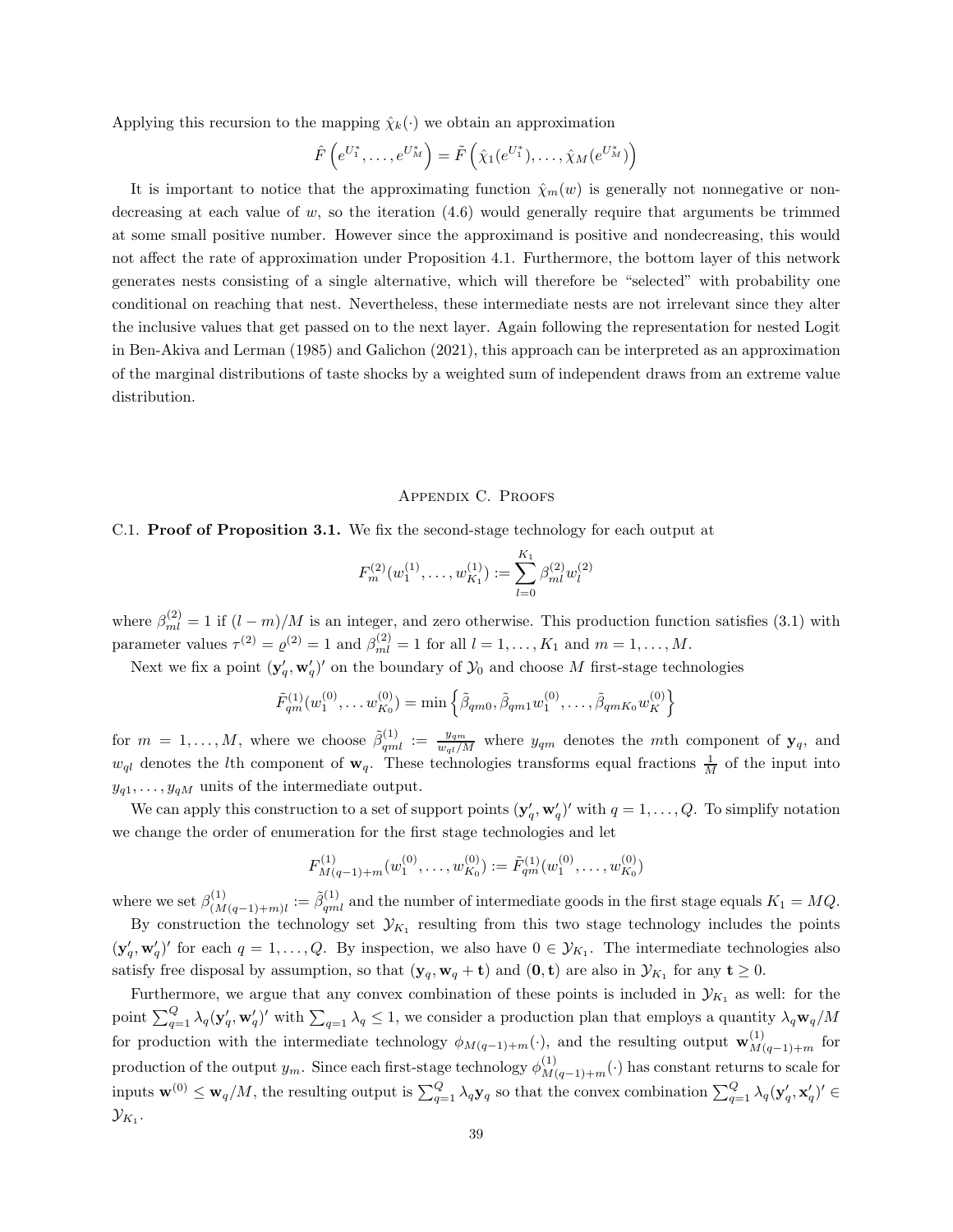Next, consider a point  $(\tilde{\mathbf{y}}', \tilde{\mathbf{w}}')'$  such that for any  $\lambda_1, \ldots, \lambda_Q \geq 0$  with  $\sum_q \lambda_q \leq 1$ , we have  $\sum_q \lambda_q \tilde{\mathbf{y}}_q < \tilde{\mathbf{y}}$ or  $\sum_{q} \lambda_q \tilde{\mathbf{x}}_q > \tilde{\mathbf{x}}$ . Then for any production plan there must be  $m \leq M$  and  $q \leq Q$  such that

$$
F_{M(q-1)+m}^{(1)}(w_{1q}^{(0)},...,w_{K_0q}^{(0)}) = \min_{l} \left\{ \frac{y_{qm}}{w_{ql}/M} w_{lq}^{(0)} \right\} < \tilde{y}_m,
$$

so that the point  $(\tilde{\mathbf{y}}', \tilde{\mathbf{w}}')'$  is infeasible. Hence  $\mathcal{Y}_{K_1}$  excludes all points outside the convex hull of  $(\mathbf{y}'_q, \mathbf{w}'_q + \mathbf{t})'$ , for  $q = 1, \ldots, Q$  and  $\mathbf{t} \in \{0, \infty\}^K$ .

Hence the technology set  $\mathcal{Y}_{K_1}$  forms a polytope with a vertex set consisting of the origin and points  $(\mathbf{y}'_q, \mathbf{w}'_q + \mathbf{t})'$ , for  $q = 1, \ldots, Q$  and  $\mathbf{t} \in \{0, \infty\}^K$ . Since  $\mathcal{Y}_0$  is convex as well, and the choice of points  $(\mathbf{y}'_q, \mathbf{x}'_q)$ ,  $q = 1, \ldots, Q$  was arbitrary, the approximation can be made arbitrarily close by choosing Q large enough. The rate of approximation under the Hausdorff metric,  $d_H(\mathcal{Y}_0, \mathcal{Y}_{\mathbf{K}}^S)$  given  $K_1$  follows directly from the main theorem for the approximation of a convex body using convex polyhedra in Bronshtein and L. (1975).

Now let the set  $\mathcal{Y}_0(\mathbf{x})$  denote the intersection of a  $\mathcal{Y}_0$  with the subspace  $\{(\mathbf{x}, \mathbf{u}) : \mathbf{u} \in \mathbb{R}^M\}$ . Since  $\mathcal{Y}_0(\mathbf{x}) \cap$  $\mathbb{R}^M_+ \neq \emptyset$ ,  $\mu_0(\mathbf{u},0) \geq 0$  for all  $\mathbf{u} \in \mathbb{R}^M_+$ . Furthermore, free disposal implies that  $\mathcal{Y}_0(\mathbf{x}) \subset \mathcal{Y}_0(\mathbf{x}')$  whenever  $x \leq x'$ , so that  $\mu_0(\mathbf{u}, \mathbf{x})$  is nondecreasing in x with respect to the component-wise order. In particular for compact  $\mathcal{C} \subset \text{int}^K$ , the partial derivatives of  $\mu_0(\mathbf{u}, \mathbf{x})$  are bounded over  $\mathbf{x} \in \mathcal{C}$ , implying that  $\mu_0(\mathbf{u}, \mathbf{x})$ is Lipschitz on C. Therefore  $d_H(\mathcal{Y}_0, \mathcal{Y}_{\mathbf{K}}^S) < \delta$  implies  $\sup_{\mathbf{x}\in\mathcal{C},\mathbf{u}\in\mathbb{R}^M} |\mu_0(\mathbf{u},\mathbf{x}) - \mu_{\mathbf{K}}^S(\mathbf{u},\mathbf{x})| < L_1\delta$  for some  $L_1 < \infty$ . Since  $\delta > 0$  was arbitrary, this establishes the claim

C.2. **Proof of Proposition 4.1.** Fix  $\delta > 0$ . In light of McFadden (1978b)'s characterization of conditional choice probabilities  $(4.1)$ , we will give a constructive proof that a two-layer network with  $K_1$  nodes in the top layer suffices to approximate the level and first partial derivatives of  $F_0(w_1, \ldots, w_m)$  up to an error not exceeding  $\delta > 0$ .

We first show that the network can approximate the subgraph of  $F(\cdot)$  on C: note that Assumption 4.1 implies that  $F_0(\mathbf{w})$  is convex on  $\mathbb{R}^M_+$ : Since all second-order cross-partial derivatives  $\frac{\partial^2}{\partial w_i \partial w_j}$  $\frac{\partial^2}{\partial w_j \partial w_k} F_0(w_1, \ldots, w_M)$ are negative for any  $j \neq k$ , the function is submodular with respect to the component-wise order on  $\mathbb{R}^M_+$  (see Topkis (1978)). Since  $F(\cdot)$  is furthermore homogeneous of degree 1 on  $\mathbb{R}^M_+$ , it then follows from Theorem 3 in Marinacci and Montrucchio (2008) that the function is also quasiconvex (a previous version of that result was previously given as Theorem 54.1 in Choquet  $(1954)$ .

Furthermore, any homogeneous function is homothetic, so that it is sufficient to show that we can approximate the lower contour set of  $F$  for one particular non-zero value - without loss of generality, we will focus on one lower contour set for  $F_0$ ,

$$
LC(\lambda) := \left\{ \mathbf{w} \in \mathbb{R}^M : F_0(\mathbf{w}) \le \lambda \right\}
$$

for some arbitrarily chosen level  $\lambda > 0$ , where we choose  $\lambda = 1$ . Since  $F_0$  is quasi-convex, the set  $LC(\lambda)$  is convex.

We therefore first show that we can construct a neural network resulting in a linearly homogeneous function  $F_{\mathbf{K}}^{S}(\mathbf{w})$  such that the lower contour set  $LC_{\mathbf{k}}^{S}(\lambda) := \{ \mathbf{w} \in \mathbb{R}^{M} : F_{\mathbf{K}}^{S}(\mathbf{w}) \leq \lambda \}$  approximates  $LC(\lambda)$ according to

$$
d_H(LC^S_{\mathbf{K}}(\lambda), LC(\lambda)) \le \delta
$$

where  $d_H(\mathcal{A}, \mathcal{B})$  denotes the Hausdorff distance between sets  $\mathcal{A}$  and  $\mathcal{B}$ .

We can verify that the class (4.2) include the functions  $\beta_1w_1 + \cdots + \beta_Mw_M$  and max  $\{\beta_1w_1, \ldots, \beta_Mw_M\}$ , corresponding to  $\varrho = 1$  and  $\varrho = +\infty$ , respectively. This allows us to define a four-layer model according to (4.3), where the top layer  $s = 3$  consists of the  $K_3 = M$  neurons with activations  $w_m^{(3)} = \exp\{U_m^*\}$ . Layer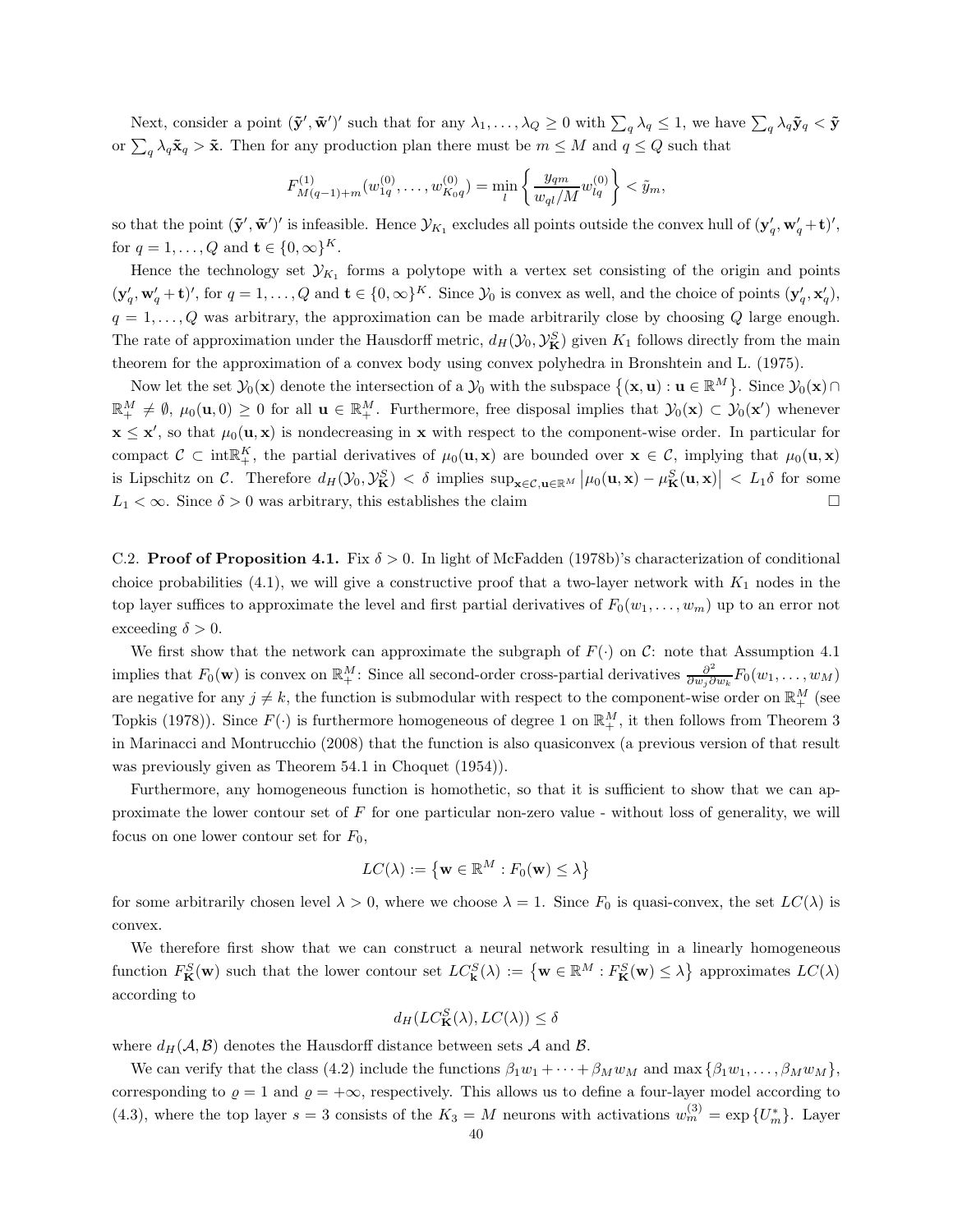$s = 2$  consists of  $K_2$  nodes with generating functions

$$
F_k^{(2)} := \max \left\{ \beta_{k1}^{(2)} w_1, \dots, \beta_{kM}^{(2)} w_M \right\}.
$$

Layer  $s = 1$  consists of  $K_1 = \binom{K_2}{M}$  neurons, indexed by all subsets  $P_k$  of M out of  $K_1$  neurons, where the kth neuron is identified with the generating function

$$
F_k^{(1)}:=\sum_{l=1}^{K_2}\beta^{(1)}_{kl}w_l^{(2)}
$$

where  $\beta_{kl}^{(1)} := \frac{1}{M} 1\{l \in P_k\}$ . The bottom (root) layer  $s = 0$  consists of a single node,  $K_0 = 1$ ,

$$
F_1^{(0)} := \max\left\{w_1^{(1)}, \ldots, w_{K_1}^{(1)}\right\}
$$

Note that in this construction, only the weights in layer 2 are varying freely.

The composition of these mappings defines the boundary of a convex polytope with  $K_2$  vertices and  $O(K_2)$ faces in  $\mathbb{R}^{M+1}$ . In particular, the maximum in  $F_1^{(0)}(\cdot)$  is attained only at a subset of  $O(K_2)$  nodes, layer 1 could be replaced by a layer containing only  $O(K_2)$  nodes that would be fully determined by the weights in layer 2. Those  $O(M)$  nodes correspond to a tesselation such that no other node is contained in the convex hull of  $P_k$ .

The locations of the vertices are determined by the coefficients in layer 2, which we choose as follows: let  $B := \max_{\mathbf{w} \in \mathcal{C}} \max\{w_1, \ldots, w_M\}$  and  $L := \lceil \frac{B}{\delta} \rceil$ , the smallest integer greater than  $\frac{B}{\delta}$ . We then construct a grid of  $K_2 := L^{M-1}$  points  $(w_{l_1,1}, \ldots, w_{l_{M-1},M-1}) = (l_1, \ldots, l_{M-1})\delta$  with  $l_1, \ldots, l_{M-1} \in \{1, \ldots, L\}$ , and we also let  $w_{l_1,...,l_{M-1},M} := \min \{ z : F(w_{l_1,1},...,w_{l_{M-1},M-1}, z) \geq \lambda \}.$  We then define

$$
\mathbf{w}_{k(l_1,\ldots,l_{M-1})} := (w_{l_1,1},\ldots,w_{l_{M-1},M-1},w_{l_1,\ldots,l_{M-1},M})
$$

where we index grid points by  $k(l_1, \ldots, l_{M-1}) = l_1 + l_2 L + \cdots + l_{M-1} L^{M-2}$ . We will then use this grid as support points on the boundary of the lower contour set of  $F_0(w_1, \ldots, w_M)$ .

Specifically, we choose the parameters in (4.2) for neurons in the first layer so that  $F_k^{(2)}$  $k^{(2)}(w_{k,1},\ldots,w_{k,M})=1$ by setting  $\rho_k^{(2)} = \infty$  and

$$
\beta^{(2)}_{kj}:=\frac{1}{w_{k,j}}
$$

for each  $k = 1, ..., K_1$ . Since  $F(w_1, ..., w_M)$  is non-decreasing and linearly homogeneous,  $F_k^{(2)}$  $k^{(2)}(w_1, \ldots, w_M) \le$  $F(w_1, \ldots, w_M)$  for all  $w_1, \ldots, w_M$ , so that the lower contour set

$$
LC_k^{(2)}(\lambda) := \{ \mathbf{w} \in \mathbb{R}^M : F_k^{(2)}(\mathbf{w}) \le \lambda \} \subset LC(1).
$$

noting that  $LC(1)$  is convex. Similarly,  $LC_k^{(1)}(\lambda)$  is the convex hull of  $\bigcup_{m\in P_k} LC_{l_m}^{(2)}(\lambda)$  which is also contained in  $LC(\lambda)$  by convexity. Finally, for  $F_1^{(0)} := \max\{w_1, \ldots, w_{K_1}\}$ , we have that  $LC_1^0(1)$  is the union of  $LC_1^{(1)}(\lambda), \ldots, LC_{K_1}^{(1)}(\lambda) \subset LC(\lambda)$ . In particular,  $LC_1^{(0)}(1) \subset LC(1)$ , so that it remains to be shown that  $d(\mathbf{w}, LC^S_{\mathbf{k}}(1)) \leq \delta$  for any point in  $LC(1)$ .

To this end, fix an arbitrary point  $\tilde{\mathbf{w}} = (\tilde{w}_1, \dots, \tilde{w}_M) \in LC$ , where the adjacent grid points for the first M – 1 coordinates are determined according to  $w_{l_i,j} \le \tilde{w}_j \le w_{l_i+1,j}$ . By construction, each of the points  $\mathbf{w}_k$ is on the boundary of  $LC(1)$ , so that by monotonicity of  $F(\mathbf{w})$ ,  $w_{l_1,...,l_{M-1},M} \leq \tilde{w}_M$ . Moreover, monotonicity of  $F_{k(l)}^{(2)}$  $(k_{k(l_1,...,l_{M-1})}(w_1,...,w_M)$  in each argument also implies that  $(w_{l_1,1}, \tilde{w}_2,..., \tilde{w}_M) \in LC^S_{\mathbf{k}}(1)$ , so that

$$
d(\tilde{\mathbf{w}}, LC^S_{\mathbf{k}}(1)) \leq |\tilde{w}_1 - w_{l_1,1}| \leq \delta.
$$

so that indeed  $d_H(LC(\lambda), LC^S_{\mathbf{k}}(\lambda)) \leq \delta$  as claimed.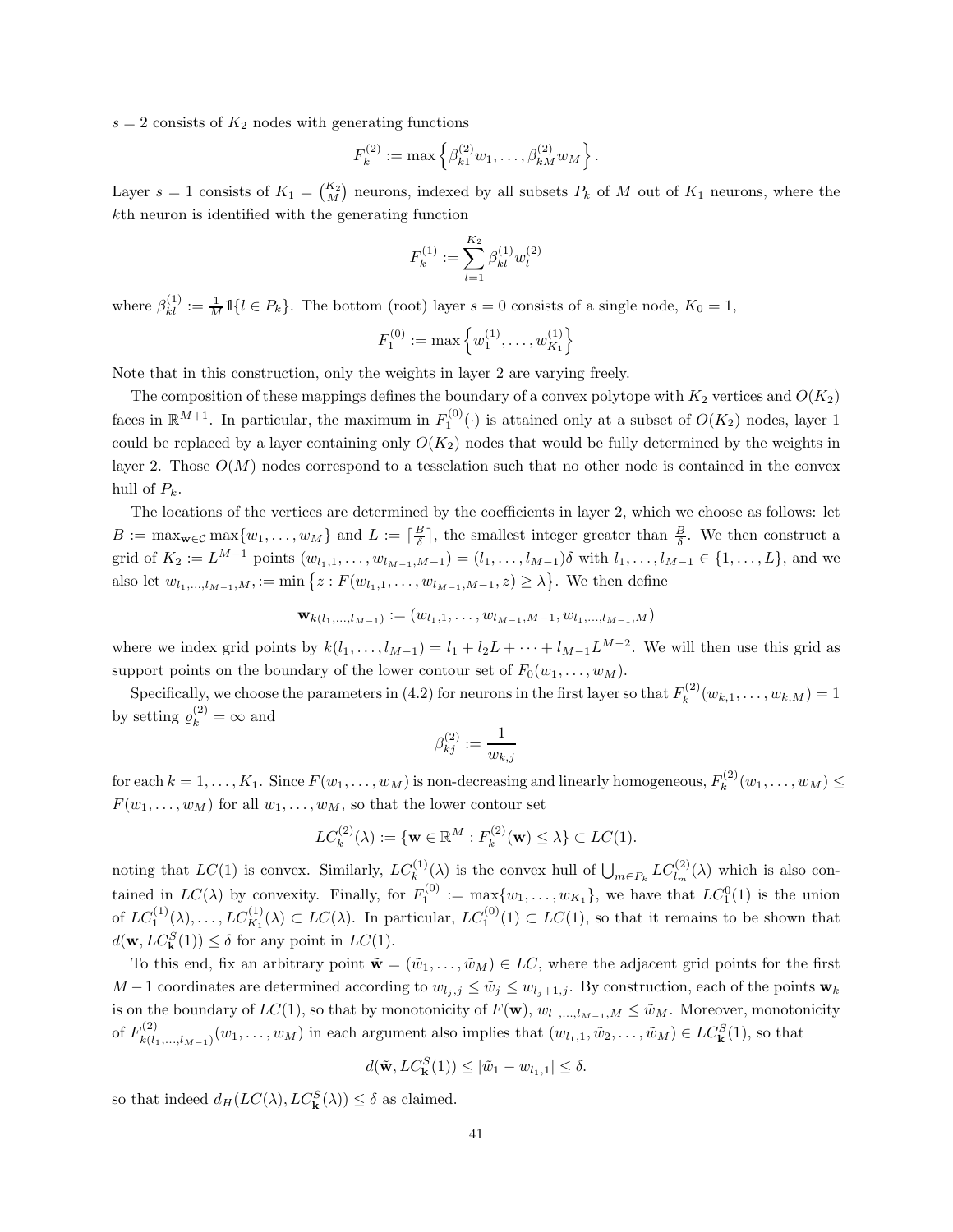Since C is compact and  $F_0(\mathbf{w})$  is continuous,  $\lambda^* := \max_{\mathbf{w} \in \mathcal{C}} F(\mathbf{w}) < \infty$  is well-defined and finite. Furthermore, by linear homogeneity and monotonicity,  $LC(\lambda) = \lambda LC(1)$  and  $LC^S_{\bf k}(\lambda) = \lambda LC^S_{\bf k}(1)$ , so that for every  $\lambda \in [0, \lambda^*],$ 

$$
d_H(LC(\lambda), LC^S_{\mathbf{k}}(\lambda)) = \frac{\lambda}{\lambda^*} d_H(LC(\lambda^*), LC^S_{\mathbf{k}}(\lambda^*)) \le \delta
$$

Furthermore, by construction

$$
F_{\mathbf{K}}^3(\mathbf{w}) := F_1^{(0)}\left(F_1^{(1)}(F_1^{(2)}(\mathbf{w}),\ldots,F_{K_2}^{(2)}(\mathbf{w})),\ldots,F_{K_1}^{(1)}(F_1^{(2)}(\mathbf{w}),\ldots,F_{K_2}^{(2)}(\mathbf{w}))\right) \le F_0(w_1,\ldots,w_M),
$$

so that the maximal Hausdorff distance between the lower contour sets corresponding to levels  $\lambda \in [0, \lambda^*]$  is an upper bound for the Hausdorff distance between the subgraphs of  $F^3_{\mathbf{K}}(w_1,\ldots,w_M)$  and  $F(w_1,\ldots,w_M)$ , respectively, intersected with  $\mathcal{C} \times \mathbb{R}$ . The rate of approximation with regards to the generating function  $F_0(w_1, \ldots, w_M)$  then follows directly from applying the main theorem for the approximation of a convex body using convex polyhedra in Bronshtein and L. (1975) to the lower contour sets of  $F_0(\mathbf{w})$ .

Next we need to apply a similar argument to bound the approximation error to the first partial derivatives,  $\frac{\partial}{\partial w_m} F_0(w_1,\ldots,w_M)$ , to obtain rates for conditional choice probabilities according to (4.1). Note that the second part of Assumption 4.1 implies that the first partial derivative is non-negative and a convex function of  $w_1, \ldots, w_M$ . Furthermore, linear homogeneity of the generating function implies homogeneity of degree zero of its first partial derivatives, so that without loss of generality it suffices to approximate  $frac{\partial \partial w_m F(\tilde{w}_1, \ldots, \tilde{w}_M)$  for values of **w** in the simplex  $\mathcal{S} := \left\{ \mathbf{w} \in \mathbb{R}^M_+ : \sum_{k=1}^M w_k = 1 \right\}$ . Furthermore, since by assumption the test set C is a compact subset of the interior of the positive orthant and  $\frac{\partial}{\partial w_m}F_0(\mathbf{w}) \ge 0$ and  $\frac{\partial^2}{\partial w^2}$  $\frac{\partial^2}{\partial w_m^2} F_0(\mathbf{w}) \leq 0$ , it follows that  $\Big|$  $\frac{\partial}{\partial w_m} F_0(\mathbf{w}) \leq B_1$  for some  $B_1 < \infty$ .

For the approximating network, note that  $F_{\mathbf{K}}^{S}(\cdot)$  is piecewise linear on each of the partition elements of  $\mathbb{R}^M$  corresponding to the projection of the faces of the polytope approximating  $LC(\lambda)$  onto their first M coordinates. In particular, the partial derivative  $\frac{\partial}{\partial w_m} F^S_{\mathbf{K}}(\cdot)$  is constant within each set of that partition. By the mean value theorem, we furthermore have  $\frac{\partial}{\partial w_m} F_{\mathbf{K}}^S(\tilde{w}_1,\ldots,\tilde{w}_M) = \frac{\partial}{\partial w_m} F_0(\tilde{w}_1,\ldots,\tilde{w}_M)$  for some value of  $(\tilde{w}_1,\ldots,\tilde{w}_M)$  in that set. Finally, by inspection  $F^S_{\mathbf{K}}(\cdot)$  is also homogeneous of degree 1, so that its directional partial derivatives are homogenous of degree zero, as for the approximand  $F_0(\mathbf{w})$ .

For an arbitrary choice of  $\delta_0 > 0$  we can now partition the range of  $\frac{\partial}{\partial w_m} F_0(w_1, \dots, w_M)$  into  $Q = \lfloor B_1 \delta_0^{-1} \rfloor$ intervals of the form  $[\lambda_q - \delta_0, \lambda_q]$  with partition points  $\lambda_1 = \delta_0, \ldots, \lambda_Q = B_1$ . Since  $\frac{\partial}{\partial w_m} F(w_1, \ldots, w_M)$  is a convex function, any lower contour set  $LC_m(\lambda_q) := \left\{ \mathbf{w} \in \mathbb{R}^M : \frac{\partial}{\partial w_m} F(w_1, \dots, w_M) = \lambda_q \right\}$  is a convex set in  $\mathbb{R}^M$  for each  $\lambda_q$ . Using again the main theorem in Bronshtein and L. (1975) the intersection of  $LC_m(\lambda_q)$ with the  $(M - 1)$ -dimensional simplex S can be approximated with the intersection of a polytope with  $K_{2m} = c_m(R,M)\delta_0^{-M-22}$  vertices with S. We can therefore approximate all Q lower contour sets jointly over a tesselation with  $QK_{2m}(\lambda_q) = c_m(R, M)\delta_0^{-M2}$  vertices.

Now, for a given value  $\mathbf{w}, \frac{\partial}{\partial w_m} F_{\mathbf{K}}^S(\mathbf{w})$  is equal to  $\frac{\partial}{\partial w_m} F_0(\tilde{\mathbf{w}})$  for a point  $\tilde{\mathbf{w}}$  that is part of the same partition set. Now choose  $\lambda, \tilde{\lambda} \in \{\lambda_1, \ldots, \lambda_Q\}$  such that  $\tilde{\lambda} - \delta_0 \leq \frac{\partial}{\partial w_m} F_0(\tilde{\mathbf{w}}) \leq \tilde{\lambda}$  and  $\lambda - \delta_0 \leq \frac{\partial}{\partial w_m} F_0(\mathbf{w}) \leq \lambda$ , where we assume w.l.o.g. that  $\lambda \leq \tilde{\lambda}$ . If  $\lambda = \tilde{\lambda}$ , then by choice of  $\lambda$ ,  $\tilde{\lambda}$ , we have  $\frac{\partial}{\partial w_m} F_0(\tilde{\mathbf{w}}) - \frac{\partial}{\partial w_m} F_0(\mathbf{w}) \leq 2\delta_0.$ 

For the case  $\lambda < \tilde{\lambda}$ , we have by construction that either  $d(\tilde{w}, LC_m(\lambda)) \leq \delta_0$  or  $d(w, UC_m(\tilde{\lambda} - \delta_0)) \leq \delta_0$ for the upper contour set  $UC_m(\tilde{\phantom{a}} - \delta \delta) := \{ \mathbf{w} \in \mathbb{R}^M : \frac{\partial}{\partial w_m} F_0(\mathbf{w}) \geq \tilde{\lambda} - \delta_0 \}.$  Since C is compact and third partial derivatives are monotone by Assumption 4.1, there exists  $B_2 < \infty$  such that  $\partial^2$  $\frac{\partial^2}{\partial w_m \partial w_l} F_0(\mathbf{w}) \Big| \leq B_2$ for every  $l = 1, ..., M$  and  $\mathbf{w} \in C \cap S$ . It therefore follows that  $\begin{bmatrix} 1 & 0 \\ 0 & 0 \end{bmatrix}$  $\frac{\partial}{\partial w_m} F_0(\tilde{\mathbf{w}}) - \frac{\partial}{\partial w_m} F_0(\mathbf{w}) \Big| \leq (B_2 + 2)\delta_0.$ Hence choosing  $\delta_0 = \delta/(B_2 + 2)$  we can approximate  $\frac{\partial}{\partial w_m} F_0(\mathbf{w})$  as a function of w uniformly over  $\mathcal C$  up to an error no greater than  $\delta$ .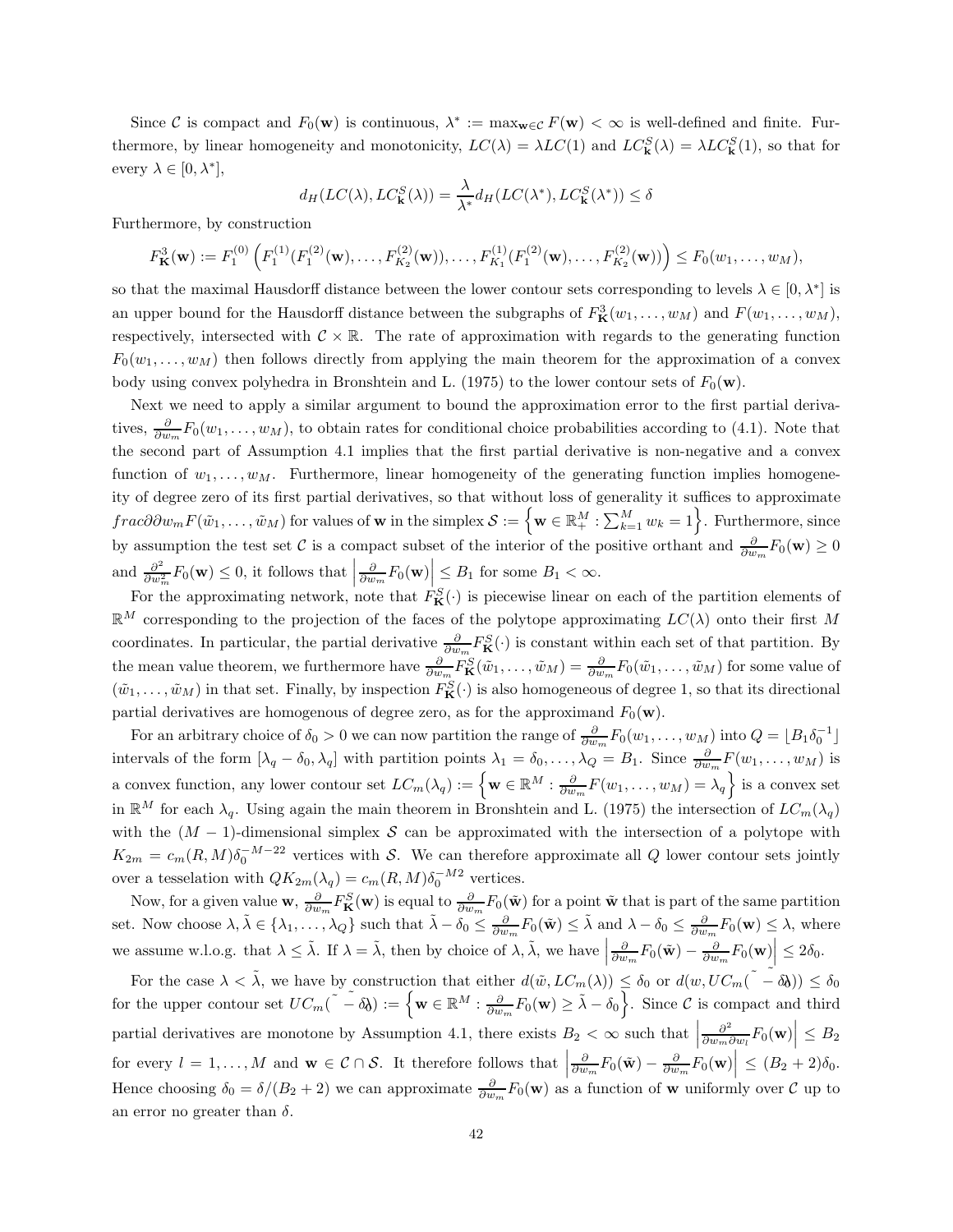Taking the union of the  $K_2 := c(R, M)\delta^{-M-12} + \sum_{m=1}^M c_m(R, M) \left(\frac{\delta}{B_2+2}\right)^{-M2} =: \bar{c}(R, M)\delta^{-\frac{M}{2}}$  support points for approximating the level of  $F(\mathbf{w})$  and the partial derivatives  $\frac{\partial}{\partial w_k}F(\mathbf{w})$ , we obtain a network that is capable of approximating the level and all partial derivatives jointly up to an error no greater than  $\delta$ . Since  $F_0(\mathbf{w})$  is bounded away from zero on C, the mapping of levels and partial derivatives to  $\frac{w_m \frac{\partial}{\partial w_m} F_0(\mathbf{w})}{F_0(\mathbf{w})}$  $\frac{\partial w_m^{10}(\mathbf{w})}{F_0(\mathbf{w})}$  is Lipschitz continuous with Lipschitz constant  $L_1 < \infty$ , say, so that  $\|\mu_{\mathbf{K}}^S(y, x) - \mu_0(y, x)\| \le L_1 \delta$ , establishing the claim  $\Box$ 

C.3. Proof of Lemma 4.1. From Theorem 1 in McFadden (1978b),

$$
P\left(\max_{j} U_j = U_k\right) = \frac{e^{U_k^*} \frac{\partial}{\partial w_k} F\left(e^{U_1^*}, \dots, e^{U_M^*}\right)}{F\left(e^{U_1^*}, \dots, e^{U_M^*}\right)} =: \pi_k^{(S)}
$$

where the generating function  $F(\cdot)$  was defined by the recursion (4.3). The derivative  $\frac{\partial}{\partial w_K}F(\cdot)$  can then be obtained via the chain rule

$$
\frac{\partial}{\partial w_k} F(\cdot) = \sum_{k_{S-1}=1}^{K_{S-1}} \cdots \sum_{k_1=1}^{K_1} \frac{\partial}{\partial w_{k_{S-1}}} F_1^{(S)} \cdots \cdots \frac{\partial}{\partial w_k} F_{k_1}^{(1)}
$$
(C.1)

and the partial derivatives of (4.2) are

$$
\frac{\partial}{\partial w_l} F_k^{(s)} \left( e^{v_1^{(s-1)}}, \dots, e^{v_{K_{s-1}}^{(s-1)}} \right) = \left[ \sum_{m=1}^{K_{s-1}} \left( \beta_{km}^{(s)} e^{v_m^{(s-1)}} \right)^{\varrho_k^{(s)}} \right]^{1 - \frac{1}{\varrho_k^{(s)}} - 1} \left( \beta_{kl}^{(s)} e^{v_l^{(s-1)}} \right)^{\varrho_k^{(s)}} e^{-v_l^{(s-1)}}
$$
\n
$$
= e^{v_k^{(s)}} \frac{\left( \beta_{kl}^{(s)} e^{v_l^{(s-1)}} \right)^{\varrho_k^{(s)}}}{\sum_{m=1}^{K_{s-1}} \left( \beta_{km}^{(s)} e^{v_m^{(s-1)}} \right)^{\varrho_k^{(s)}}} e^{-v_l^{(s-1)}}
$$

where the second equality follows from  $(4.6)$ . Furthermore,  $(4.6)$  also implies that

$$
F(e^{U_1^*}, \ldots, e^{U_M^*}) = e^{v_1^{(S)}}
$$

Hence, we can simplify the products

$$
\frac{\partial}{\partial w_{k_{S-1}}}F_1^{(S)}\cdot\dots\cdot\frac{\partial}{\partial w_j}F_{k_1}^{(1)} = \frac{\left(\beta_{k_Sk_{S-1}}^{(S)}e^{v_{k_S-1}^{(S-1)}}\right)^{e_{k_S}^{(S)}}}{\sum_{m=1}^{K_{S-1}}\left(\beta_{k_Sk_{S-1}}^{(S)}e^{v_m^{(S-1)}}\right)^{e_{k_S}^{(S)}}}\cdot\dots\cdot\frac{\left(\beta_{k_1j}^{(1)}e^{U_j^*}\right)^{e_{k_1}^{(1)}}}{\sum_{q=1}^{M}\left(\beta_{k_1q}^{(1)}e^{U_q^*}\right)^{e_{k_1}^{(1)}}}F\left(e^{U_1^*},\dots,e^{U_M^*}\right)e^{-U_j^*}
$$

Substituting this into  $(C.1)$ , we obtain

$$
\pi_k^{(S)} = \sum_{k_{S-1}=1}^{K_{S-1}} \cdots \sum_{k_1=1}^{K_1} \prod_{s=1}^S \frac{\left(\beta_{k_sk_{s-1}}^{(s)}e^{v_{k_{s-1}}^{(s-1)}}\right)^{\varrho_{k_s}^{(s)}}}{\sum_{m=1}^{K_{s-1}}\left(\beta_{k_sk_{s-1}}^{(s)}e^{v_m^{(s-1)}}\right)^{\varrho_{k_s}^{(s)}}}
$$

Note that the same expression can be obtained alternatively via the recursion (4.7) with the mapping (4.8) given the inclusive values, establishing the claim  $\square$ 

C.4. Proof of Lemma B.1. Notice that most parts of the original proof do not require homogeneity of degree 1 and therefore continue to go through. Rather we only need to update the calculation for  $P_i$  on p.11. Noting that the partial derivative of a function that is homogeneous of degree  $\tau$  is homogeneous of degree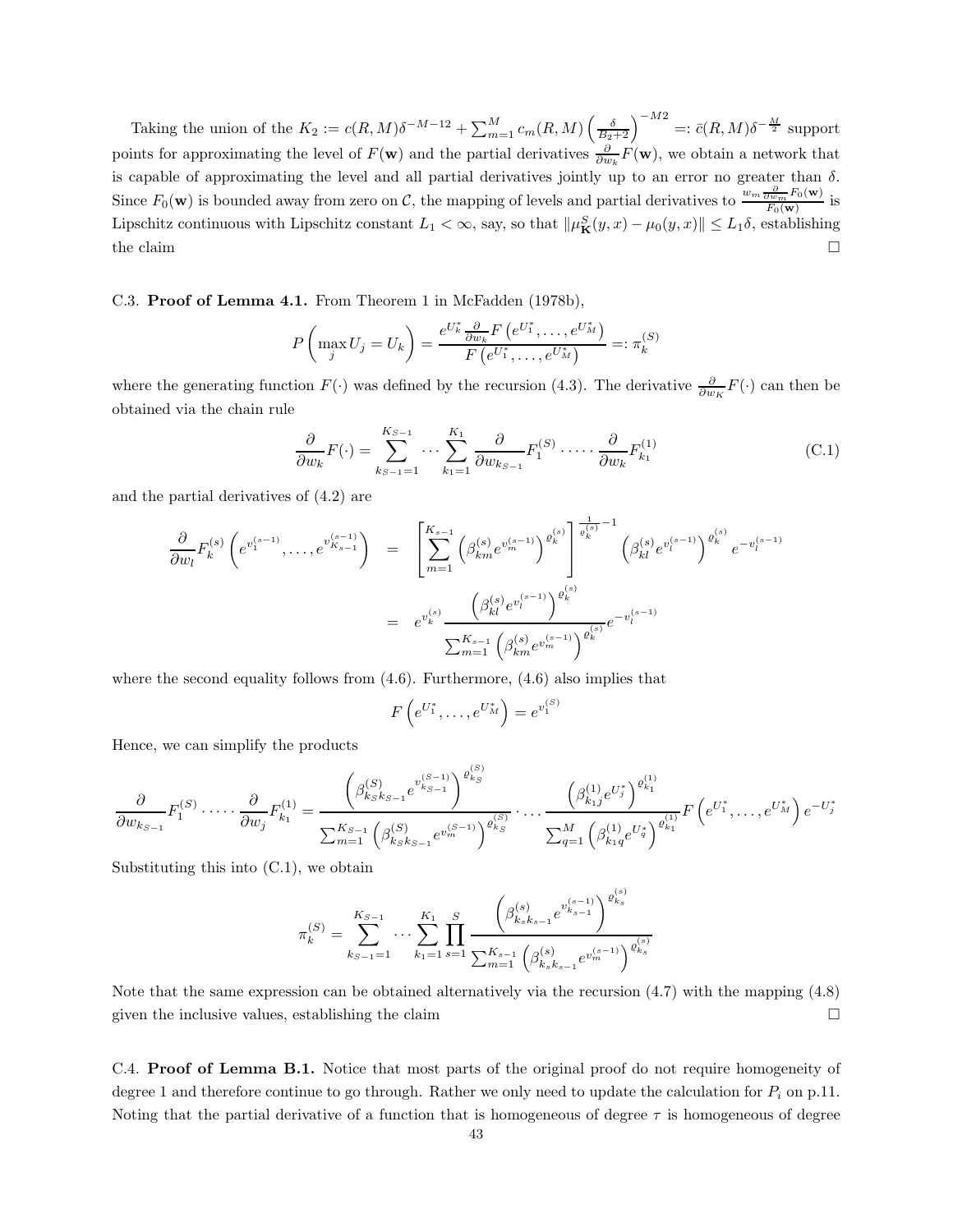$\tau - 1$ , we have for  $k = 1$ 

$$
P\left(\max_{j} U_{j} = U_{1}\right) = \int_{-\infty}^{\infty} \frac{\partial}{\partial \varepsilon_{1}} G(\varepsilon, U_{1}^{*} - U_{2}^{*} + \varepsilon, ..., U_{1}^{*} - U_{M}^{*} + \varepsilon) d\varepsilon
$$
  
\n
$$
= \int_{-\infty}^{\infty} e^{-\varepsilon} \frac{\partial}{\partial w_{1}} F\left(e^{-\varepsilon}, e^{-\varepsilon - U_{1}^{*} + U_{2}^{*}}, ..., e^{-\varepsilon - U_{1}^{*} + U_{M}^{*}}\right)
$$
  
\n
$$
\exp\left\{-F\left(e^{-\varepsilon}, e^{-\varepsilon - U_{1}^{*} + U_{2}^{*}}, ..., e^{-\varepsilon - U_{1}^{*} + U_{M}^{*}}\right)\right\} d\varepsilon
$$
  
\n
$$
= \int_{-\infty}^{\infty} e^{-\tau \varepsilon - (\tau - 1)U_{1}^{*}} \frac{\partial}{\partial w_{1}} F\left(e^{U_{1}^{*}}, ..., e^{U_{M}^{*}}\right) \exp\left\{-e^{-\tau(\varepsilon + U_{1}^{*})} F\left(e^{U_{1}^{*}}, ..., e^{U_{M}^{*}}\right)\right\} d\varepsilon
$$
  
\n
$$
= \frac{e^{U_{1}^{*}} \frac{\partial}{\partial w_{1}} F\left(e^{U_{1}^{*}}, ..., e^{U_{M}^{*}}\right)}{\tau F\left(e^{U_{1}^{*}}, ..., e^{U_{M}^{*}}\right)}
$$

evaluating the integral using the change of variables  $t = e^{-\tau(\varepsilon + U_1^*)}$ . The calculation for  $k \neq 1$  is completely analogous so that the conclusion follows as claimed

**Proof of Proposition 5.1.** Fix  $\delta > 0$ . By assumption the functions  $F_k^{(s)}$  $\mathbf{w}_k^{(s)}(\mathbf{w}^{(s)})$  satisfy the conditions for the target function in Proposition 4.1, and the approximating two-layer perceptron as a function of the d <sup>∗</sup> non-trivial inputs can be replicated by the top two layers of the network (SP-CES). Hence it follows from Proposition 4.1 that each  $F_k^{(s)}$  $\kappa_k^{(s)}(\mathbf{w}^{(s)})$  can be approximated at an error not exceeding  $\delta$  by including  $Q_k^{(s)} = c_1(R, d^*) \delta^{-\frac{d^*}{2}}$  neurons in the middle layer. Since the stage functions are uniformly Lipschitz and S is finite, it follows that  $Q_k^{(s)}$  $\kappa^{(s)}$  can be chosen to be equal to a common value Q of the same order in  $\delta$ , but with a constant  $c(R, S, d^*) < \infty$  depending on  $c_1(R, d^*)$ , S, and the common Lipschitz constant

**Proof of Proposition 5.2.** Fix  $\delta > 0$ . By assumption the functions  $g_{kl}^{(s)}(w_l^{(s-1)})$  $\binom{s-1}{l}$  and  $f_k^{(s)}$  $\kappa^{(s)}(z)$  satisfy the conditions for the target function in Proposition 3.1 with  $K = 1$ , and the respective approximating two-layer perceptrons can be replicated by the second and fourth layers of the network (4L-CES). Hence it follows from Proposition 3.1 that each  $F_k^{(s)}$  $\kappa_k^{(s)}(\mathbf{w}^{(s)})$  can be approximated at an error not exceeding  $\delta$  by including  $Q_k^{(s)} = c_1(R)\delta^{-\frac{1}{2}}$  neurons in the middle layer. Since the stage functions are uniformly Lipschitz and S and d are finite, it follows that  $Q_k^{(s)}$  $\kappa_k^{(s)}$  can be chosen to be equal to a common value Q of the same order in  $\delta$ , but with a constant  $c(R, S, K) < \infty$  depending on  $c_1(R)$ , S, and the common Lipschitz constant

**Proof of Lemma 6.1.** We first show that the stage technologies  $\mathcal{W}^{(s)}$  are convex under the sign restrictions for  $\beta_k^{(s)}$  $\ell_k^{(s)}$  and  $\varrho_k^{(s)}$ <sup>(s)</sup>. For the start of induction,  $W^{(0)} = \mathbb{R}^K$  which is convex. For the inductive step, suppose that  $W_k^{(s-1)}$  $\mathbf{w}_k^{(s-1)}$  is convex and consider two distinct points  $\mathbf{w}_1, \mathbf{w}_2 \in \mathcal{W}^{(s)}$ .

By construction only factors  $w_1^{(s-1)}, \ldots, w_{K_{s-1}}^{(s-1)}$  $\binom{8-1}{K_{s-1}}$  produced in the  $(s-1)$ th layer serve as inputs in the sth layer, so that without loss of generality we can restrict our attention to the components  $(\mathbf{w}_1^{(s-1)}, \mathbf{w}_1^{(s)})$  and  $(\mathbf{w}_2^{(s-1)}, \mathbf{w}_2^{(s)})$  corresponding to intermediate goods produced in the  $(s-1)$ th and sth layer. Without loss of generality we assume that both points are on the boundary of  $W^{(s)}$ , so that neither  $\mathbf{w}_1 \geq \mathbf{w}_2$  nor  $\mathbf{w}_1 \leq \mathbf{w}_2$ .

By the inductive hypothesis, the components of  $\lambda \mathbf{w}_1 + (1 - \lambda) \mathbf{w}_2$  are in  $\mathcal{W}^{(s-1)}$  for an arbitrary value of  $\lambda \in [0,1]$ . We can therefore verify whether  $\lambda \mathbf{w}_1 + (1 - \lambda) \mathbf{w}_2 \in \mathcal{W}^{(s)}$  by checking whether starting at  $\mathbf{w}_1$  there exists a feasible production plan to transform the vector  $\lambda(\mathbf{w}_2^{(s-1)} - \mathbf{w}_1^{(s-1)})$  into the vector of quantities  $\lambda(\mathbf{w}_2^{(s)} - \mathbf{w}_1^{(s)})$  for the intermediate goods at stage s. For  $\lambda \in \{0,1\}$  this is obviously true since by assumption  $\mathbf{w}_1 \in \mathcal{W}^{(s)}$  and  $\mathbf{w}_2 \in \mathcal{W}^{(s)}$ .

By inspection, the production function for each intermediate good  $k$  in layer  $s$  is concave in its input, where only factors  $w_1^{(s-1)}, \ldots, w_{K_{s-1}}^{(s-1)}$  $\binom{s-1}{K_{s-1}}$  produced in the  $(s-1)$ th layer serve as inputs, so that the convex combination of the input combinations to achieve  $\mathbf{w}_1^{(s)}$  and  $\mathbf{w}_2^{(s)}$  achieves a vector of output quantities at